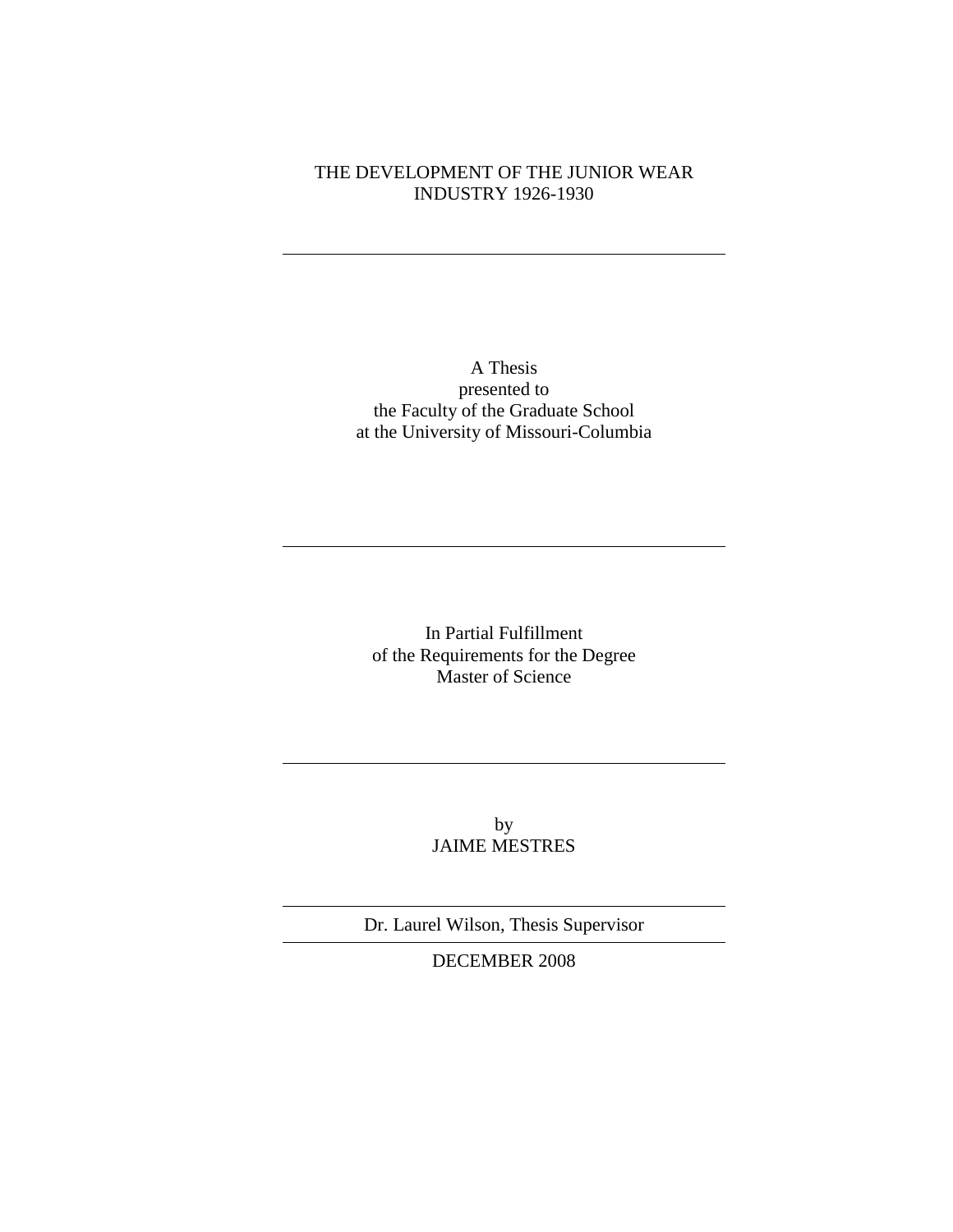© Copyright by Jaime Lynn Mestres 2008

All Rights Reserved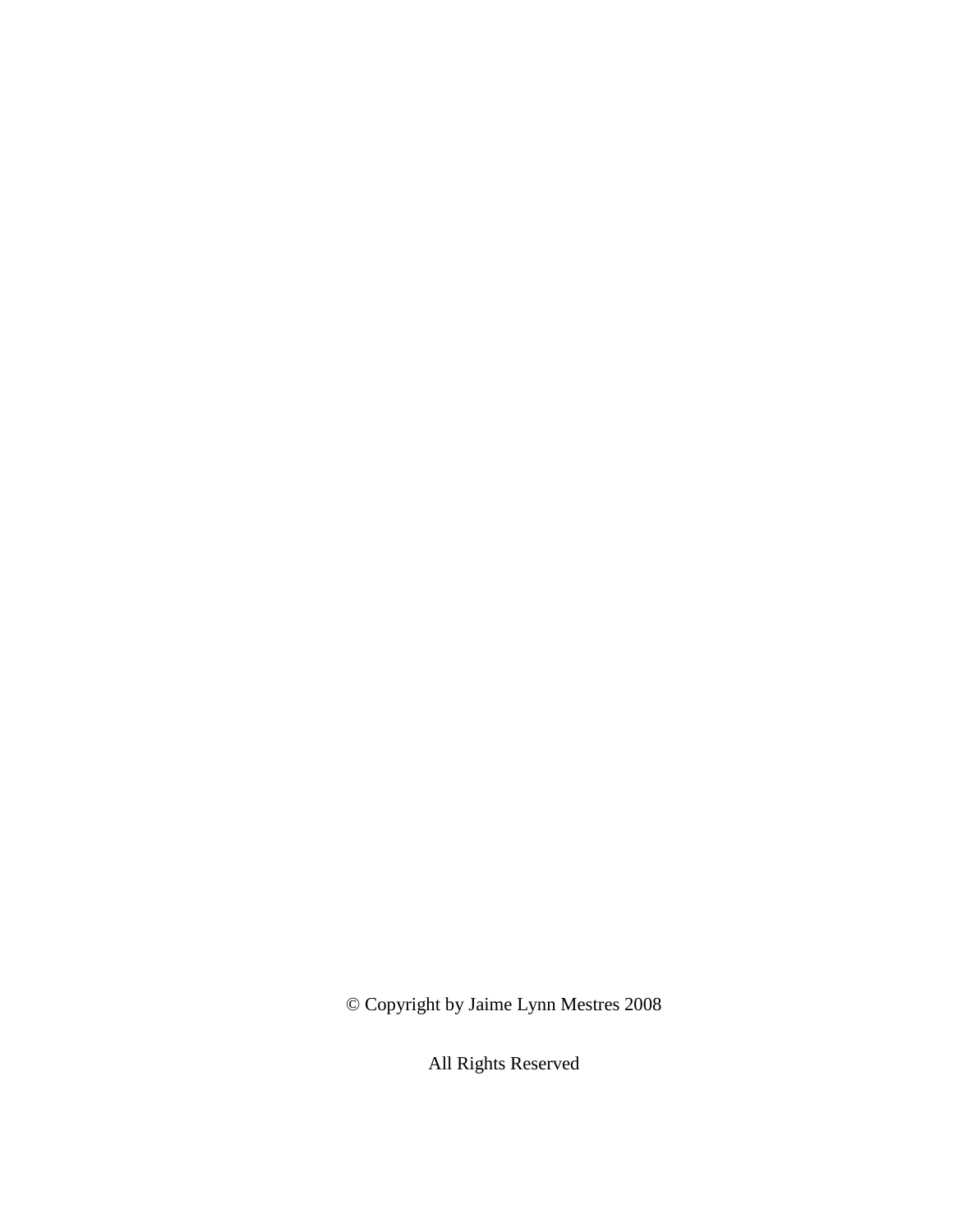The undersigned, appointed by the Dean of the Graduate School, have examined the thesis entitled

## THE DEVELOPMENT OF THE JUNIOR WEAR INDUSTRY 1926-1930

Presented by Jaime Mestres

A candidate for the degree of Master of Science

And hereby certify that in their opinion it is worthy of acceptance.

\_\_\_\_\_\_\_\_\_\_\_\_\_\_\_\_\_\_\_\_\_\_\_\_\_\_\_\_\_\_\_\_\_\_\_\_\_\_\_\_\_\_\_\_\_\_\_\_ Professor Laurel Wilson

\_\_\_\_\_\_\_\_\_\_\_\_\_\_\_\_\_\_\_\_\_\_\_\_\_\_\_\_\_\_\_\_\_\_\_\_\_\_\_\_\_\_\_\_\_\_\_\_ Professor Pamela Norum

\_\_\_\_\_\_\_\_\_\_\_\_\_\_\_\_\_\_\_\_\_\_\_\_\_\_\_\_\_\_\_\_\_\_\_\_\_\_\_\_\_\_\_\_\_\_\_\_ Professor Lynn Boorady

\_\_\_\_\_\_\_\_\_\_\_\_\_\_\_\_\_\_\_\_\_\_\_\_\_\_\_\_\_\_\_\_\_\_\_\_\_\_\_\_\_\_\_\_\_\_\_\_ Professor Catherine Rymph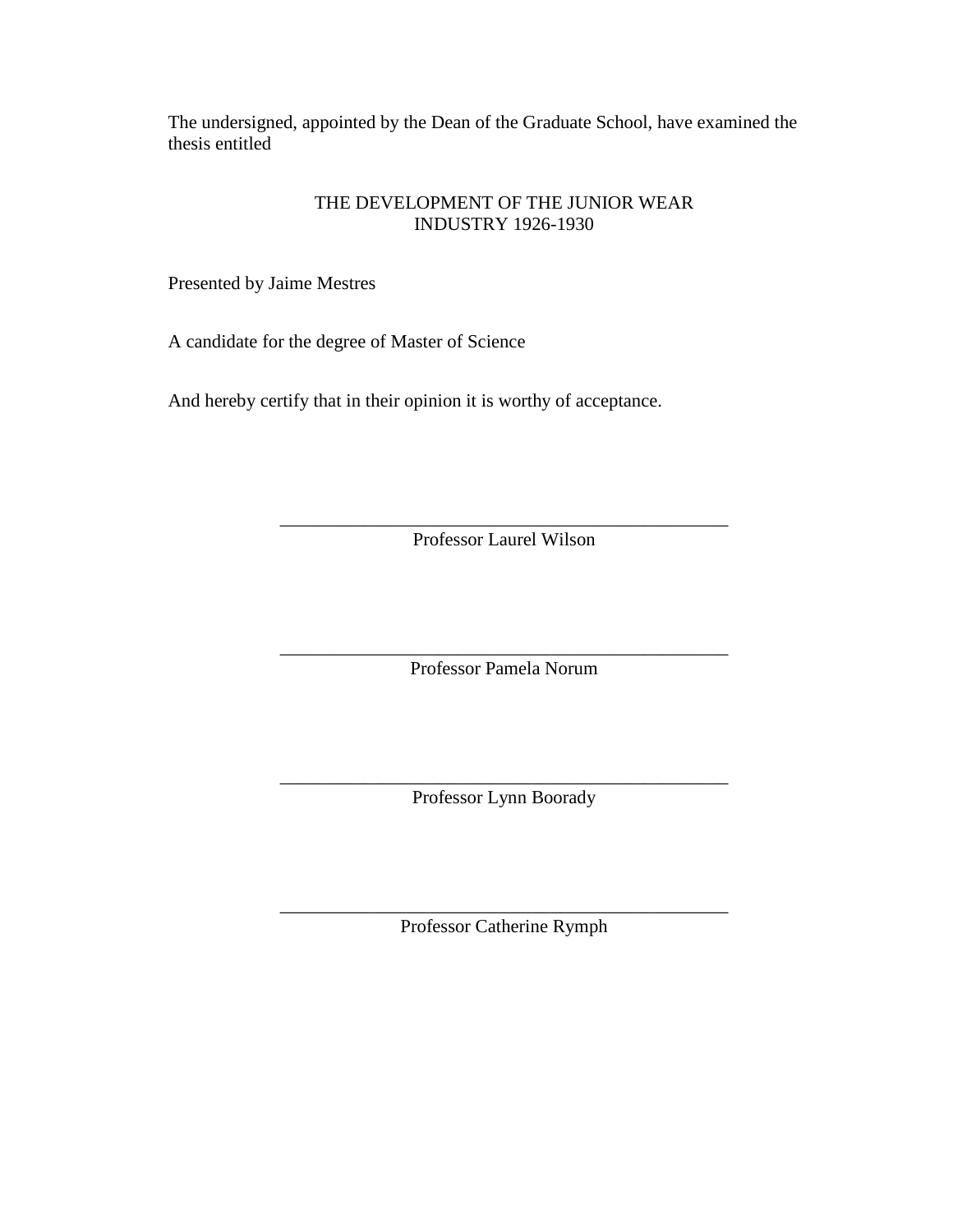#### ACKNOWLEDGEMENTS

This thesis process of researching and developing an accurate representation of the junior size category was an extremely demanding task that could not have been completed without the help of several individuals. There are many whose support and guidance helped the researcher achieve her goal and she would like to express her sincerest gratitude.

The support and guidance of Dr. Laurel Wilson, thesis advisor, has helped the graduate student become a better writer and researcher. The constant encouragement propelled the drive to continue working. Throughout this process, Dr. Wilson was and continues to be a great friend, and a woman whom the researcher admires. The thesis could not have been completed without her.

The constant direction and assistance of Dr. Lynn Boorady was helpful in the determination to finish. A special thanks to her for helping during the coding process, providing a list of books that were essential in understanding the change in sizing in the early twentieth century, and for making the time to answer questions. Through Dr. Catherine Rymph"s classes and recommendation of books, the researcher was able to obtain an accurate picture of the 1920s. Dr. Pamela Norum added continued support thoughout the process.

To the ladies at InterLibrary Loan, thank you for obtaining 44 years of *Women's Wear Daily* and the additional two years, so the researcher could expand her study.

Finally, a special thank you to the researcher's friends and family. Her husband's constant encouragement helped the researcher finish this project. Without his assistance this project would not be completed. Arlesa and Sanjukta provided additional support and friendship.

ii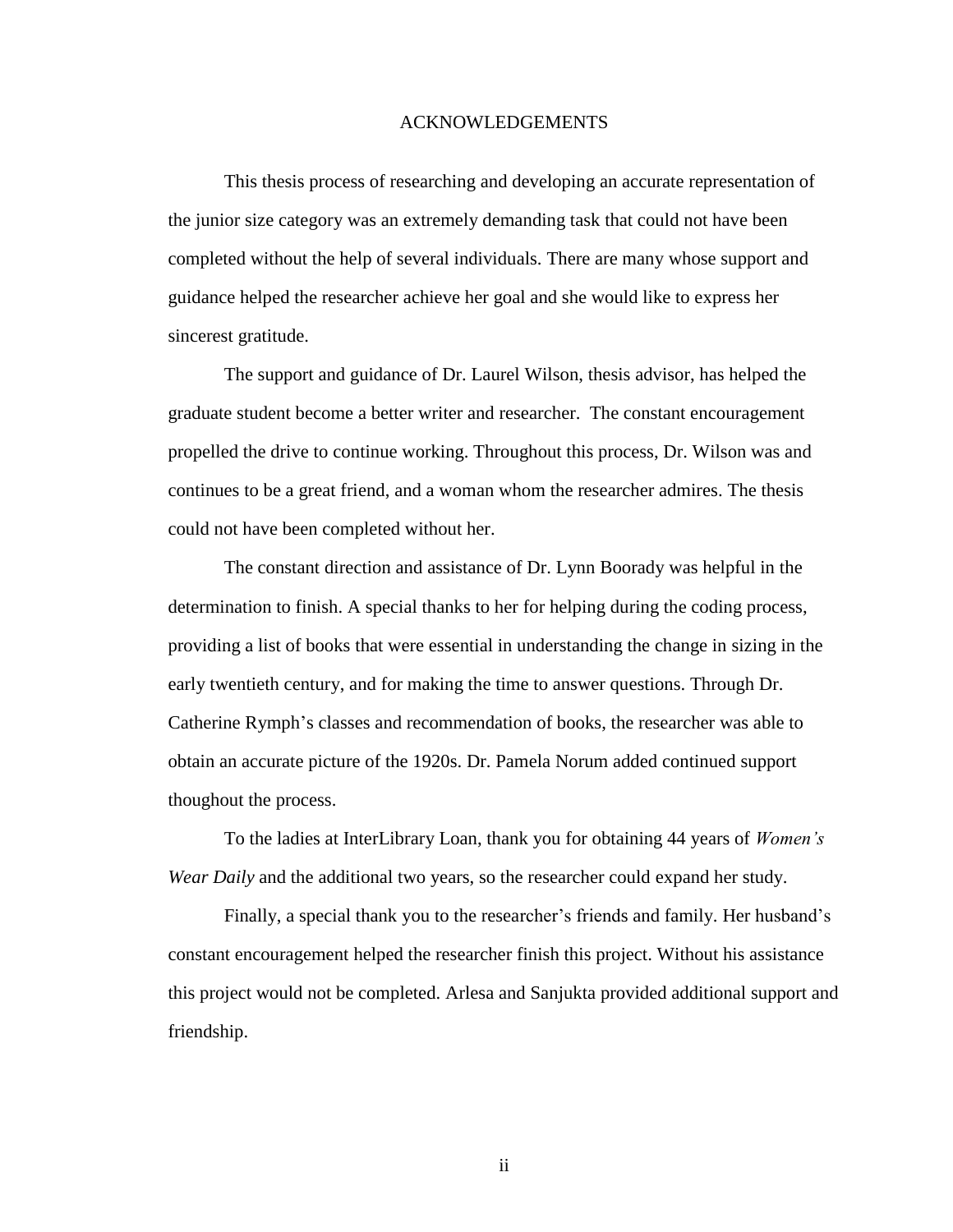| Chapter                                             |     |
|-----------------------------------------------------|-----|
|                                                     |     |
|                                                     |     |
| Theory and rationale for the study of junior sizing |     |
| Conceptualization                                   |     |
| Procedure                                           |     |
| Procedure for checking reliability                  |     |
| Final coding                                        |     |
| Tabulation                                          |     |
| Limitations                                         |     |
|                                                     |     |
| Demographics of 1920s society                       |     |
| Ideal female form                                   |     |
| Ready-to-Wear industry and consumer culture         |     |
| Fashions                                            |     |
| Girls fashions                                      |     |
| Women's fashions                                    |     |
| Foundation garments                                 |     |
| Going into the 1930s                                |     |
|                                                     | .25 |
| Chronological discussion                            |     |

## TABLE OF CONTENTS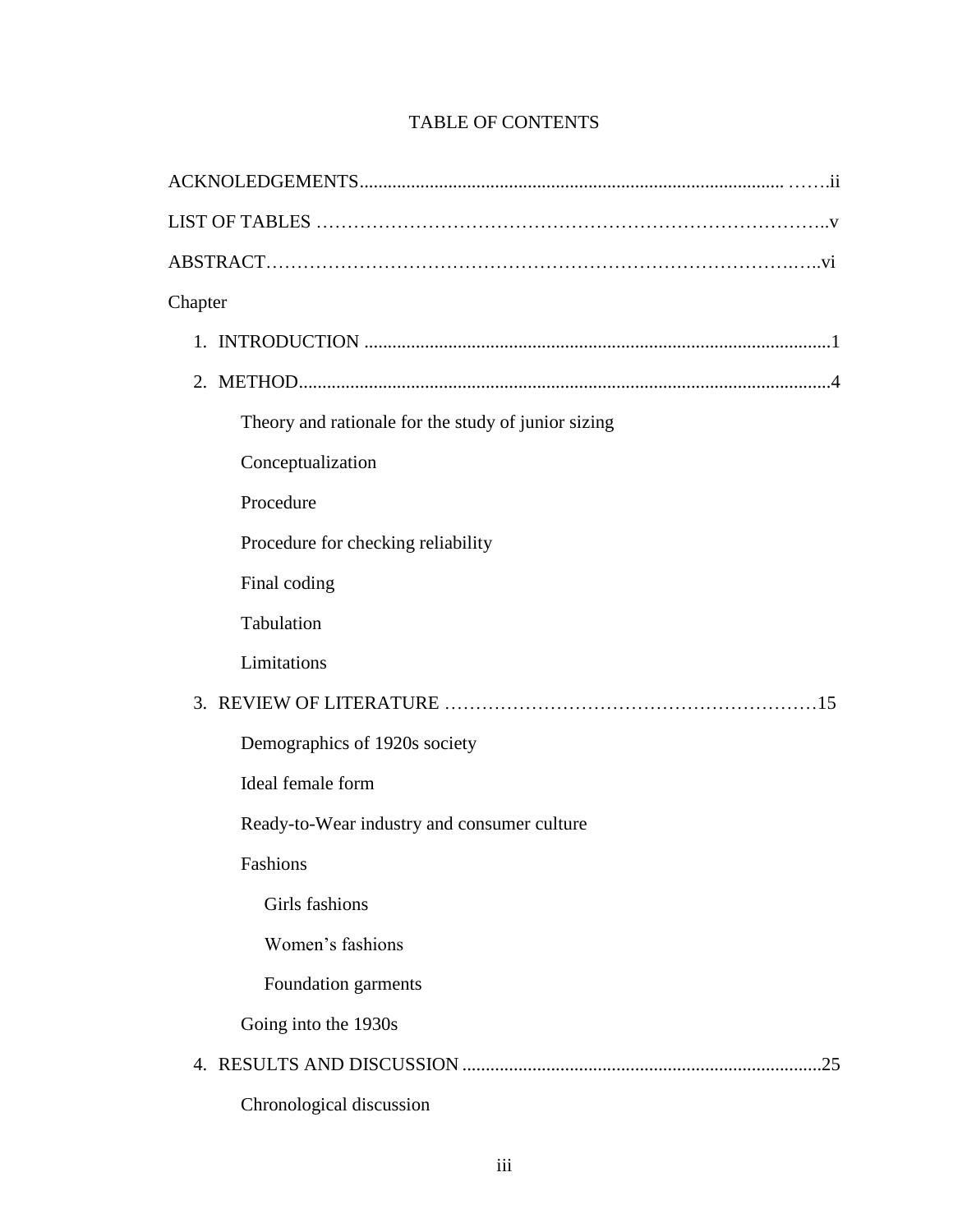# Interpretation and conclusion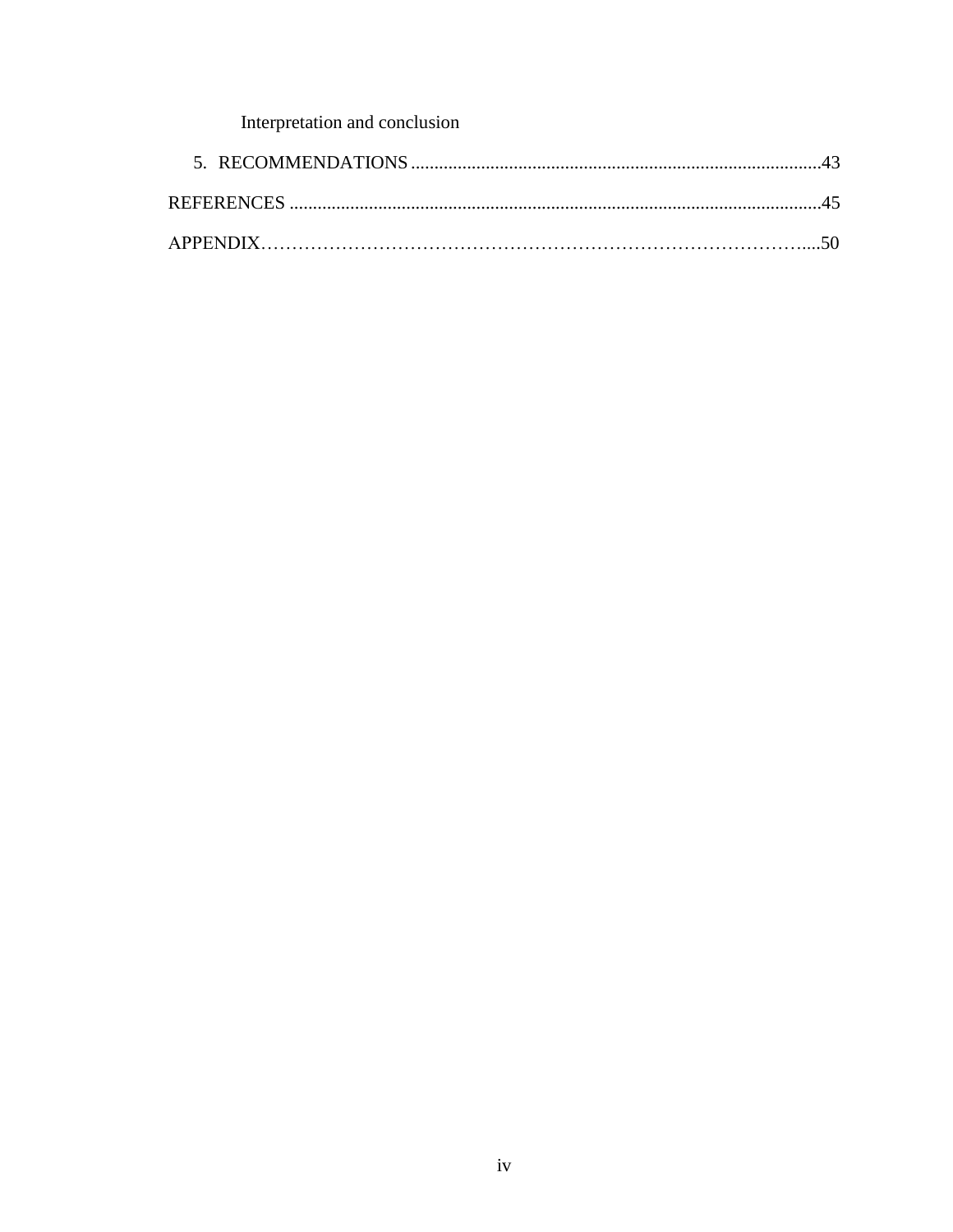## LIST OF TABLES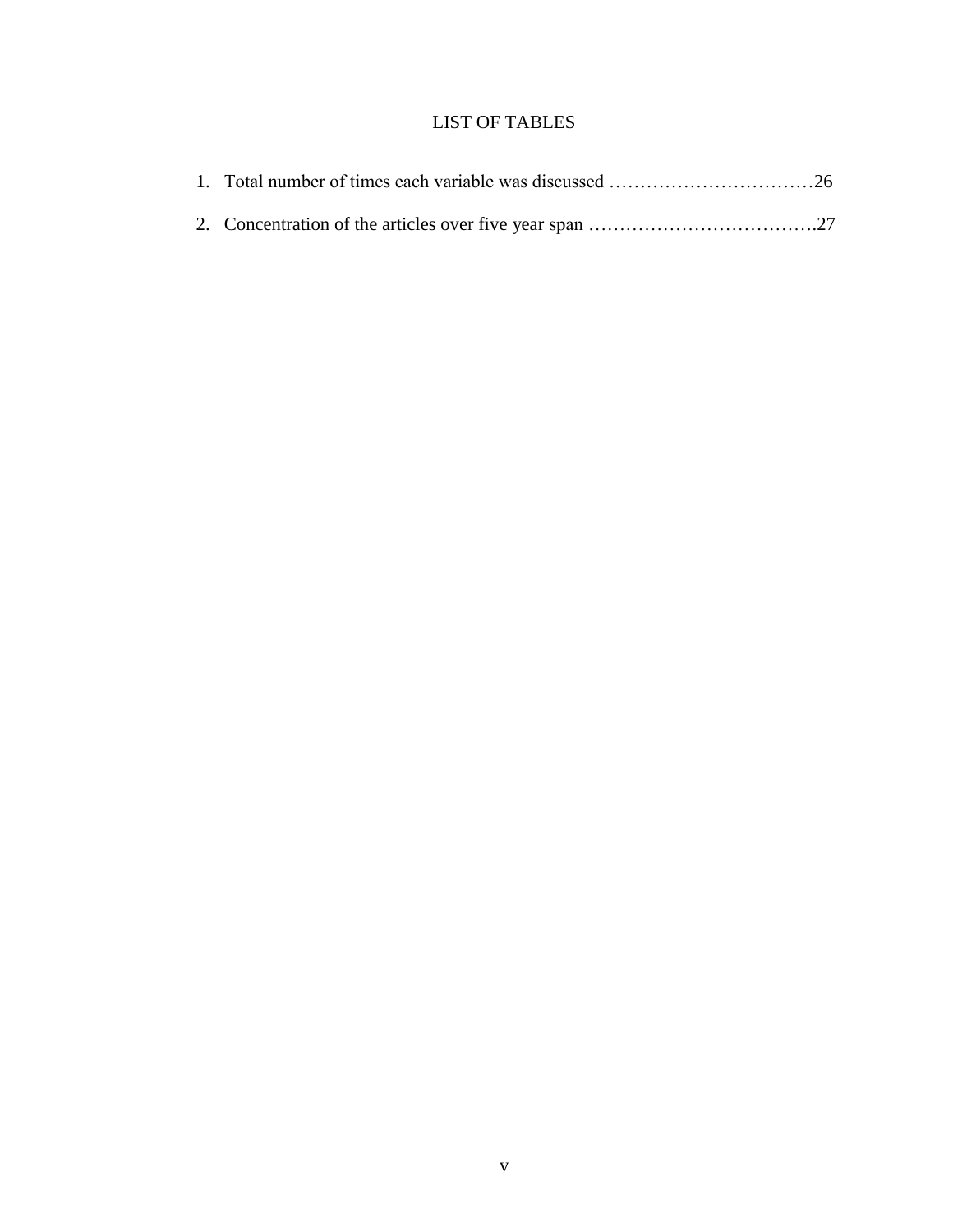### ABSTRACT

This study examines the debate over the "junior" size category in the social cultural context of the 1920s. Through analysis and interpretation of articles that discussed this transition found in *Women's Wear Daily* from 1926 through 1930, this research clarifies when the concept of "*junior is a size, not an age*" began and how it affected the fashion industry. The results of this research establish that "junior is a size, not an age" (Mfrs. debate meaning of junior wear, 1928, pp. 3 and 16) which, although not stated explicitly, could be implied as early as February 4, 1926 in *Women's Wear Daily*. The search for the definition of "junior" led to the emergence of a new size category that has grown, evolved, and maintained a strong presence today in the ready-towear apparel market.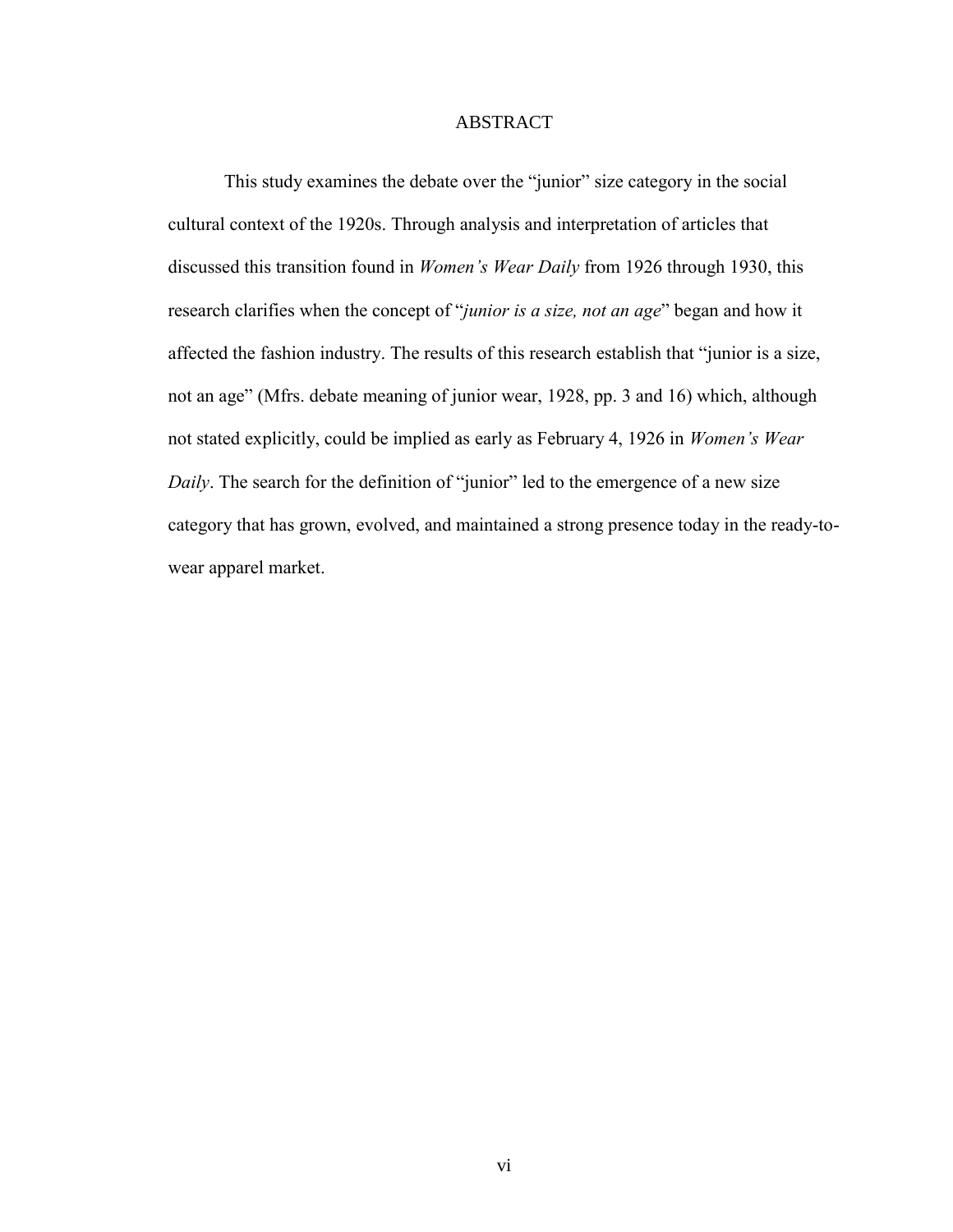## CHAPTER 1 INTRODUCTION

The junior size category was a popular topic of discussion among apparel industry members in the latter part of the 1920s. Industry members believed it was important to define the meaning of the term "junior" and for whom the apparel should be designed and sized. In the beginning, the discussion appeared drawn out and inconclusive. The social and cultural environment of the 1920s, however, led to the realization that in order to define "junior," it must emerge in its own category instead of as a subset of the juvenile apparel industry. This study examines the debate over "junior" in the social cultural context of the 1920s.

 Understanding the development of the junior apparel category is important because change in dress is one significant method of documenting social and cultural changes in society. Hamilton (1987) states "dress is a cultural subsystem, based on technological, social structural, and ideological components … As a cultural subsystem, dress is a dynamic, interacting system, unbounded by time and space, that articulates directly with the larger cultural systems in which dress operates" (p. 1). Dress then can be understood by examining the interactions between people's beliefs, how they are socially classified, and the impacts of technological developments.

During the 1920s, daily life in the United States was changing and innovations were being produced to help people with daily activities. One of these advancements was production of the ready-to-wear clothing industry which brought about many changes in the way clothing was sized. At this time, there were several size categories to fit a small female figure, including children's and misses sizes. By the mid 1920s, the junior miss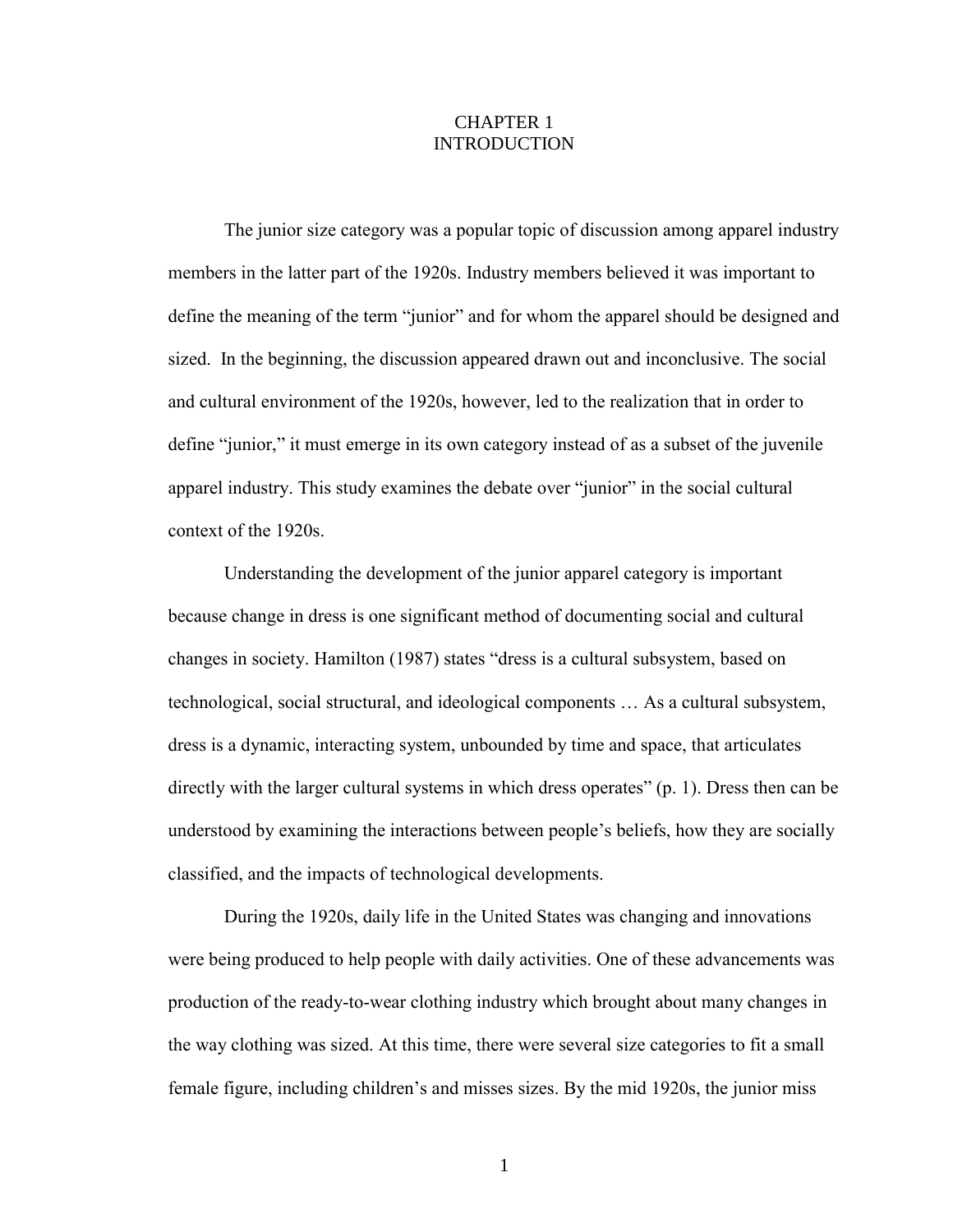size was developed to fulfill demand for clothing to fit the in-between female figure.

In the 1920s, women were becoming liberated. They were more active not only in politics due to women's suffrage, but in workforce, home, sex, dress and appearance. All of these factors played a role in how women were viewed in society. The convergence of the rise of the ready-to-wear industry, women's beliefs, changing values and roles in society made the emergence of a new sizing system possible. It also benefitted the promotion of "junior is a size, and not an age" (Mfrs. debate meaning of junior wear, 1928, pp. 3 and 16) because it illustrates the change in women's beliefs.

The Oxford English Dictionary defines junior as, "Designating something intended for children or young people; also applied to a product, device, etc., that is smaller than the normal size." It also states that on January 15, 1927, the term junior was used in describing a "Junior Miss Frock" in *Vogue*. Although the Oxford English Dictionary mentions the concept of "*junior is a size, not an age*" in 1948, with a mention of it being discussed a few years earlier, this exact concept is found much earlier in *Women's Wear Daily* (Mfrs. debate meaning of junior wear, 1928, pp. 3 and 16).

This research focuses on the development of junior fashions from 1926 through 1930 to interpret articles found in *Women's Wear Daily* that discuss the need for changing the concept of junior apparel to appeal to not only the junior girl but also women of all ages that fit this category. This research clarifies when the concept of "*junior is a size, not an age*" began and how it affected the fashion industry. The objectives of this study were to:

1. discuss the role and development of junior apparel in the fashion industry of the time period between 1926 and 1930;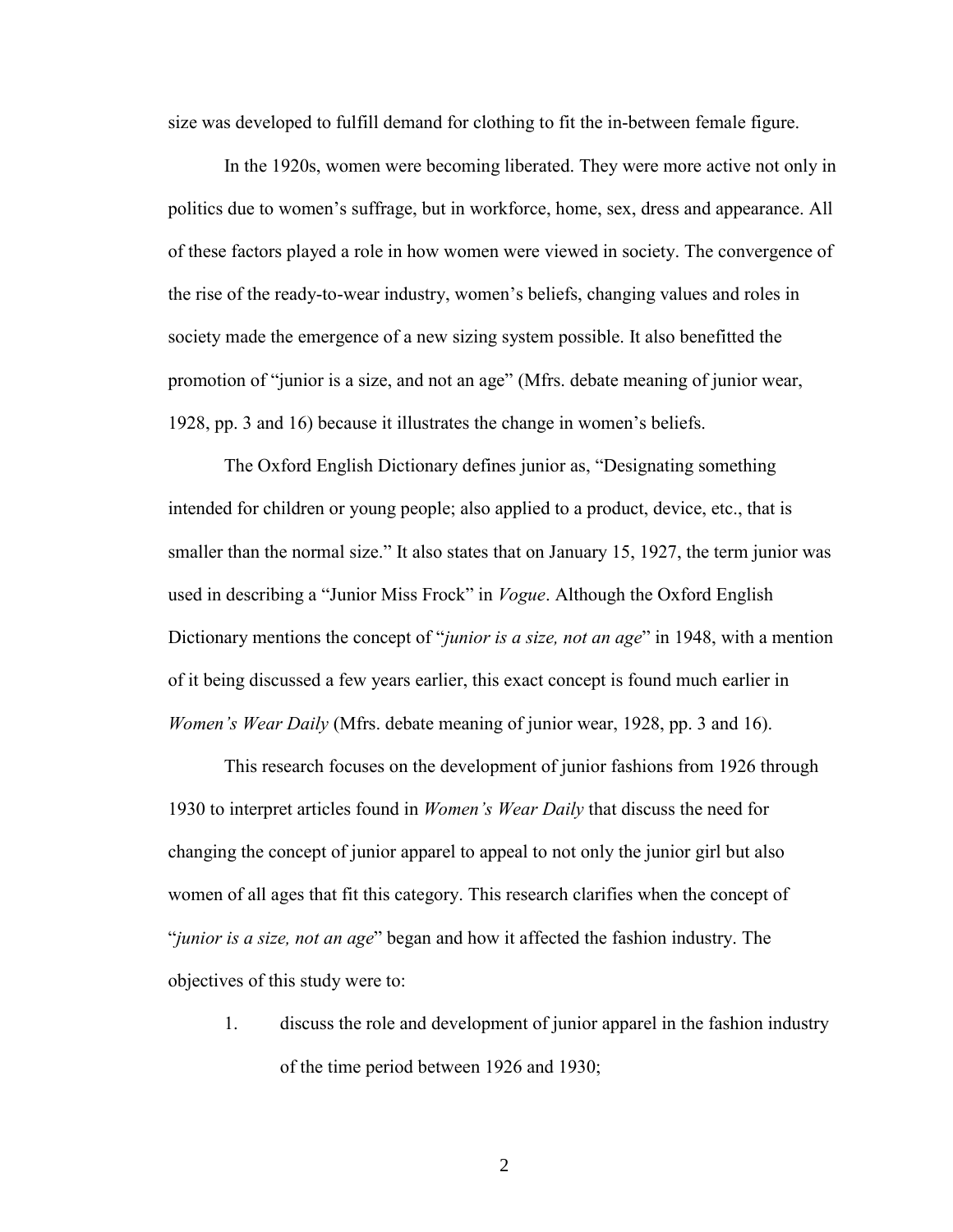- 2. explore the discussion of the development of the sizing system of junior apparel; and
- 3. analyze and interpret the social and cultural effects of the development of junior apparel to understand why it happened between the years 1926 and 1930.

The results of this research establish that "junior is a size, not an age" (Mfrs. debate meaning of junior wear, 1928, pp. 3 and 16) which, although not stated explicitly, could be implied as early as February 4, 1926 in *Women's Wear Daily*. The article entitled *New Junior-Miss section in Chicago Supplies Latest Vogues to Young Girl* (February 4, 1926) states that, "the departments cater to the young girl of the junior and misses' ages, and also to the women of smaller figure who affects the youthful type of apparel"(p.51 ). Later articles further solidified this new concept of junior apparel in relation to size.

 The search for the definition of "junior" led to the emergence of a new size category that has grown, evolved, and maintains a strong presence today in the ready-to-wear apparel market. Understanding the factors leading up to and during its development will aid in revealing the social and cultural changes of the time. The development of junior apparel has not been researched, and creating a clear picture of its development will enhance our understanding of this time period and how junior apparel changed the fashion industry.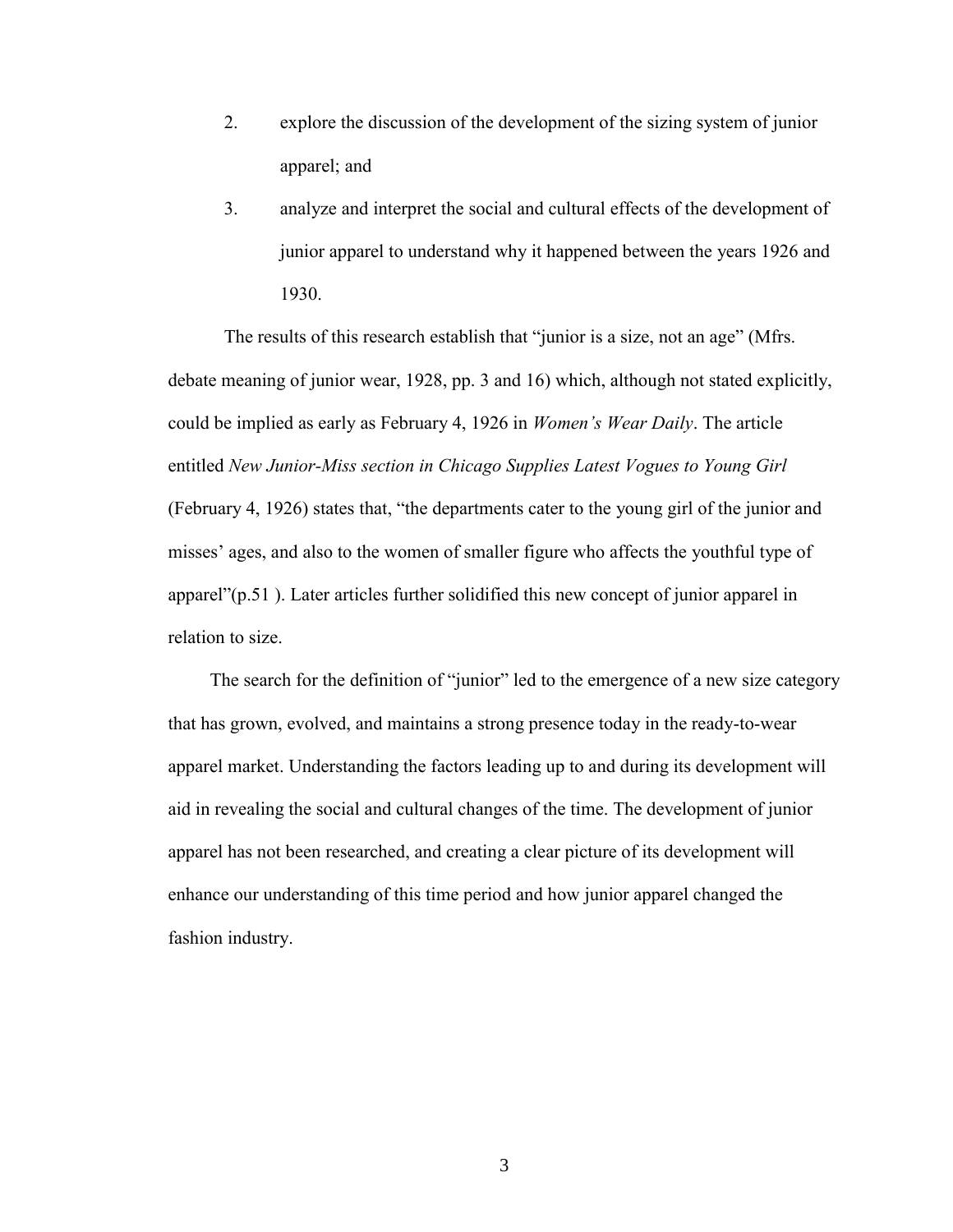## CHAPTER 2 **METHOD**

The technique used to study this data and understand the chronology of the development of junior wear industry from 1926 through 1930 was content analysis. There are a wide variety of definitions to describe this process. Neuendorf (2002) defined content analysis as "the systematic, objective, quantitative analysis of message characteristics" (p. 1). Jo Paoletti (1982) defined content analysis as "a procedure for producing quantitative data from verbal or nonverbal communications" (p.14). In an article discussing the content analysis process, its issues, and research that used it, Kassarjian (1977) summarizes content analysis as "scientific, systematic, quantitative, and generalizable description of communication content" (p. 10).

Content analysis can be used to examine a wide variety of topics including human interaction, word usage, or how people are portrayed in images, among others (Neuendorf, 2002). Although content analysis is not specifically defined in the study of historic costume, it is widely used. Paoletti (1982) discussed the application process to the field of history of costume in a 1982 article found in the *Clothing and Textile Research Journal*.

In the article entitled, *Content Analysis: Its Application to the Study of the History of Costume*, Paoletti (1982) goes through the content analysis process using two historic costume examples. After the research objective or question has been established, a systematic order of steps were taken as follows: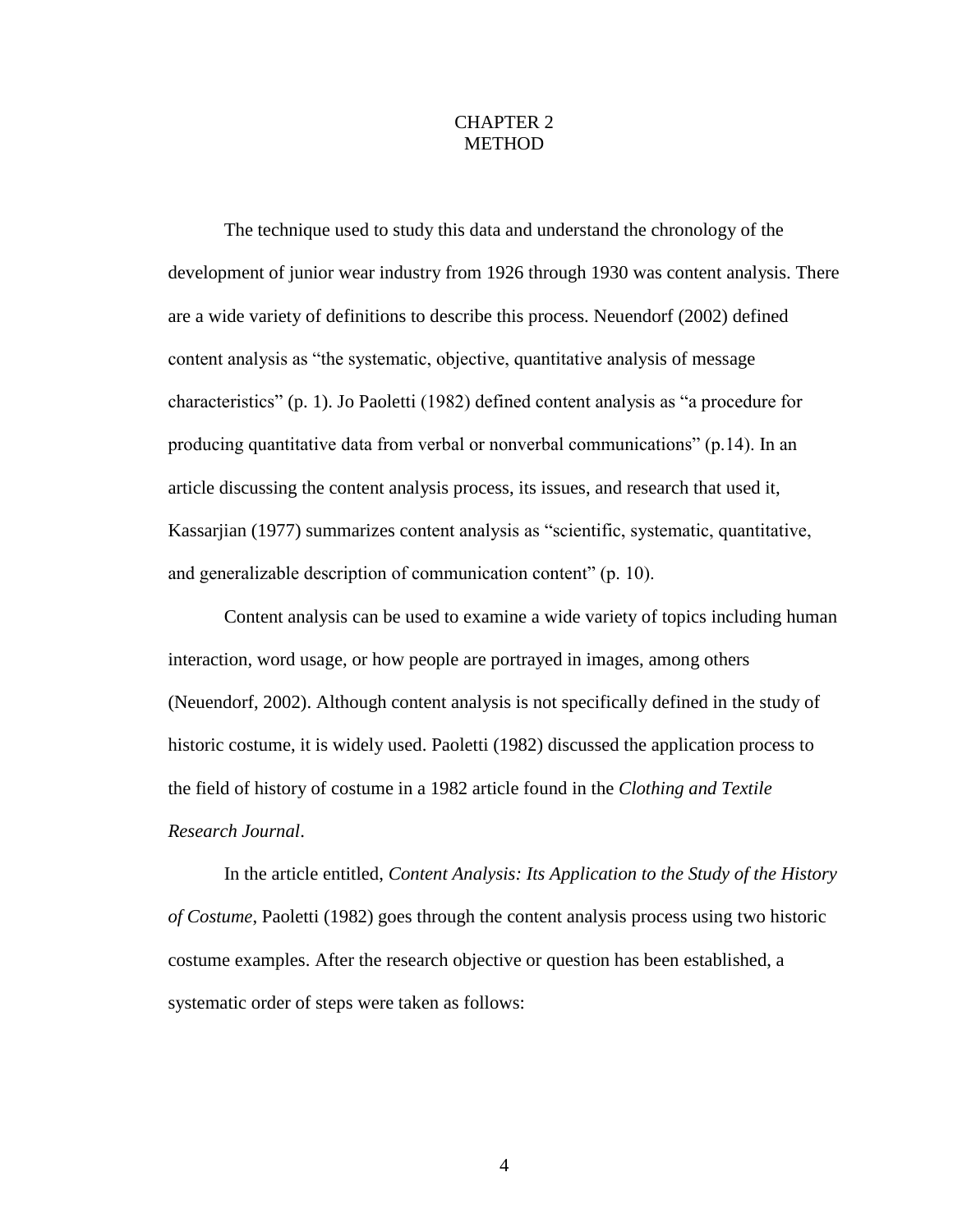- 1. Choosing sources is established to provide information needed to satisfy the objective. It is essential that a large sample be used and purpose known when conducting content analysis.
- 2. Determining the unit of analysis that can be verbal (i.e. a paragraph, sentence, or key word) or nonverbal (i.e. a picture or photograph). A combination of both communications is advantageous. In both cases, the units of analysis should be comparable in form.
- 3. Manifest/explicit and covert/implicit content is deciphered. This process of designing a chart of categories aids in objective allocation of information instead of open-ended note taking.
- 4. Defining instrument categories means developing topics of discussion through analyzing the data. This should not be done before looking through the data, however, there are situations in which defining these categories earlier is necessary. For example, if the researcher is not an expert sometimes it is better to adapt a previous test instrument. Paoletti (1928) stresses that this would be useful in the study of historic costume, so that researchers use the same terminology consistently.
- 5. Choose the appropriate level of quantification so the information can be converted into useful data. The information categorized is turned into either descriptive data or statistically analyzable data, with the latter being the more preferable conversion method. (Paoletti, 1982, pp. 14- 17)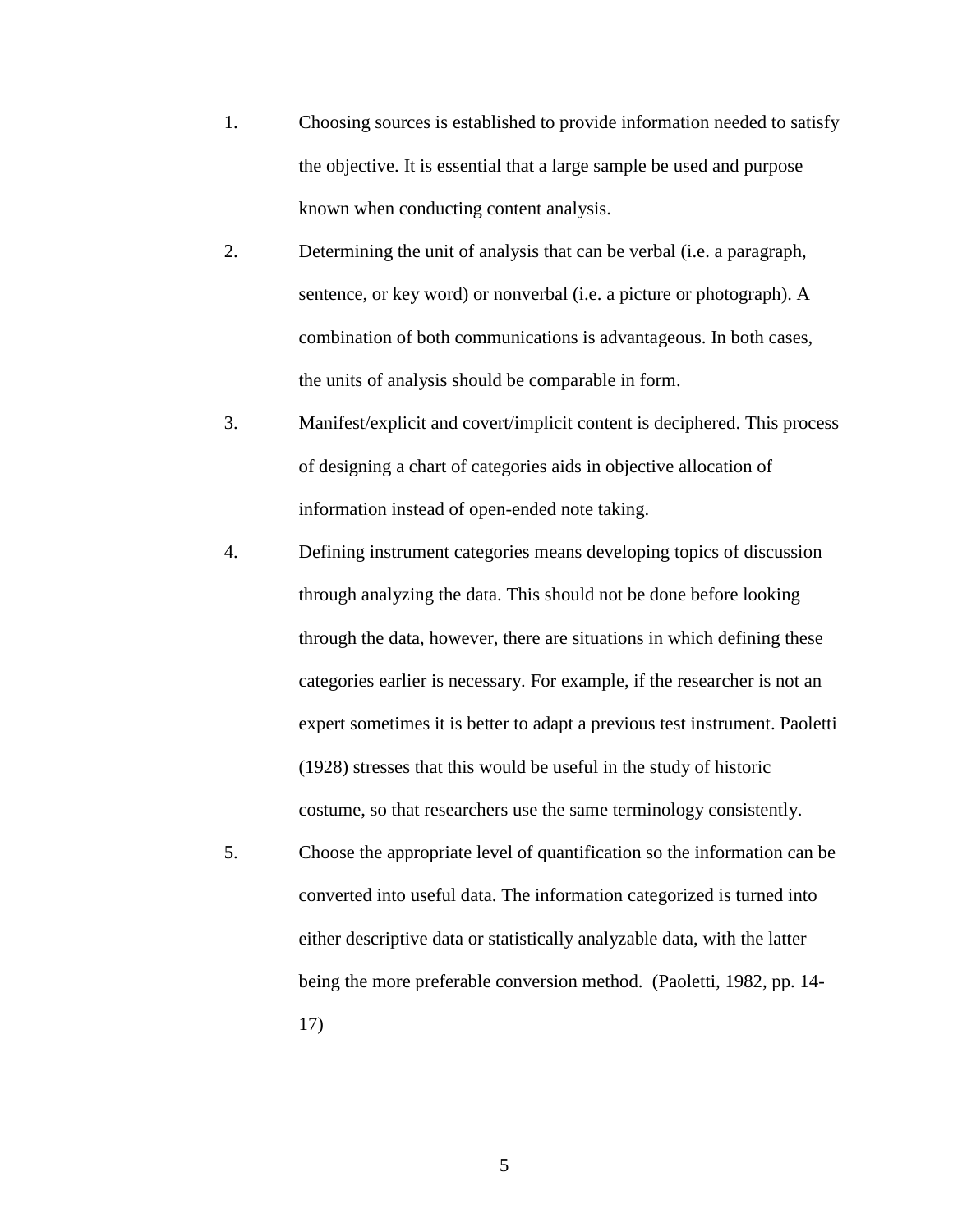Although these are the steps that Paoletti (1982) describes, there are other methods of content analysis. Neuendorf (2002) developed a content analysis flowchart consisting of nine steps as follows:

- 1. Theory and rationale is the objective or research question to be answered. It states what content to be examined.
- 2. Conceptualization consists of the variables selected and how they are defined in the study.
- 3. Operationalization is the unit of data used for analysis. This could be looking through archives, observations, interviews, surveys or a combination of data.
- 4. Coding schemes explain how data is to be coded using a codebook that defines the variables and their definitions.
- 5. Sampling is the process of limiting the content to be examined, such as years or pages.
- 6. Training and pilot reliability can be summarized as working with another coder to go through the variables to ensure each is defined appropriately. An independent coding test is conducted to test the reliability of variables. The codebook may be redefined at this time. Once the codebook is finalized, the coding process begins.
- 7. Coding is process of planning all the data into instrument categories.
- 8. Final reliability test is calculated.
- 9. Tabulation and reporting is the tabulation of data and reporting of the findings. (Neuendorf, 2002, pp. 50-51)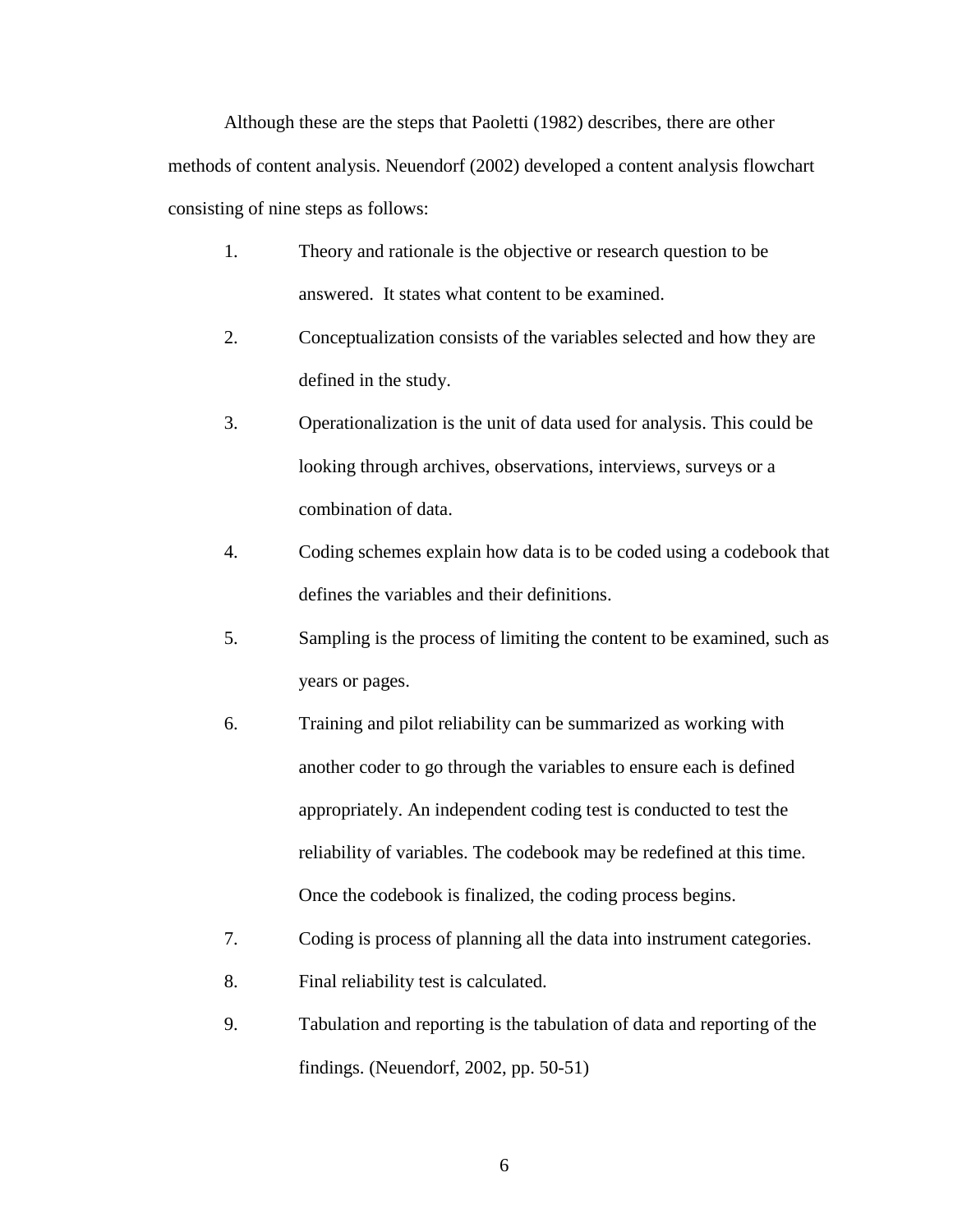Kassarjian (1977) did not design a method of content analysis. He did, however, conduct a summary of what researchers thought distinguished this process. Through his research, Kassarjian (1977) found that the content analysis researchers he studied believed that there are three distinctive characteristics: objectivity, systemization, and quantification. Objectivity means that the study is not based on opinion of the researcher and helps to ensure that the study could be replicated with similar results. Systemization is the process by which the study is conducted to ensure each element is examined in the same way. The last characteristic, quantification, is the use of quantitative methods to determine findings and interpretation. (Kassarjian, 1977)

There are some issues with the use of content analysis such as: research bias, reporting only specific elements in communication, and difficult to consider theoretical perspectives. These issues lead to problems with reliability (Kolbe & Burnett, 1991). To avoid issues with reliably a systematic approach to recording content must be taken (Neuendorf, 2002).

#### *Theory and rationale for the study of junior sizing*

At the turn of the last century, society was moving from home production to ready-made clothing (Burman, 1999; Farrell-Beck & Parsons, 2002; Payne, Winakor, & Farrell-Beck, 1992). By 1920 women"s ready-to-wear clothing was thrivingdue to improvements in garment production and resources (Kidwell & Christman, 1974). At this time, there were several sizing systems to fit a female figure: women"s, misses, and juvenile size category. The juvenile size category was broken down into several sizing systems: infants', children's and junior. In 1926, there was an article discussing these juvenile fashions as part of the "Third Annual Show of United Infants", Children"s and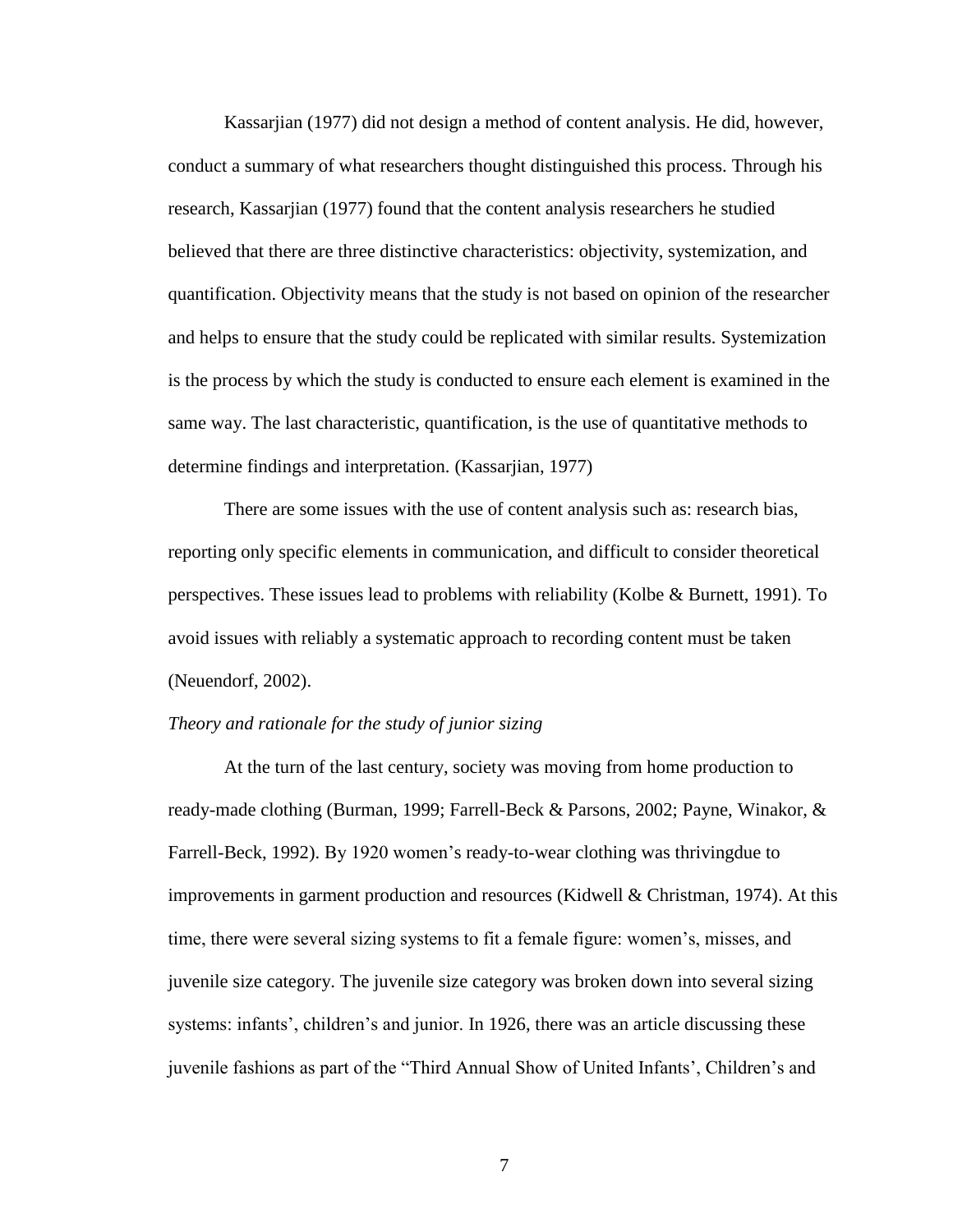Junior Wear League" (Style progress in design established in children's and juniors' fashion revue, 1926, p.1). This article suggests that junior wear was established at least by 1923. In another article from October 26, 1928, "Miss B. Hoover, of the H. Leh& Co. Department store of Allentown, PA,"(p. 5) mentions that, "In her 15 years buying juniors" wear," ( p. 5) which dates junior wear in existence since at least c. 1912 (Special dept. seen as means for big volume, 1928). However, through this research, it was found that sometime between 1926 and 1930 the meaning of the junior size category became more defined. In 1926, junior wear was still classified with juvenile wear, but people in the industry began to discuss for whom this apparel was made and should be geared towards. In March 1926, a group of coat and dress manufacturers formed a group entitled "The Junior Group" to promote junior wear solely as its own category (Junior group to push type specialization, 1926, p. 1). By the end of the decade, the junior wear discussion lead to a classification all on its own, for females with a particular figure.

This study focused on the definition of the term "junior" in order to establish a timeline of the development of the junior wear industry solely as its own category versus part of the juvenile size category. Analyzing the definition of junior during the time period of 1926 through 1930 clarifies when the concept of "junior is a size, not an age" (Mfrs. debate meaning of junior wear , 1928, pp. 3 and 16) was developed as well as the impact it had on the fashion industry. It emphasizes the change in the junior size category as part of a larger social and cultural change in society. The research objectives of the study were as follows:

1. discuss the role and development of junior apparel in the fashion industry of the time period between 1926 and 1930;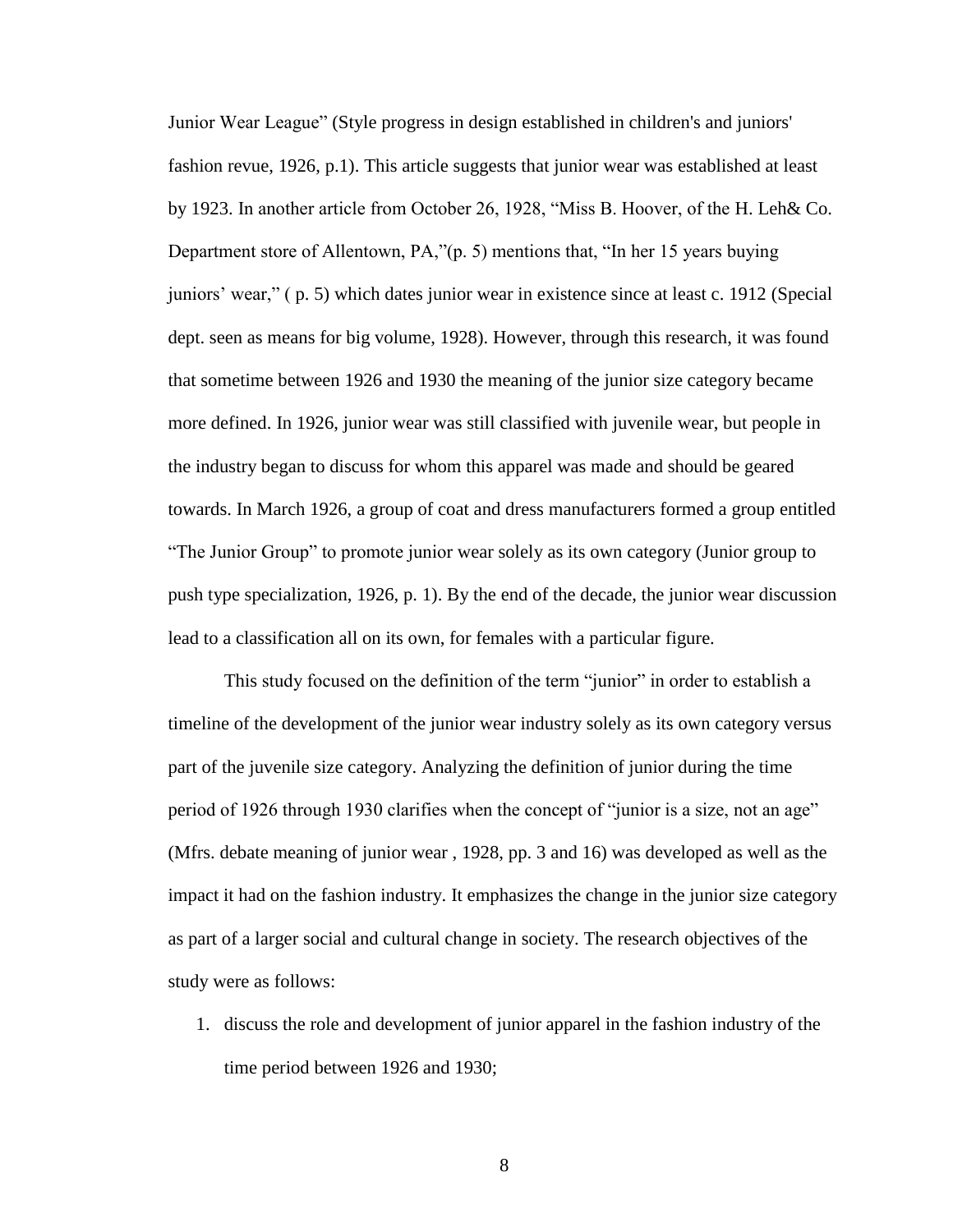- 2. explore the discussion of the development of the sizing system of junior apparel; and
- 3. analyze and interpret the social and cultural effects of the development of junior apparel to understand why it happened between the years 1926 and 1930.

#### *Conceptualization*

In one of my undergraduate classes at *Fontbonne University*, I researched the junior wear industry in St. Louis. This project intrigued me and I wanted to learn more. This project grew into my senior capstone project. From this research, I believed that St. Louis was the origin of the junior size category that dated back to the 1930s. I wanted to take this topic further to learn more about the St. Louis Fashion Industry and its role in the development of the junior size category. The current research began because I wanted to put the St. Louis material into the context of the junior wear segment of the fashion industry nationwide.

*Women's Wear Daily* was chosen as the source of data collection because it is the trade publication of the fashion industry since its inception in 1910. I initially decided to examine the period between 1930 and 1960 because my St. Louis Junior Market paper concluded that the St. Louis Industry was one of the leaders in the nation during this time.

After doing a systematic search for articles, I found an interesting topic stating "junior is a size, not an age" (Mfrs. debate meaning of junior wear , 1928, pp. 3 and 16). While I was almost finished looking through the requested 40 years of this publication, I had reason to believe that this concept was found earlier than 1930. I examined the years from 1926-1930 of *Women's Wear Daily*. In the articles collected from 1926-1930, I found that the junior sizing category was often discussed in terms of whom "junior wear"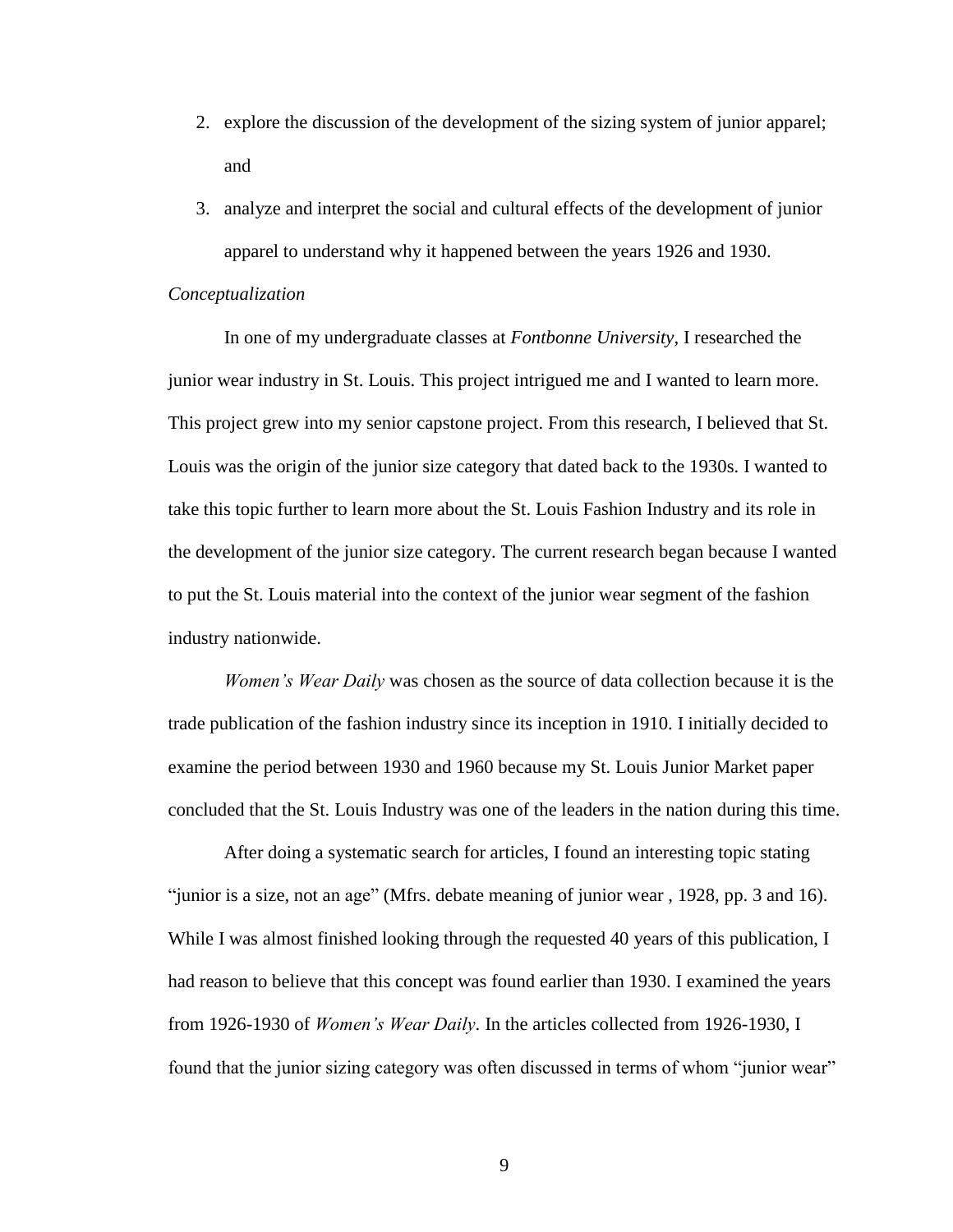was meant to cater to, as well as much discussion concerning size measurements of junior wear.

After doing this research, I decided to focus my thesis on the junior industry from 1926 through 1930 in order to understand the target market of the junior size category and how that size system was developing separate from sizing systems for female adults or children. I decided to begin looking at articles in 1926 due to an article found in the 1930s placing the origins junior wear industry back to this date.

#### *Procedure*

Sixty volumes of *Women's Wear Daily* spanning five years were analyzed for relevant articles. Each issue of *Women's Wear Daily* was divided into sections by an index, similar to a traditional newspaper. The sections examined for relevant articles were: major headlines and those headed, "dresses", "business", and "juniors' wear". However, I did look at the other sections as well, just not as closely as these four. I focused on these sections for four reasons. First, I chose major headlines because anything that is new and important in the industry is typically found in this section. Secondly, "dresses" was chosen because prior research showed that junior dresses were the most popular of junior garments manufactured. Next, "business" was analyzed because the junior wear industry is a business and this section looked at the business aspects of the industry, including the junior market. It included information on new manufactures and retailers in the industry. Lastly, the "juniors' wear" section's sole purpose was to inform readers about news in the junior wear industry.

Specific articles were identified and articles collected when they discussed: junior sizing, development of the junior size category, or who "junior" wear caters to. Relevant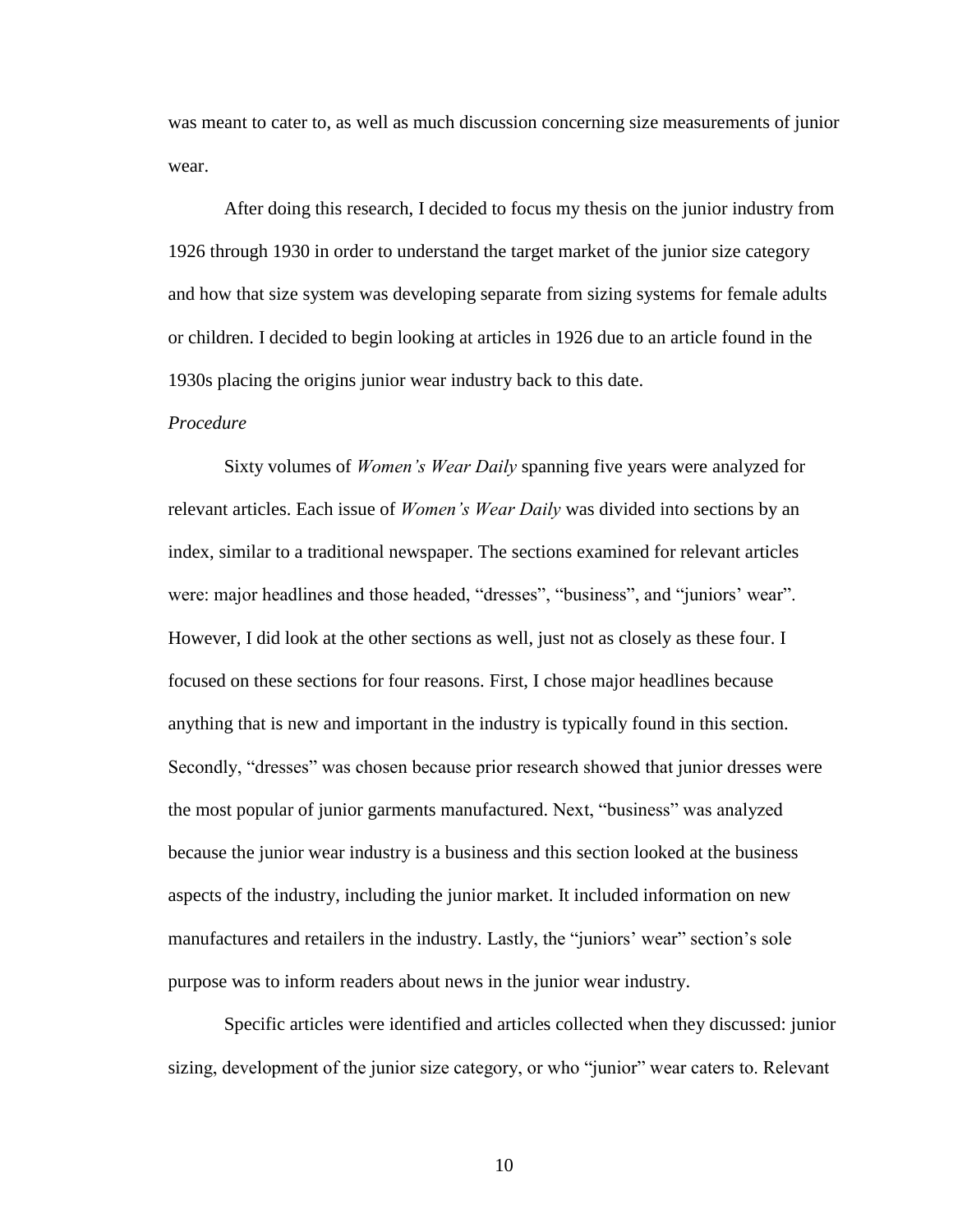articles were scanned or copied, depending on the physical condition of the volume in which it was found. After all the articles were collected, they were organized chronologically.

Since I collected the articles based on the discussion of the "junior", I came up with four initial variables. The four initial variables selected were junior wear based on size, junior wear based on age, junior wear based on size and age, and the development of the junior wear industry in general. However, I kept an open mind in case other variables were found in the data and to ensure there were no reporting biases.

At this time, I created a spreadsheet to organize the data. The examination process consisted of reading the articles, writing pertinent statements on the vertical axis, and the date of article on the horizontal axis. Upon reaching fifty different relevant categories, I reexamined the statements to find topic similarities that led to more defined instrument categories. I then reexamined the articles to ensure that my variables encompassed all the ways in which "junior" was defined. I used the following variables to code the data: girl, in-between, miss, woman, debutante/college girl, grown-up, any age, style, type, attitude, "junior is a size, not an age" (Mfrs. debate meaning of junior wear , 1928, pp. 3 and 16), proportion, fit, measurements, and size. At this time, I developed a coding book. If the data discussed these variables, they were classified into that respective variable. If an article discussed a variable, then a one was placed into the cell that corresponded to the particular variable and date. If the variable was not discussed on the date, a zero was entered into the cell.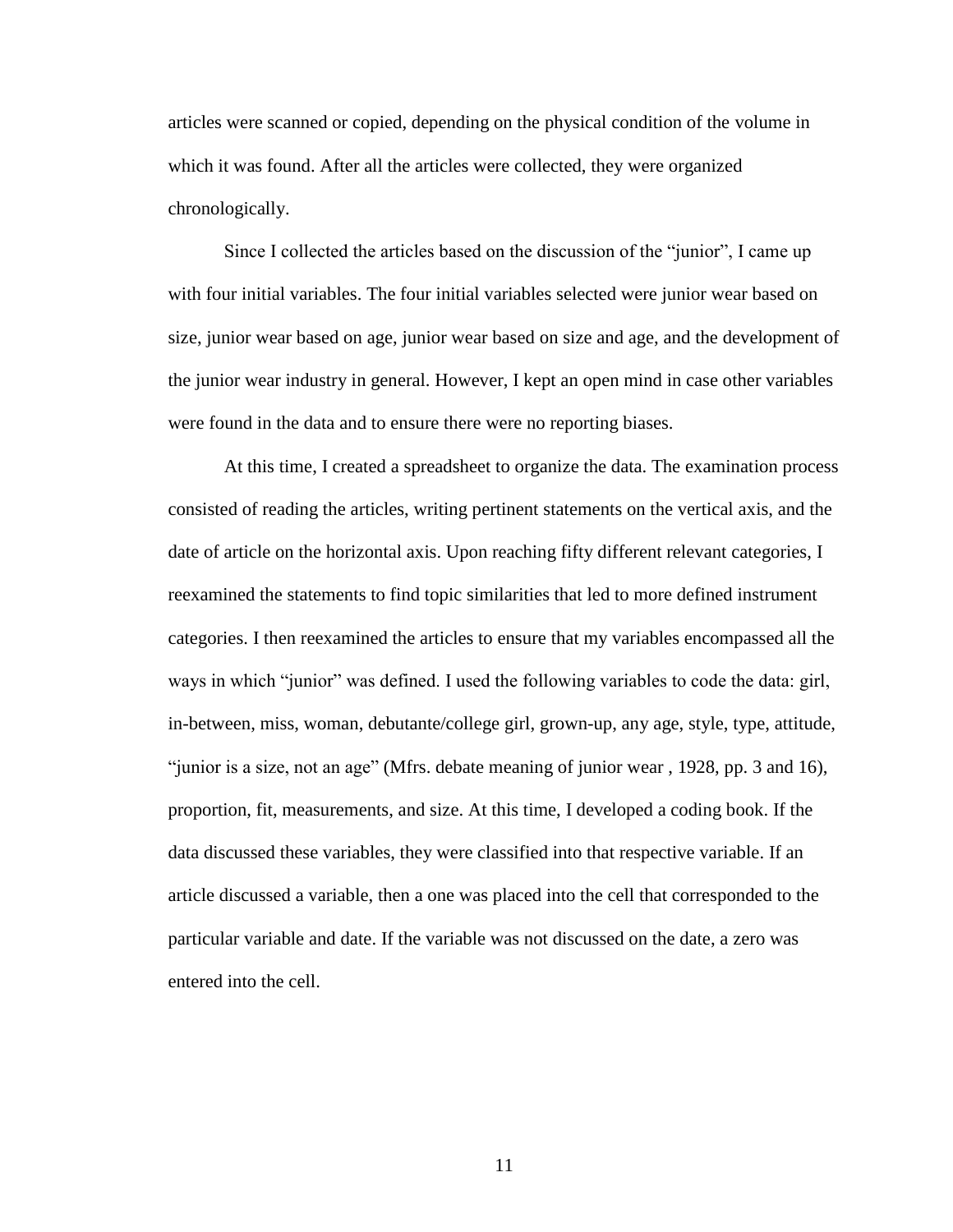#### *Procedure for checking reliability*

While many of the categories were determined prior to analyzing the data, the final instrument categories were determined after examining the explicit information several times. Those categories were then used to classify the rest of the articles. Upon completion of the articles, I reexamined the categories and data with a committee member to ensure proper classification and modified the categories then re-categorized the data accordingly. The final instrument categories were defined as follows:

- 1. Miss: "A girl of from about 10 to 17 years of age," which is the original definition of this term according to the Oxford English Dictionary (2008).
- 2. Debutante/College Girl: "A female appearing for the first time before the public or in society" (Oxford University Press, 2008) or a girl attending college.
- 3. Woman: Females ages 18 and up.
- 4. Style: "The cut and other identifying characteristics of a garment" (Brown & Rice, 2001, p. 425).
- 5. Type: This category defines junior apparel; as its own classification, separate from children's, misses, and women's.
- 6. Attitude: Junior apparel is an attitude, specifically for females who are youthful in thought.
- 7. "Junior is a size, not age" (Mfrs. debate meaning of junior wear, 1928, pp. 3 and 16): This phrase noted in some way. For example, "Junior is a size, one producer said, and doesn"t represent any particular age, in answering the query. "What is meant by junior?" " (Mfrs. debate meaning of junior wear,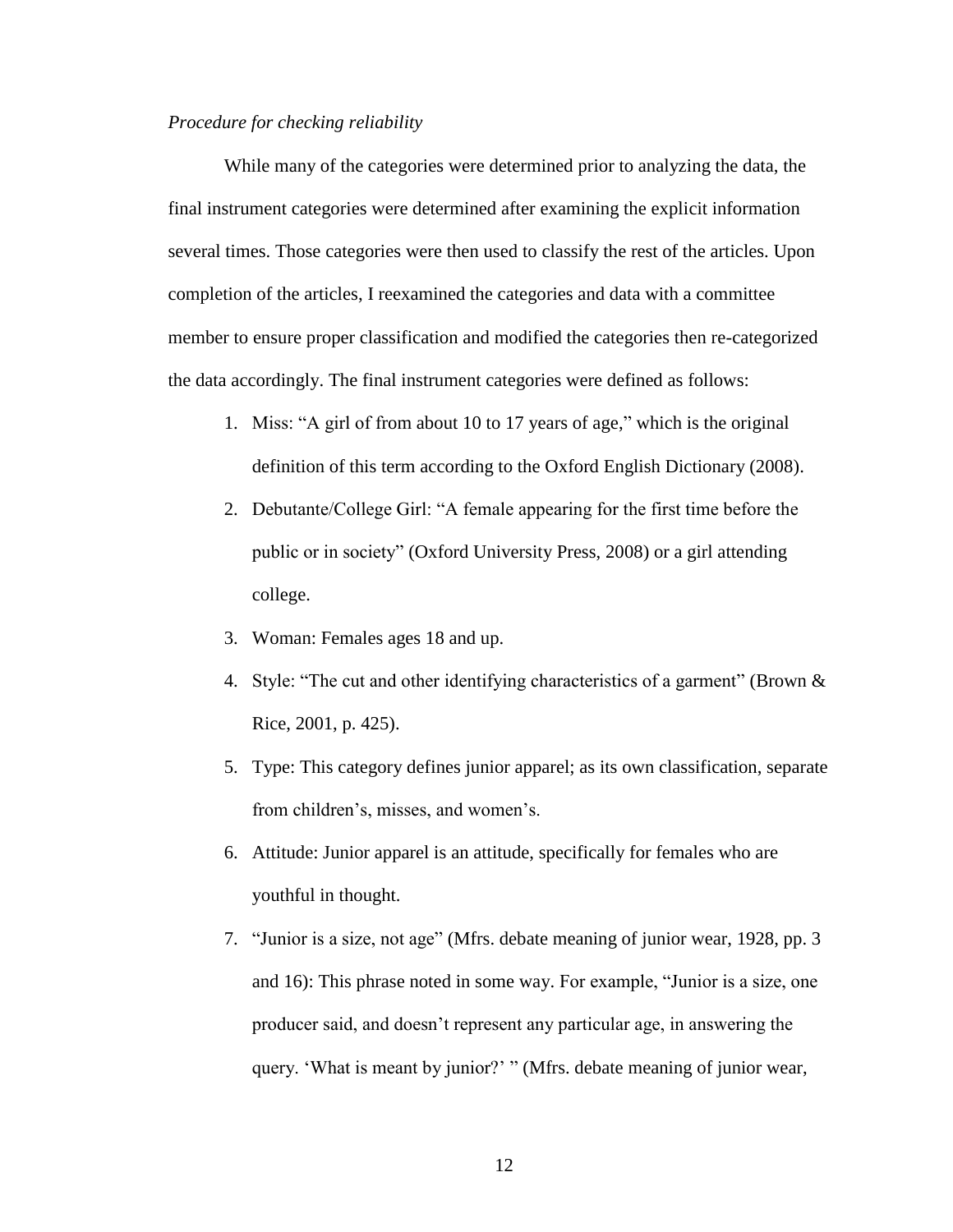1928, pp. 3 and 16) or " '...The very reason that the junior departments have been successful in the majority of stores is due to the fact that they sell junior wear to anyone who fits into them, thereby catering to all women of any age, provided they are small in size." " ("Junior" term much abused says factor , 1928, p. 9)

- 8. Fit: "How well the garment conforms to the three-dimensional human body" (Brown & Rice, 2001, p. 415).
- 9. Size: "Group of sizes according to age and/or body types of consumers or a system that suggests to consumers the suitability of a garment for their body dimensions" (Brown & Rice, 2001, p. 424).
- 10. Size Proportion: The relationship between bust, waist, and hip.

11. Measurements: Actual size measurements listed.

### *Final Coding*

I examined the articles one last time and finalized them by date into categories located on a spreadsheet.

### *Tabulation*

To analyze articles in each of these categories, the number of articles per year was entered into a spreadsheet, and then graphed for frequency. This was used to understand what topics were being discussed and how often. I used the tabulation to understand when the debate over the term "junior" became more commonly discussed.

The tabulation was used to understand the terminology used to describe "junior" and which variables were discussed together. In addition, a chronological discussion of the historical context of the junior wear industry from 1926 through 1930 was used to tell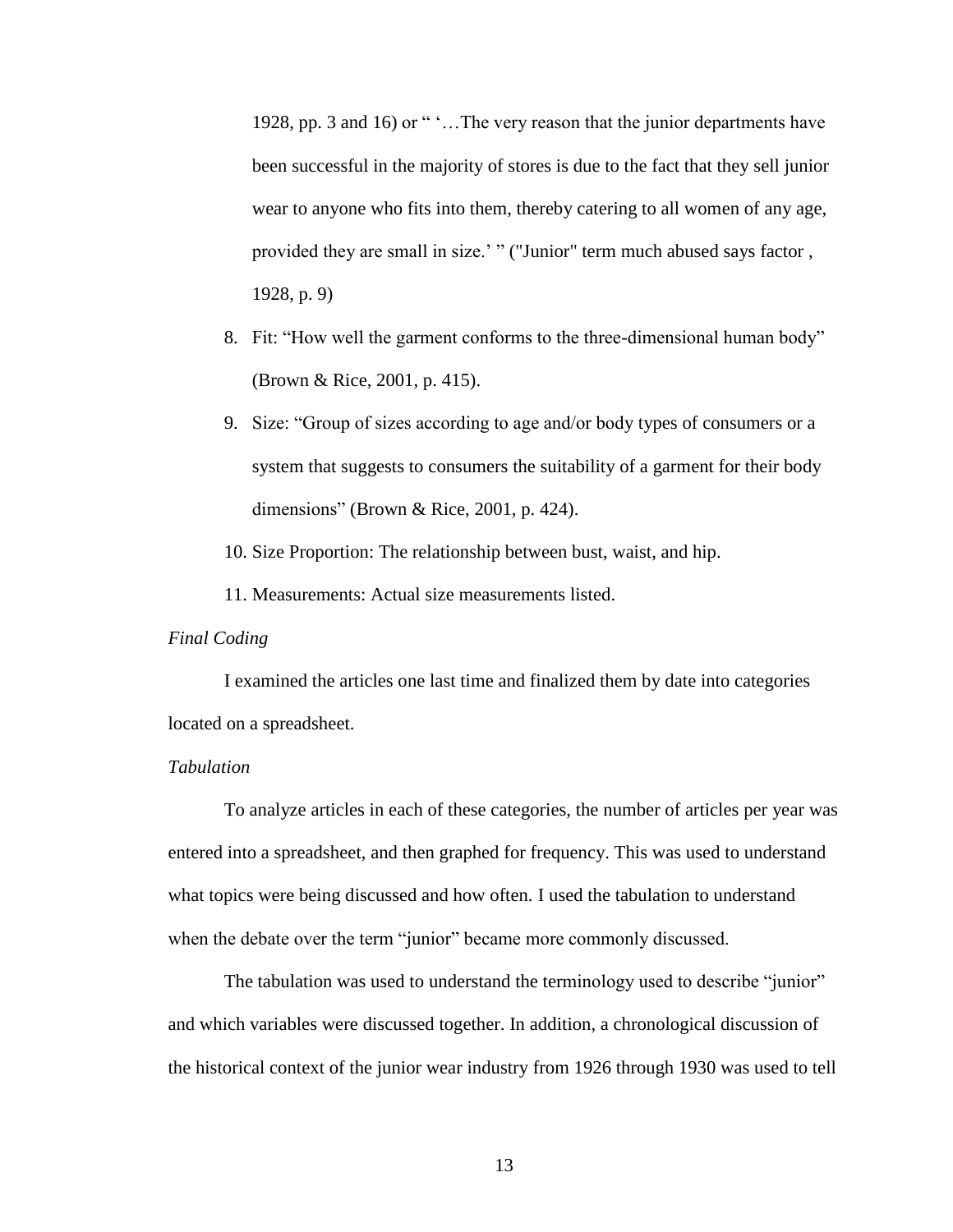the story of the junior size category during this time period. Understanding what was discussed and how often it appeared led to a better understanding of what the term "junior" meant and the notion of "junior is a size, not and age" (Mfrs. debate meaning of junior wear, 1928, pp. 3 and 16). This research enhances our knowledge of the junior wear industry when it was trying to separate itself from the juvenile image it had prior to the late 1920s into its own sizing category.

#### *Limitations*

Even though the method of content analysis guided this study, there are several limitations. First, I examined forty-four years of *Women's Wear Daily*. I originally began looking at forty years from 1930-1960, but I found an interesting topic of "junior is a size, not an age" (Mfrs. debate meaning of junior wear, 1928, pp. 3 and 16) that required me to look at 4 more years. There is human error involved with going through this number of issues, page by page. Another limitation is that some books were so old that they fell apart when I was paging through them. In these circumstances, I was unable to look at some articles on these pages. My last limitation is in the coding process. Coding articles into different categories is subjective, even though I went through intercoder reliablity. Consequently due to this it is hard to get the same result twice. However, the same broad conclusion can be made regarding the content of the articles. Lastly, since the books were frail, someone had to either photocopy or scan the articles for me. Some of these were hard to read, therefore, sometimes it was hard see all of the words in an article.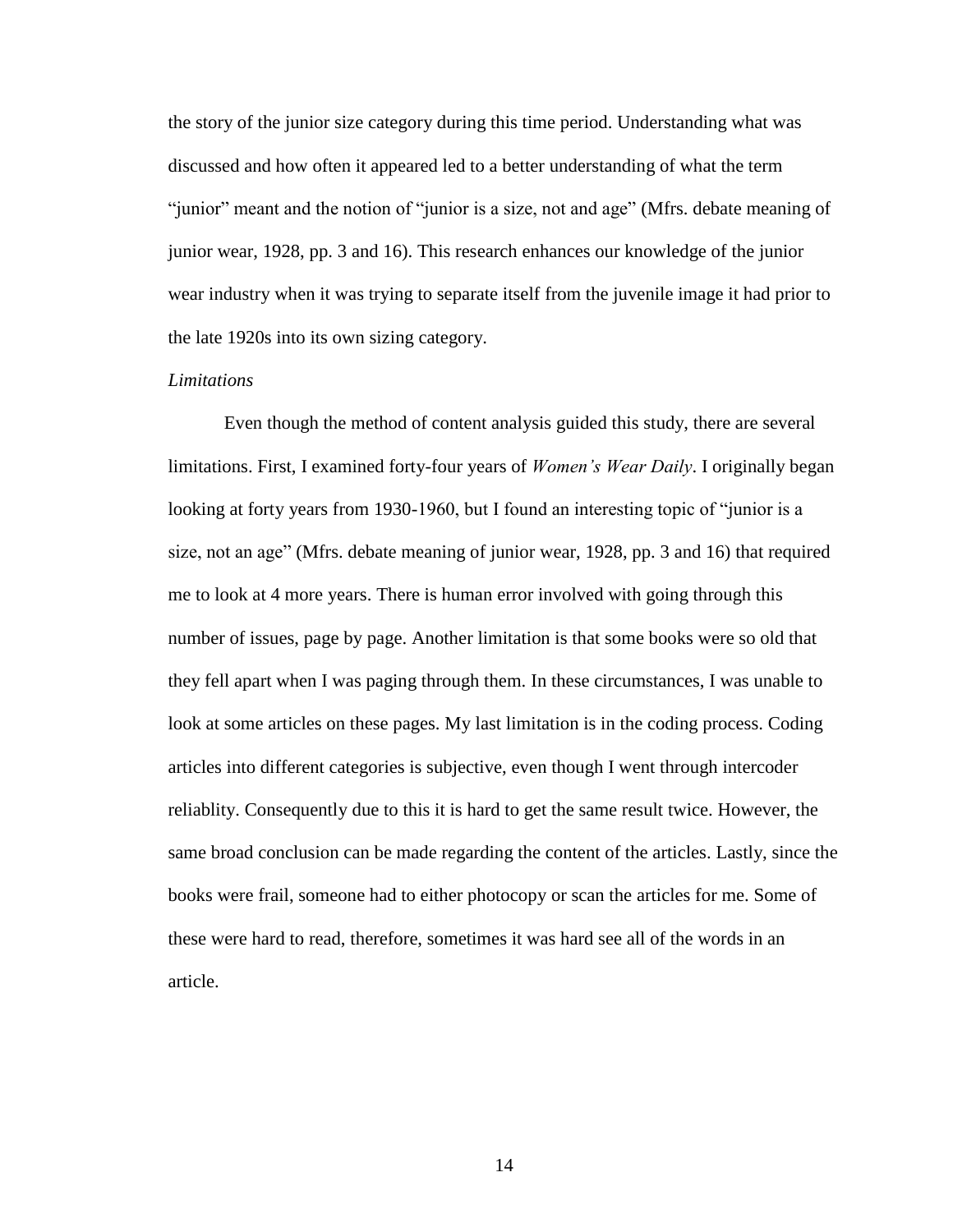## CHAPTER 3 REVIEW OF LITERATURE

In the 1920s, the junior size category, which was once housed under the juvenile wear industry, was classified solely on its own. This change in the junior sizing category was brought about by many changes in society, specifically changes in female attitudes, ideals, body shape, dress, and freedom. In the 1920s, females' place in society was less restrictive and they had more freedom than ever before. Women gained the right to vote in 1920, which inevitability gave them more social opportunity (Farrell-Beck & Parsons, 2007; Kyvig, 2002). "Some women practiced law, voted, held political, judicial, and civic office; some women managed capital, explored the globe, held the highest academic degrees possible; some women smoked in public and others flaunted their sexuality on the silent screen, belonging to no man" (Cott, 1987 p. 7). Now females had a new financial freedom, which led to consumption of consumer goods, such as ready-made clothing and beauty products (Farrell-Beck & Parsons, 2007; Kyvig, 2002). While these activities were only performed by a small percentage of women, the fact that any woman was performing in this way was proof that the ideal of "woman" was changing (Cott, 1987).

These changes taking place in the 1920s brought about changes in dress. Perrot (1994) stated, "the forms and functions of dress vary according to circumstances, sex, class, or social role, and consequently everything influenced by these factors varies in the same way" (p. 13). This quote discusses how clothing, demographic variables, and sociocultural factors affect each other. Clothing serves as a way to make inferences about a person"s identity and their role in society. The early part of the twentieth century brought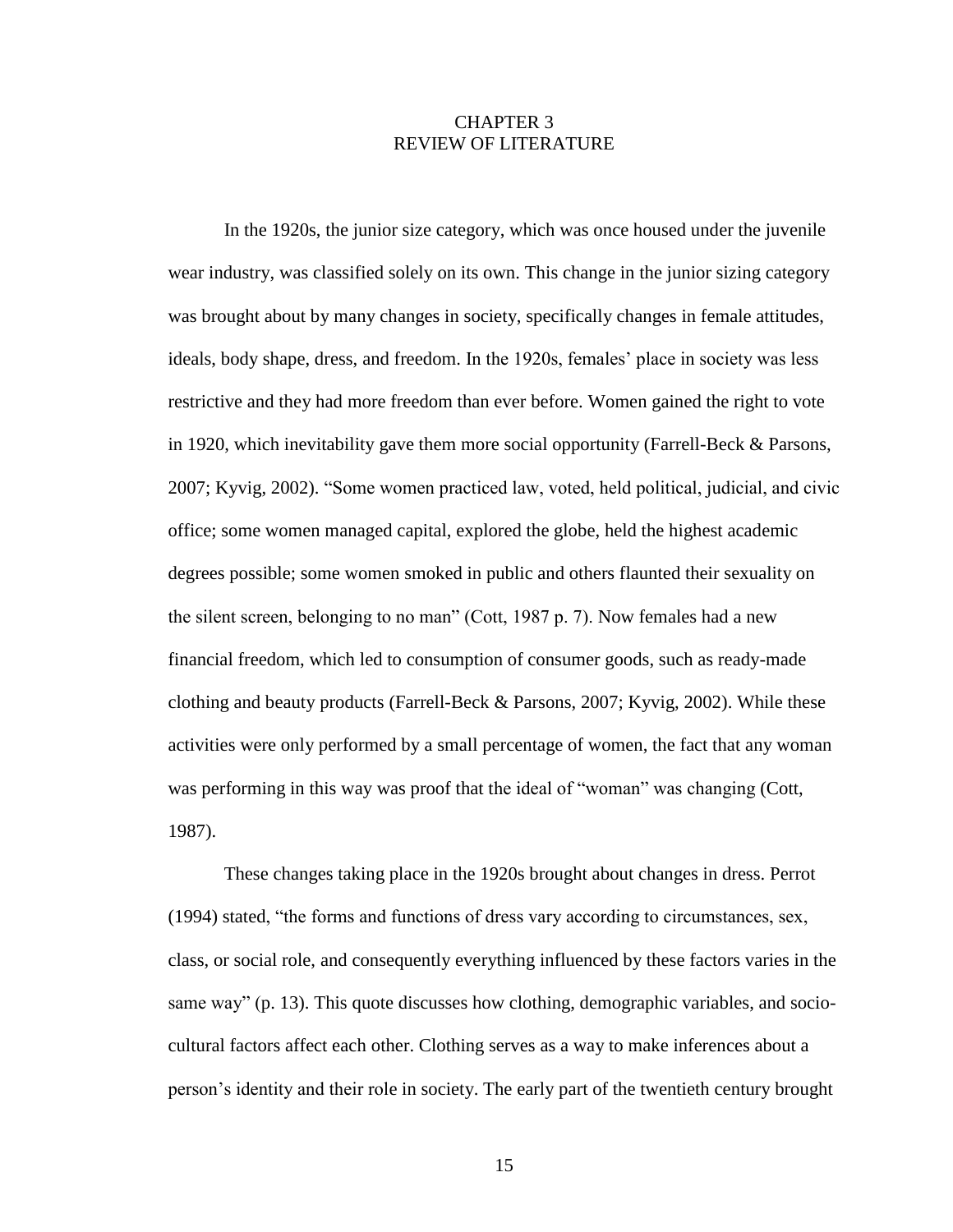about a drastic change not only in the way females dressed, but their role in society. In this section, I will examine the social and cultural aspects of the early twentieth century to establish why the 1920s was a viable time for the development of junior wear fashions. *Demographics of 1920s Society*

Of the 106 million people living in the United States in 1920, 49% were females and 51% were males. Females between the ages of 10-14 accounted for 10.2%, those between ages 15-19 years of age accounted for 9.2%, females age 20-24 accounted for 9.2%, and those between ages 25-29 accounted for 8.8% of the female population. Compared to the census of 1910, the number of females in each of these age categories was rising. (U.S. Department of Commerce, 1933) As of 1920, the population median age was 25 and "two-thirds the population was 35 or younger" (Kyvig, 2002 , pp. 10-11). The "average life expectancy was just over 53.6 years for men, 54.6 for women" (Kyvig, 2002 , p. 11). "Just over 60 percent of people over the age of 15 lived as married couples, while 36.9 percent of males and 29.4 percent of women remained unmarried" (Kyvig, 2002 , pp. 11-12). Household income varied greatly during this time.

"A small elite varied very well, and a significant middle class lived comfortably. Most Americans, however, lacked sufficient household income to live more than a modest and insecure existence. Between onethird and two-fifths of the entire American population could be classified as poor even by the modest standards of time" (Kyvig, 2002, p.12).

In 1920, women gained the right to vote that provided a new social opportunity for women (Kyvig, 2002). When the men came back from World War I, they took their service and industrial jobs back from women; however, there were more office positions available for educated women such as working in banks, real estate, libraries, and social work (Farrell-Beck & Parsons, 2007). "Almost 79 percent of working women in 1920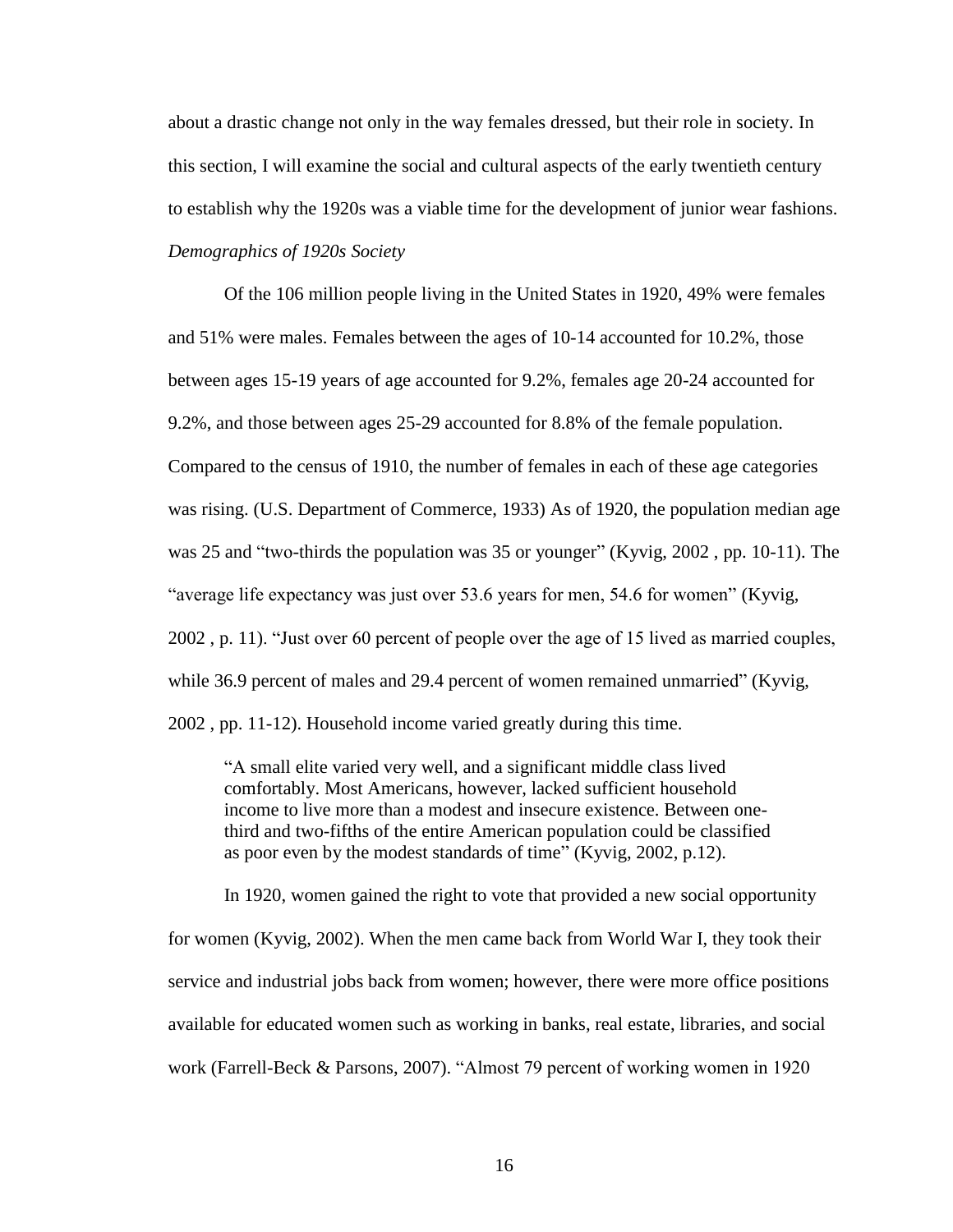were single" (Farrell-Beck & Parsons, 2007, p. 56). Many young women typically worked before marriage and before children. It was possible for women to be part of the workforce due to new technologies that aided chores around the house, including new food breakthroughs and household appliances. Women were also able to plan for children with the use of birth control (Farrell-Beck & Parsons, 2007). Other females needed to work to provide for their families. Divorce rates were "16.5 per 100 marriages in 1929, almost doubled from 1900" (Farrell-Beck & Parsons, 2007, p. 57). This sharp increase in divorce can be attributed to the accumulation of greater freedom, increased number of women working outside the home, more educated females, and individual independence than that of 1900.

#### *Ideal Female Form*

The woman's ideal figure was changing in the early twentieth century to "a slender, less massive and hieratic figure" (Perrot, 1994, pp. 189-190). This change in stature led to clothes being worn closer to the body to show off this new shape. Due to this new style of clothing, women began growing more aware of their appearance, henceforth began taking care of themselves better. (Perrot, 1994)

After World War I there was a growing concern about cleanliness and appearance. The government was researching nutrition and diet more than ever before. They began educating society on proper nutrition of minerals, vitamins, and balanced meals. As this idea began to grow, so did society"s feelings toward a slimmer figure. While in the past, women of economic status didn"t care about weight, now they were dieting to fit into this new ideal body image (Brumberg, 1997; Kyvig, 2002). Females were more concerned with their physical self versus the internal self because of the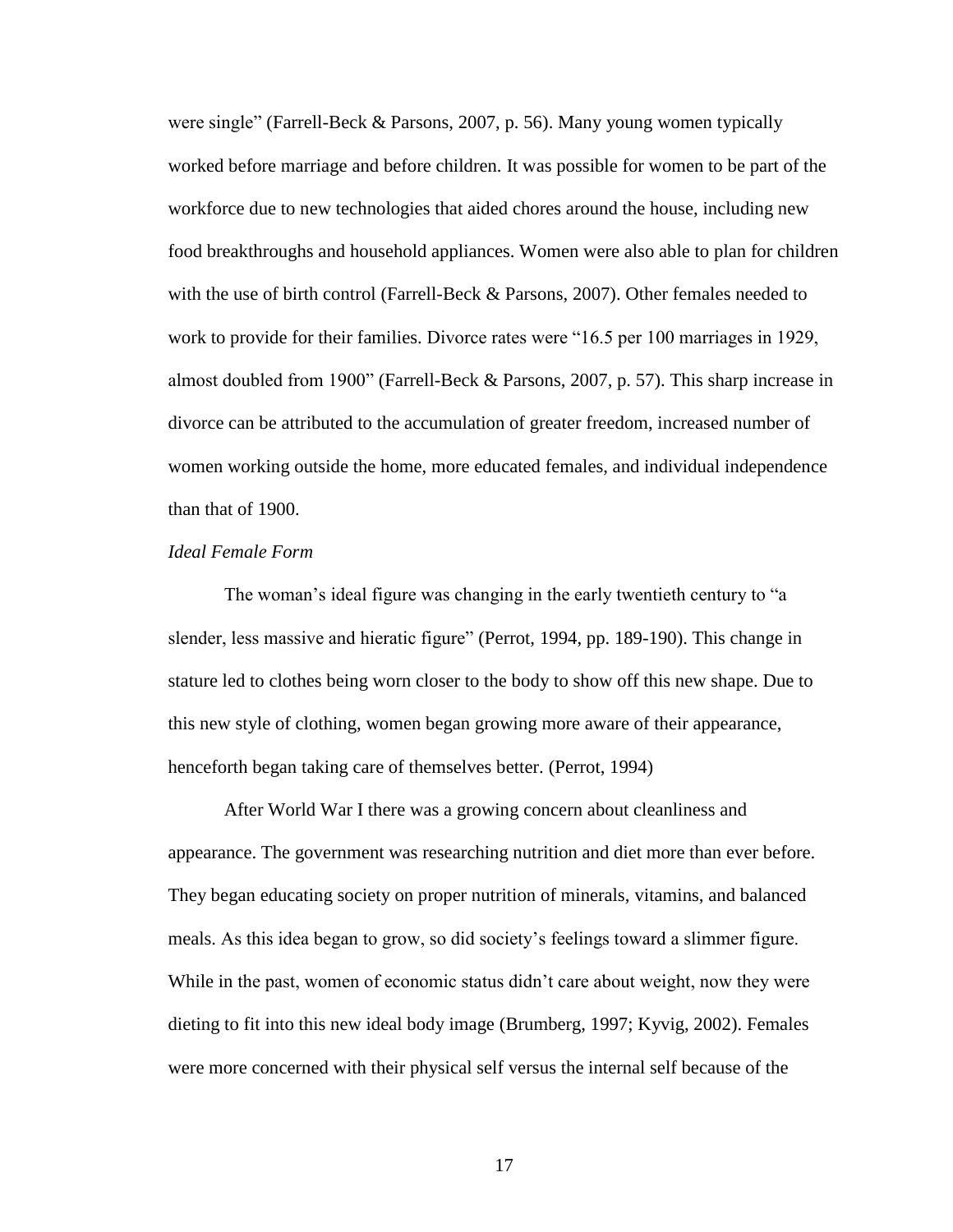media"s portrayed image of females (Brumberg, 1997). Brumberg (1997) states, "because of the introduction of many new kinds of cultural mirrors, in motion pictures, popular photography, in mass-market advertising in women"s magazines, as well as on department store counters and in dressing rooms, most women and girls began to subject their face and figure due to more consistent scrutiny" (p. 70). The pressure of attaining this new slimmer body shape in media that was in media was affecting everyday life of women. Due to the new pressures in the 1920s, dieting was considered "fashionable game" (Brumberg, 1997, p. 119). Females of all ages were making an effort to attain this new slim shape. "Teenage girls made systematic efforts to lower their weight by food restriction and exercise. Although the advice on "slimming" and "reducing" was usually directed at adult women, college and high school girls also dieted" (Brumberg, 1997, p. 99). Women and girls, who used to eat whatever they desired, now focused on their outward appearances and began restricting their diet. This new slender figure correlated with changes in fashion at this time.

#### *Ready-to-Wear Industry and Consumer Culture*

Before the rise of the ready-to-wear industry that began in the  $19<sup>th</sup>$  century for men, most women"s garments were still being produced at home. "Clothing was an important vehicle for social acceptability and success; learning how to sew made it possible for many girls, regardless of economic or social class, to conform to a middleclass ideal" (Burman, 1999, p. 313). At this time, girls were instructed on attention to detail in making their clothing to ensure that home sewn products did not resemble "a home orientated look" (Burman, 1999, p. 313).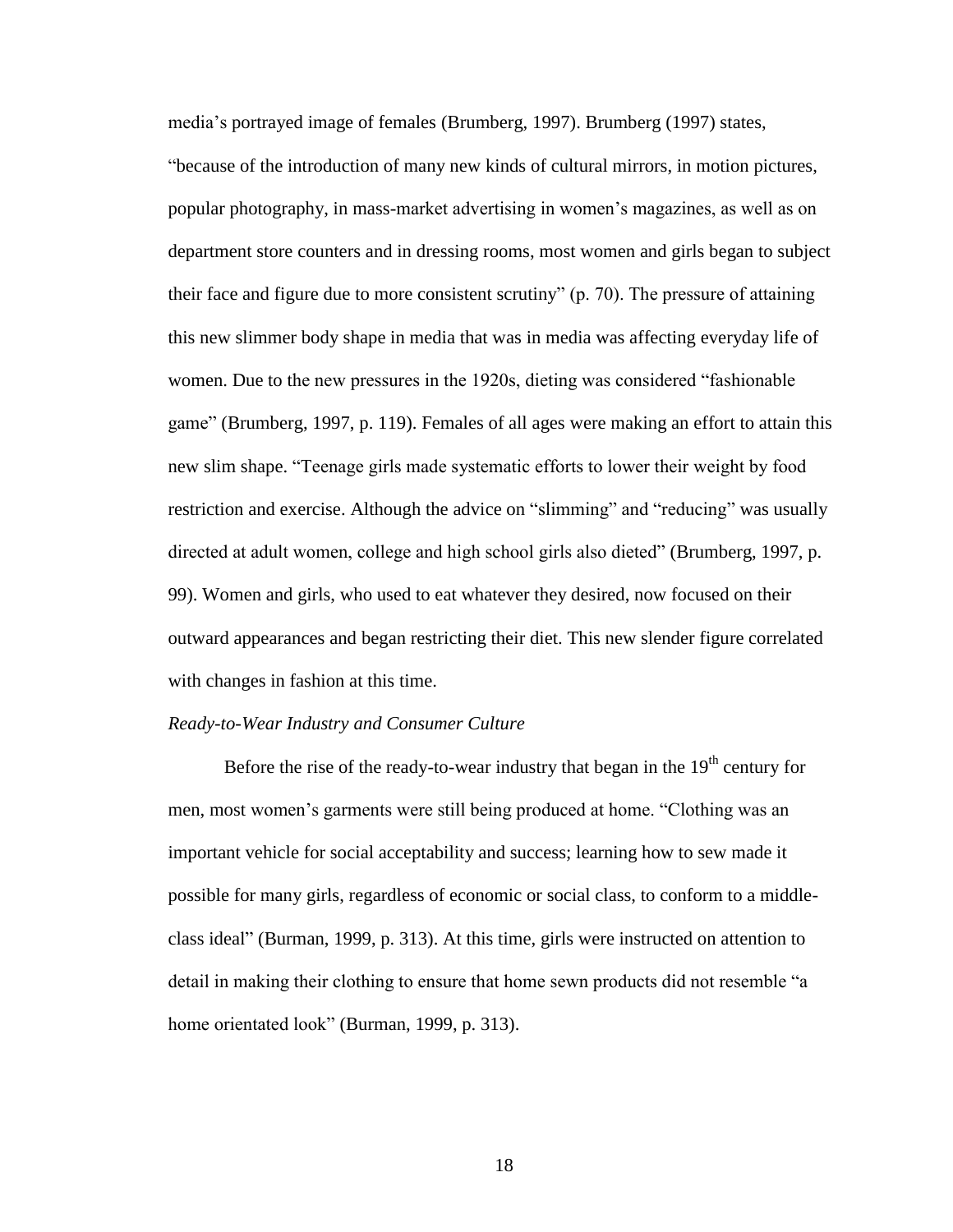By 1920 many women stopped making clothing at home for themselves and their children and began buying mass-produced garments instead (Kyvig, 2002). This change was due to the availability of more styles of clothing for females at a more reasonable price than ever before. This was achieved by mass production and the availability of goods through catalog merchants, such as Montgomery Ward and Sears Roebuck. Women now had money to purchase these ready-made items mainly due to working outside the home and, at the same time, were forced to purchase these ready-made garments due to the time commitment of working outside the home (Burman, 1999). The production of mass-produced garments allowed all people, regardless of class, to look as though they were equals (Kyvig, 2002). This also allowed women to spend more time involved in social activities rather than sewing garments at home.

At this time, the ready-to-wear industry was in full swing. There was an abundance of resources, including fabric in all different textures, colors, and patterns (Yellis, 1969; Kidwell & Christman, 1974). There were also more sewing machines and better methods for cutting layers of fabric that made production virtually unlimited(Kidwell & Christman, 1974).

One of the most influential reasons for the rise of ready-to-wear industry was the innovation that women came in sizes and clothing was being developed specifically for these sizes (Yellis, 1969). The ready-made garments industry allowed women to dress in up-to-date fashions (Yellis, 1969). These newer fashions tended to be adopted first by young adults. Students were next in line to adopt these new ready-to-wear fashions and demanded more of these clothes because they did not want to have to wear the same item two days in a row (Kyvig, 2002).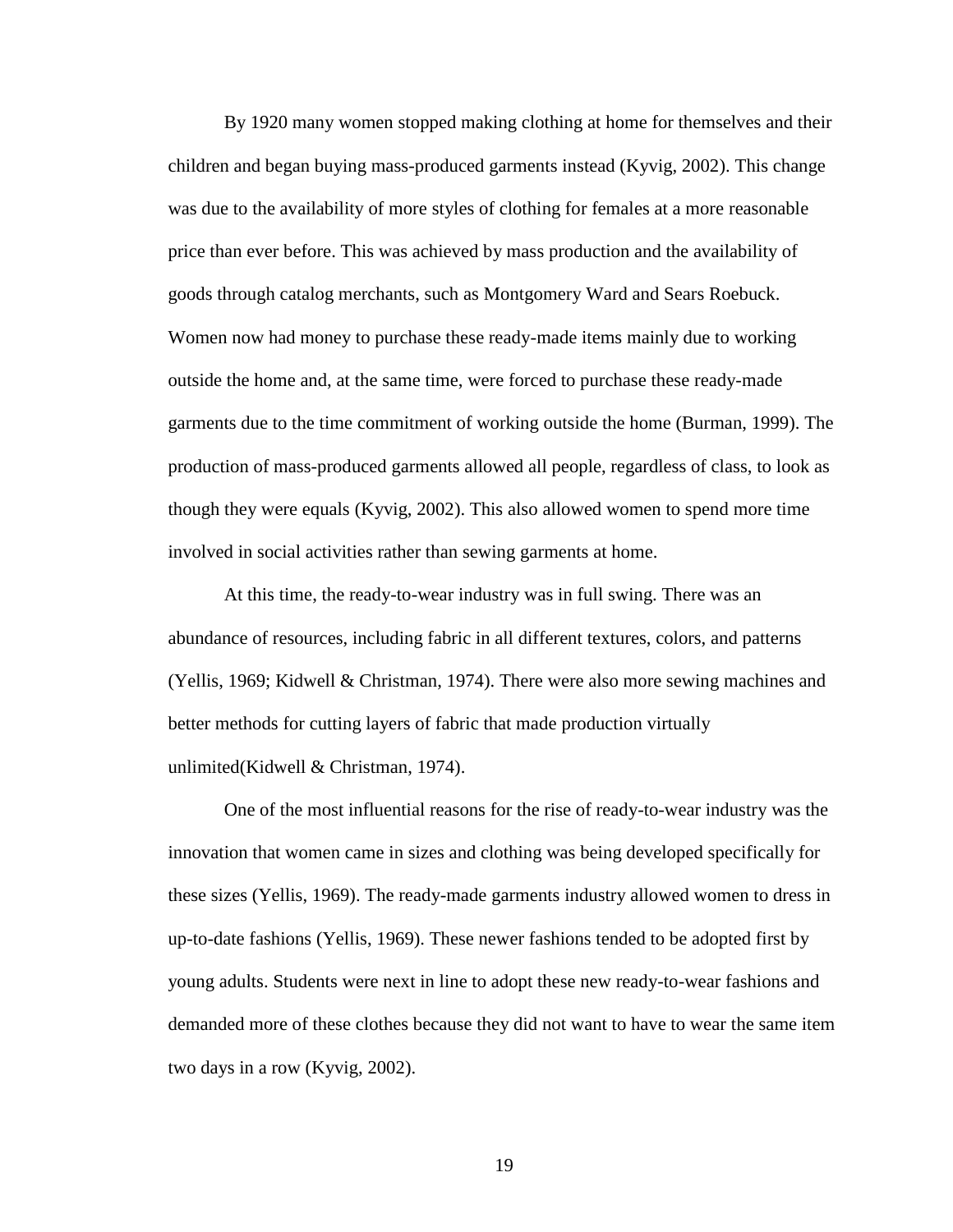Another reason for the success of the ready-to-wear industry was a change in American values and the role of women. Society was changing from a farm based economy to that which depended on manufacturing, retailing, and commerce. This resulted in more free time outside the home and people with more money, which allowed individuals to consume more goods than past generations. Consumerism was now one of the main focuses in society (Welters & Cunningham (eds), 2005, p. 2). "Since the end of the First World War, modern societies have experienced a constant increase in consumption of cosmetics, an extraordinary democratization of beauty products, and an unprecedented vogue for make-up" (Lipovetsky, 1994, p. 112). This is one example of how the change in beliefs and values affected consumption. Women began to care more about their appearance and fashion, thus they purchased clothing since it was ready-made as well as items to perfect their beauty. Girls became consumer leaders of ready-made items, as they did not want to wear the same garment two days in a row. They demanded a variety of clothing in different colors, styles, fabrication, and sizes (Kyvig, 2002). The "definition of teen years as a special phrase of life emerged in early twentieth century" (Farrell-Beck & Parsons, 2007, p. 57). At this time, there were belief and value conflicts between young people and their elders (Farrell-Beck & Parsons, 2007).

With the proliferation of garments and the need to stay in fashion in the twenties, the turn of the century through the 1920s marked what Lizabeth Cohen (2003) calls the "first wave consumer movement"(p.21). The middle-class was growing and they had more time and money to spend (Cohen, 2003). Wages were rising and work week hours were declining (Farrell-Beck & Parsons, 2007). People were becoming more concerned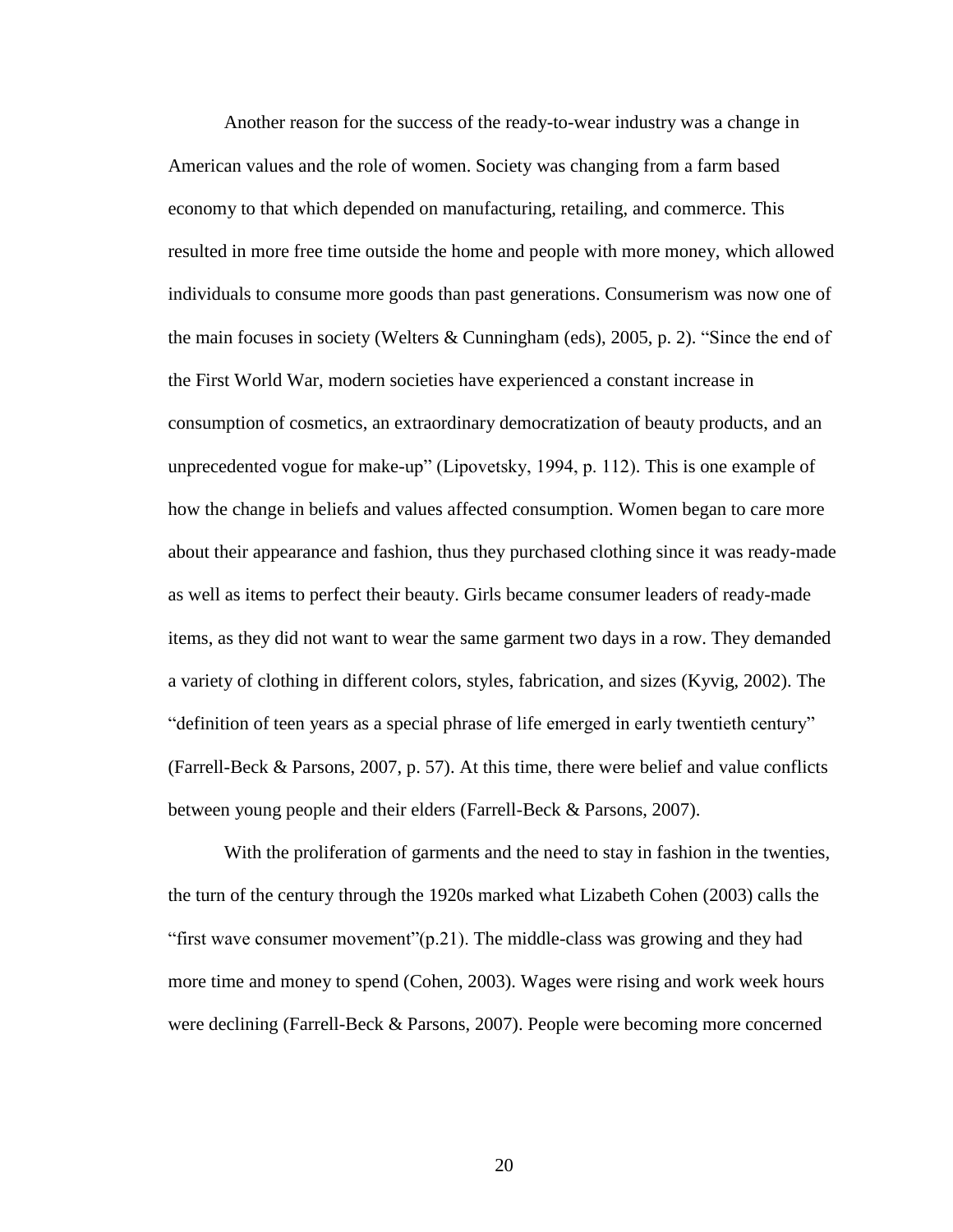with having the newest of everything including clothing, especially brand named goods (Cohen, 2003).

Name brand goods were being advertised though mass communications of radio and print media (Farrell-Beck & Parsons, 2007). These goods were being advertised though magazines, newspapers, specialty stores, and mail order catalogs informing people about the new changing styles. At this time, there were more magazines in production in the United States than any other country, (Kidwell & Christman, 1974) including tabloids and trade journals such as *Women's Wear Daily* (Farrell-Beck & Parsons, 2007). Advertising mass appeals rose from "400 million in early 1920 to 2.6 billion in 1929" (Farrell-Beck & Parsons, 2007, p. 60).

Another aspect that increased consumption was customer service. For the first time, department stores were teaching their associates how to sell. There were numerous trade journals that provided the latest news and activities in a particular industry. For example, *Women's Wear Daily* was established in 1910, when it was called *Women's Wear*. It was not until 1927 that the name became *Women's Wear Daily*. This trade publication updated retailers and manufacturer's on news and activities in different aspects of the textile and apparel industry. There were also roughly 2,000 trade associations (Farrell-Beck & Parsons, 2007).

#### *Fashions*

Between the turn of the century and the end of the 1920s, women"s fashion went through several changes. Women"s clothing changed from frilly, feminine, with layers of fabric to masculine, playful, and simplistic. Girl's clothing emulated women's clothing, as women"s clothing changed, so did girl"s clothing. The female population at this time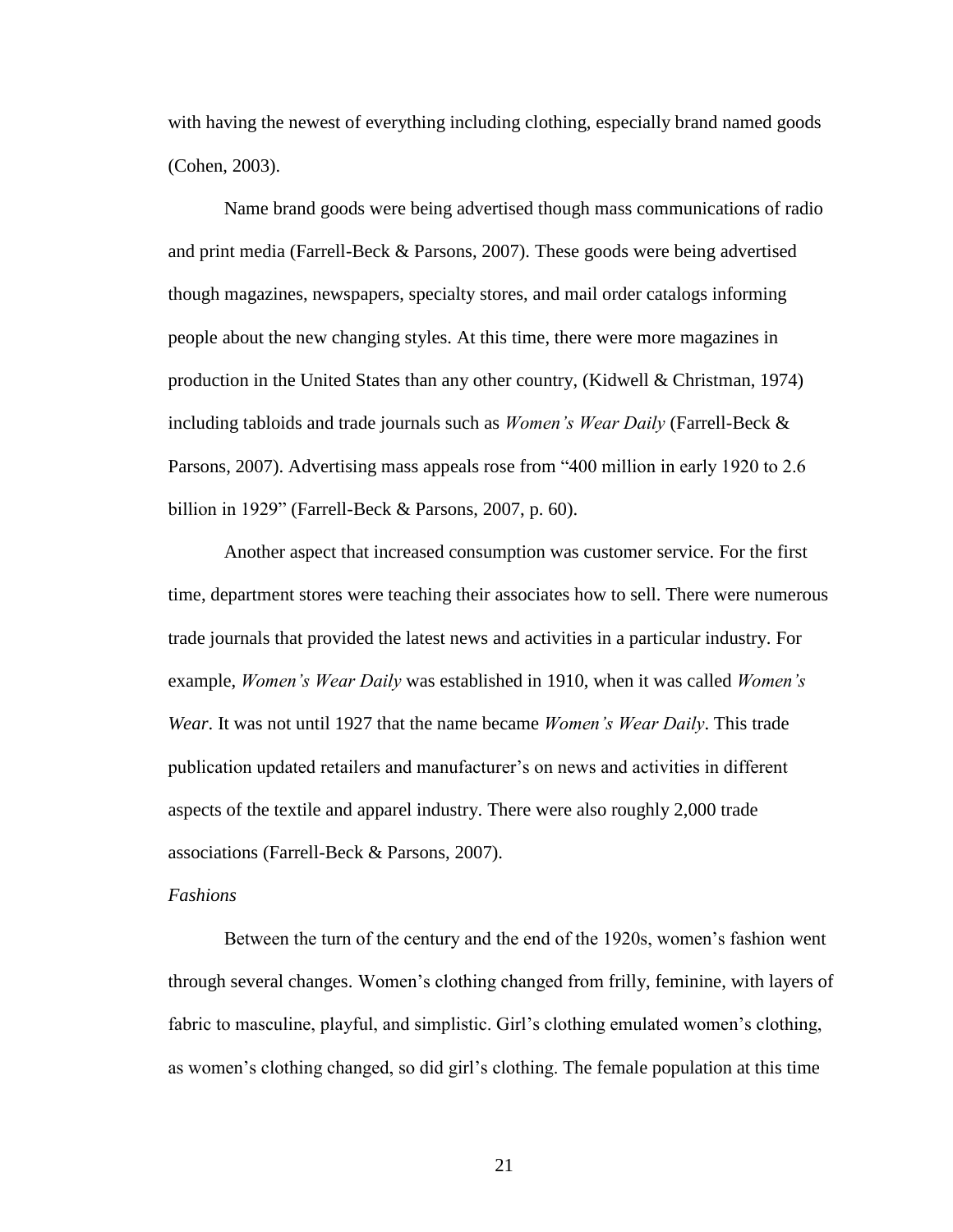was young. Females at this time had a new found freedom that they expressed overtly. Since females were young and free they felt the need for clothing that represented their new liberation.

### *Girls Fashions*

Girl's clothing barely changed from the 1890s until 1910, with changes mainly affecting only details. However, around 1910, women"s clothes began to change, with shorter hemlines and narrower skirts becoming more popular. This change also affected clothing styles for young girls, bringing about a split in styles between older and younger girls. Six to 10 year old girls would wear more updated version of something that a four year old would wear and a girl of 10 to 16 would wear something similar to her mother"s apparel but with fewer details and that was less revealing (Rose, 1989).

#### *Women's Fashion*

By the early to mid 1920s, fashion for women was also changing to reveal more skin. Hemlines were raised and emphasis was placed on beauty. Lighter flexible garments for the busy, athletic women yielded practicality (Yellis, 1969). "The simplification in clothing in the 1920s, the elimination of gathers and frills in favor of restrained, clean lines, was a response to this new idea of lightness and energy drawn from sports" (Lipovestsky, 1994, p. 62). Lipovetsky (1994) stated that the masculine woman of the 1920s corresponded perfectly with the cubists because the fashions are "purification of forms and the rejection of decorative" (p. 63). These two influences were seen in the Flapper.

Flugel quoted in Yellis (1969) stated that,

"The term "flapper" originated in England as a description of girls of the awkward age, the mid-teens. The awkwardness was meant literally, and a girl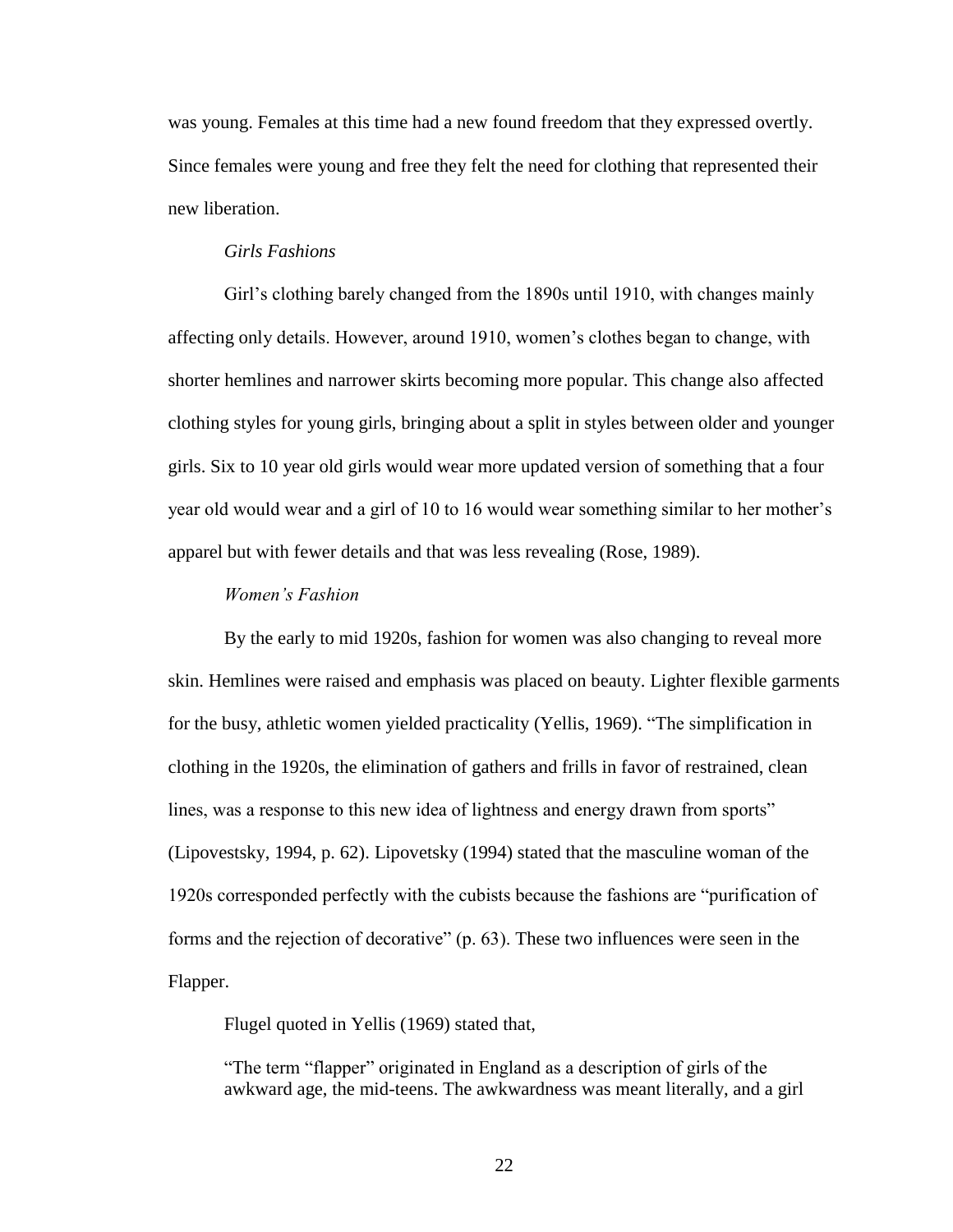who flapped had not yet reached mature, dignified womanhood. The flapper 'was supposed to need a certain type of clothing- long, straight lines to cover her awkwardness- and the stores advertised these gowns as "flapper dresses" (p. 49). It was in postwar America that these gawky, boyish flappers became the aesthetic ideal" (Yellis, 1969, p. 40).

However, he did note that not every young girl was a Flapper and that the Flapper was not consistent in dress and was not only for the immature girl. The Flapper was described as, "the new, fashionable figure was slender, long-limbed and relatively flat chested. American women of all ages donned the short, popular chemise dress that was the uniform of the flapper in the 1920s" (Brumberg, 1997, p. 99).

This change in dress from the frills and lace of the Gibson girl to the Flapper signified a change in Western ideals including lifestyles (Yellis, 1969). The Gibson Girl resembled mature, matronly, and femininity, whereas the Flapper signified single, playful, and boyish. This youthful, playfulness was the image of the 1920s (Payne, Winakor, & Farrell-Beck, 1992;Yellis, 1969). Although this was only a change in dress, a change in dress signified underlying changes within society.

The Flapper was a considered a modern girl of this time, wearing dresses shorter than ever before and even displaying women"s legs (Payne, Winakor, & Farrell-Beck, 1992). Flappers were fashion innovators who were not only young females and older teens, but they were unmarried women in their twenties (Farrell-Beck & Parsons, 2007). The garment proportion of the flapper was different than previously made women's garments. "The bust and hip measurements of the ideal figure were only four to five inches larger than the waist measurement. The shoulders were natural, not emphasized" (Payne, Winakor, & Farrell-Beck, 1992, p. 570). These proportions made the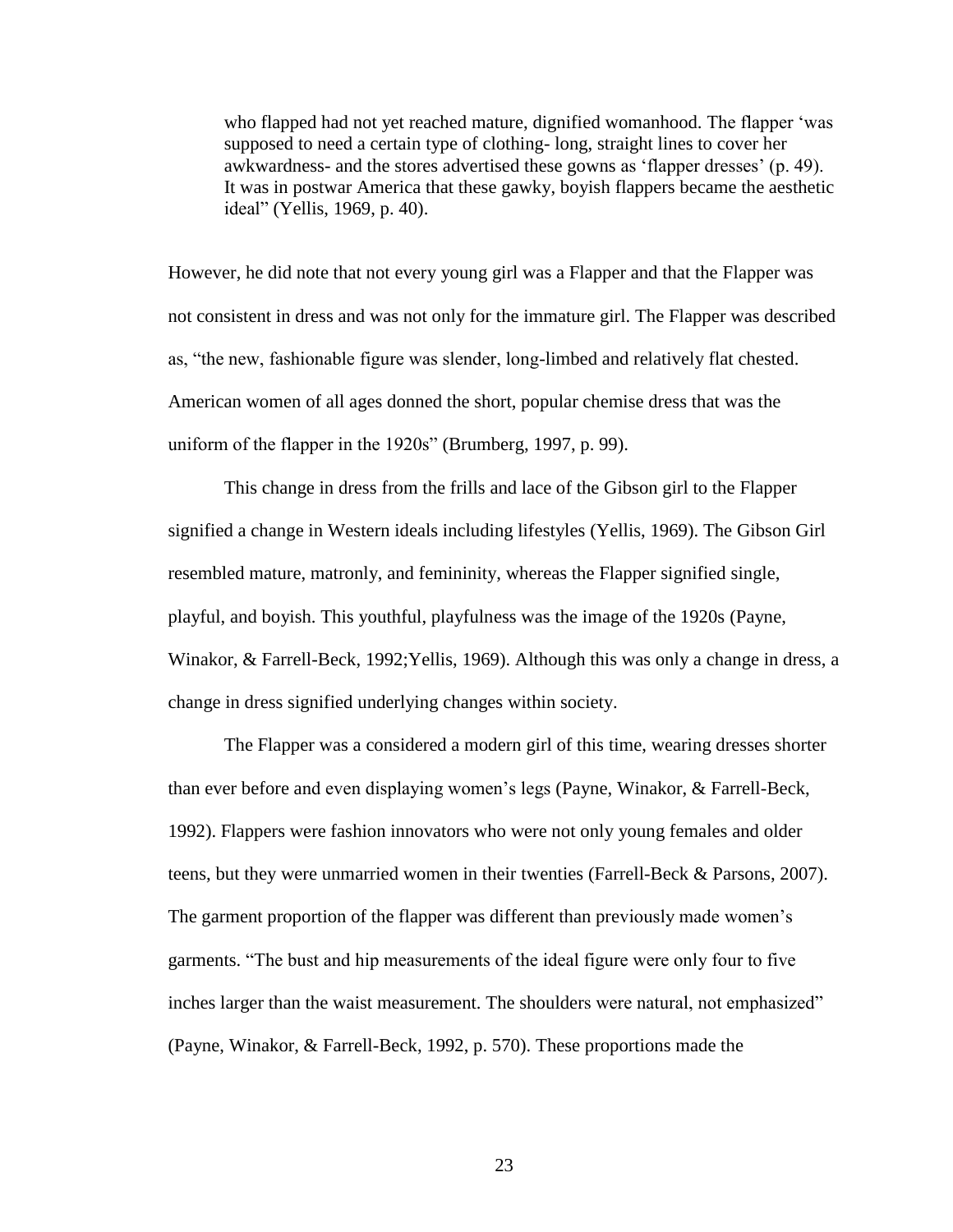manufacturing of women"s garments easier because there were seven sizes that would fit almost half the adult females in the country (Yellis, 1969).

#### *Foundation Garments*

Foundation garments that were used in previous decades were being revolutionized at the beginning of the twentieth century. Through this evolution the corset became the girdle and in the late teens bras were starting to be worn by women. The history of the bra shows that adult women were the first market and the maturing girl were the second market. If a family had the money, girls would wear the ready-made foundations. Eventually there was a transition from home-made to mass-produced foundations along with other garments (Brumberg, 1997).

Between 1906 and 1917, foundation garments were being sold though all the established retail outlets (Farrell-Beck  $\&$  Gau, 2002). The bra specific garment was designed to slim and flatten the chest. Soon after this emergence they were designed to shape and control the breasts (Brumberg, 1997). While this was the case, training bras for teens were developed in the 1920s (Farrell-Beck & Gau, 2002). The maturing girls moved into adult sized bras when they were developed enough to wear them. *Going into the 1930s*

During the Depression, consumer spending declined. Garments that were previously purchased were being mended at home (Burman, 1999). Women who once were emancipated were now reverting to garments that were frilly and feminine in nature (Yellis, 1969). Although they are not as restricted as previous garments, like the turn of the century, they were a step back from the more revealing and playful clothing of the 1920s. These liberated women were not seen again until the onset of World War II.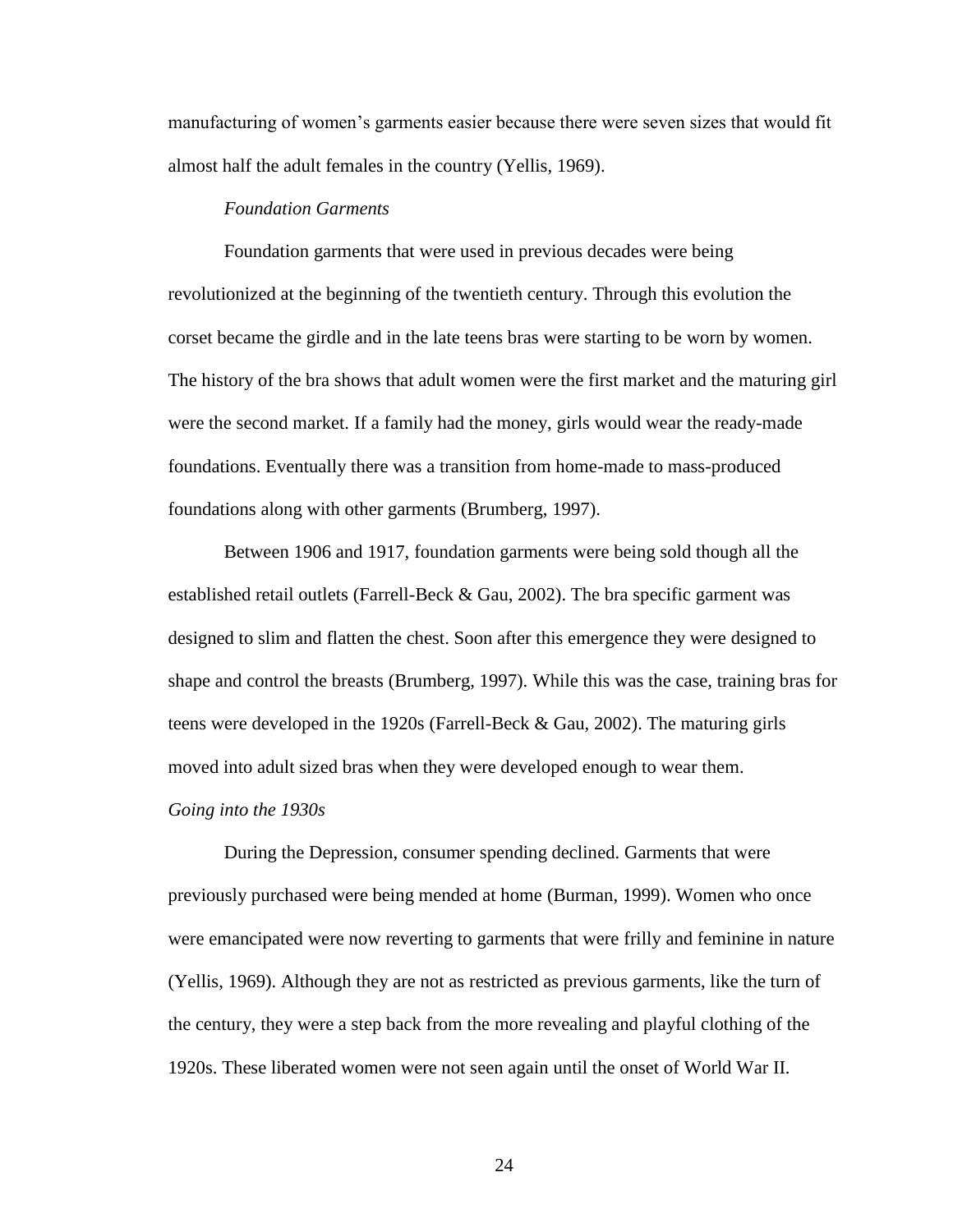## CHAPTER 4 RESULTS AND DISCUSSION

This research is important to gaining a better understanding of the impact of the junior size category and was primarily to investigate the introduction and or meaning of the junior apparel category. Although industry members could not decide on one specific definition of what "junior" means, this research was primarily done to investigate the introduction and meaning of the junior size category. It is important to understand why the 1920s were a viable time for the discussion of the "junior" size category separating itself from the juvenile wear industry. This chapter has several objectives. First, is to give a broad overview of this research project. The second objective is to give an overview of the frequency of variables discussed from 1926 through 1930 in *Women's Wear Daily* with additional evaluation of each variable in the appendix. Lastly this research gives a chronological discussion of "junior" as defined by industry members with an analysis of the social and cultural forces behind this discussion.

Researching the junior size category consisted of an examination of 44 *Women's Wear Daily* articles from 1926 through 1930. This was done for several reasons; first to understand the development of the junior wear industry during this time, second to define the term "junior" and the promotional strategy of "junior is a size, not an age" (Mfrs. debate meaning of junior wear 1928, pp. 3 and 16), and finally to explore the ways in which the junior sizing system was developed.

The articles chosen for further evaluation were selected based on whether the articles discussed the following: junior sizing, development of the junior size category or who "junior" wear caters to. The variables determined as describing "junior" apparel are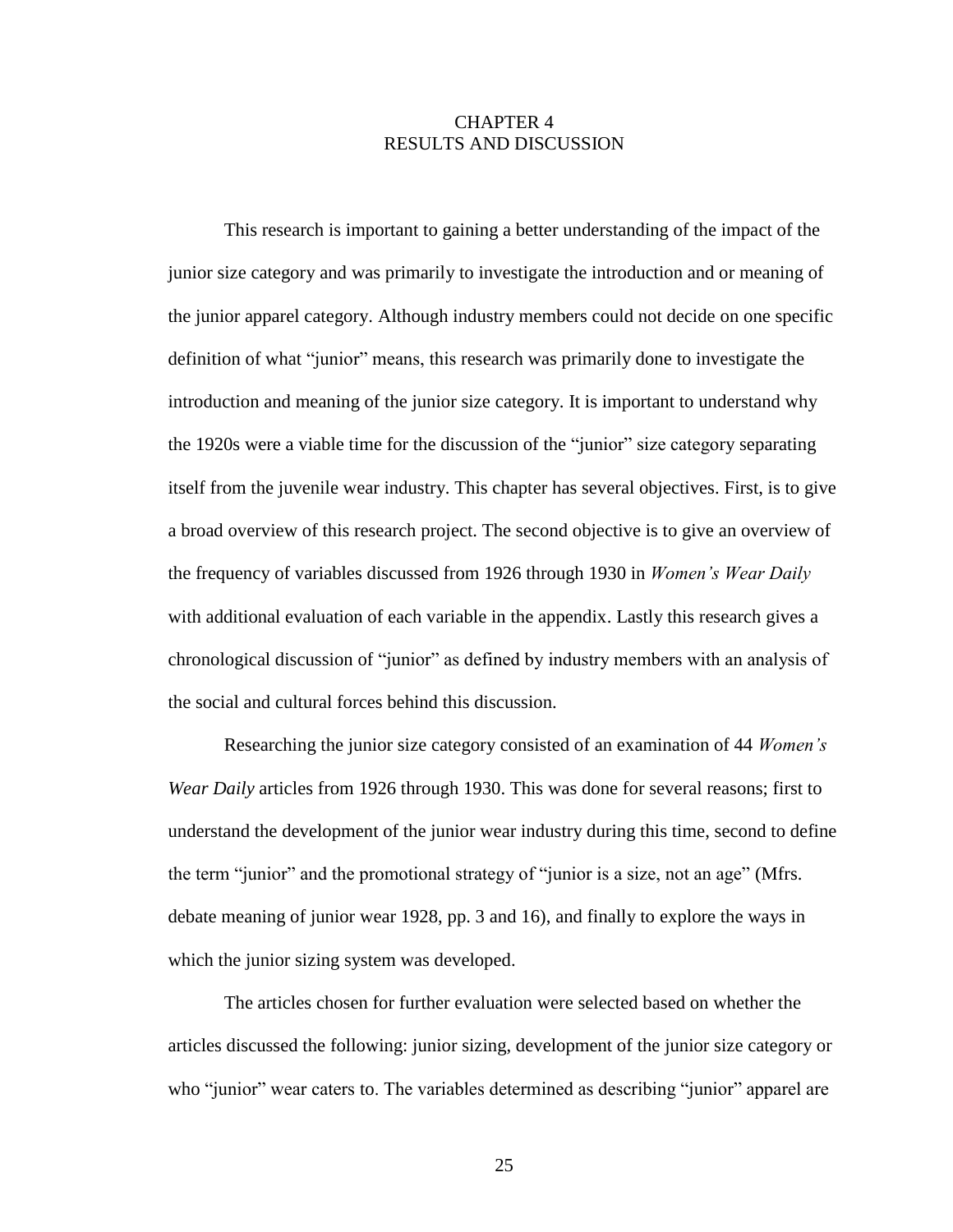as follows: "miss", "debutante/college girl", "women", "style", "type", "attitude", "junior is a size, not an age" (Mfrs. debate meaning of junior wear 1928, pp. 3 and 16), "fit", "measurements", "size", and "size proportion". The articles were classified into these categories to analyze which topics were discussed most often in relationship to the junior size category.

Throughout this five year span, there were only sixteen separate months in which articles were found defining "junior". The results of my findings show that "miss" was discussed more than any other variable when industry members were trying to decide to whom "junior" apparel is meant to cater. However, this was not always the case. Other variables commonly used when discussing this industry were "style", "size proportion", and "women". Table 1 is a bar graph that shows the total number of times each variable was discussed during this five-year span. These variables are discussed independently and in relationship to each other in the Appendix.

#### Table 1



## Total number of times each variable was discussed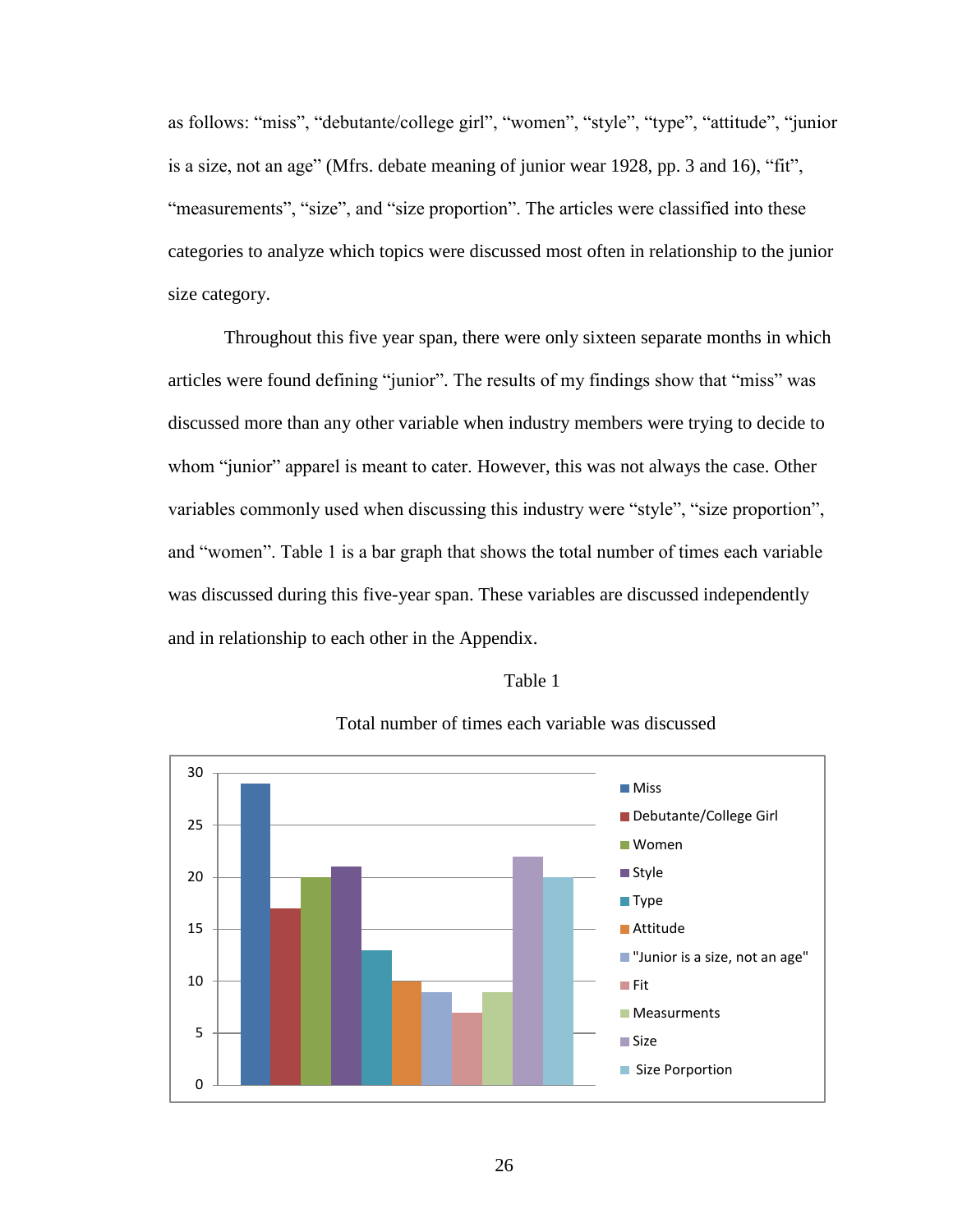Table 2 is a line graph that shows the concentration of the articles over this five year span. In 1926 there were 4 articles and in 1927 there were 2 articles discussing the junior size category. By 1928, there were a total of 22 articles and in 1929, 14 articles discussed the junior size category. By 1930, only 2 articles were found discussing the junior size category. It is important to note that the majority of the articles were found from October 1928 through February 1929 (Table 2). A total of 31 out of the total 44 articles were found between these dates.

#### Table 2



#### Concentration of the articles over five year span

The fluctuation of articles in 1926, 1927, and 1930 could have occurred due to a few possible reasons. The data source of original *Women's Wear Daily* magazines are in poor condition and some of the articles may have been lost due to illegibility and missing pages. Another reason for variation could relate to the selection of headings chosen for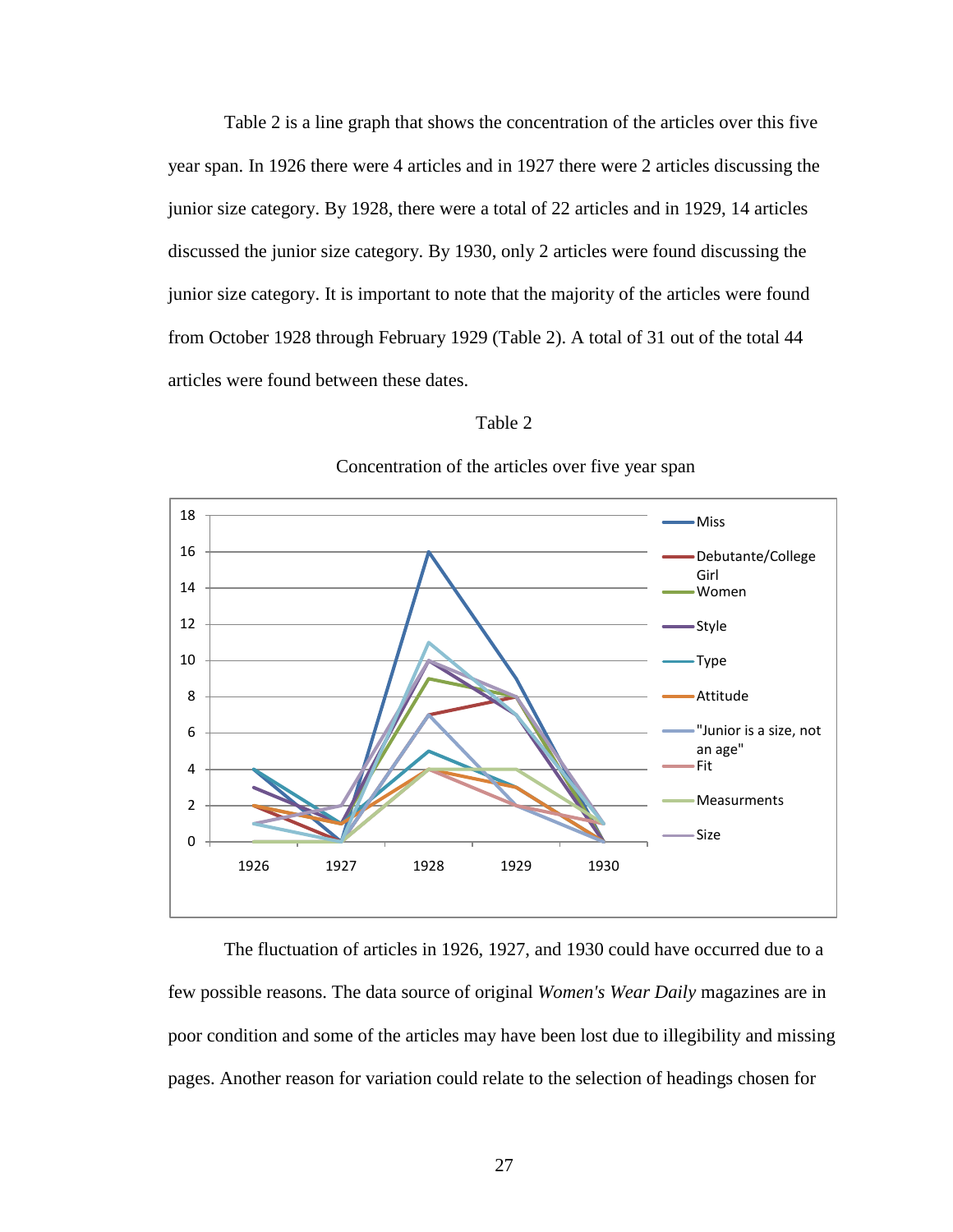primary data collection which include "dresses," "business," and "juniors' wear." These sections were chosen as they were identified as optimal for the inclusion of information on junior wear. It appears that in 1926, the junior sizing category was trying to break away from its former juvenile image and further study could reveal more information on junior wear in the children's, infants and juvenile section of the publication. Few of the articles in 1926 and 1927 referenced defining junior apparel and the growth in this category, which could explain a decline in the amount of new information. By 1930, an economic downturn could account for the limited number of articles during this year and the reason that few articles referenced its possible definition or growth in this size category.

#### *Chronological Discussion*

*Women's Wear (Daily)* had a junior wear section in 1926 that was designated for girls ages 13 to 17. At this time junior clothing was an extension of the juvenile size category. While the juvenile section dates back into the teens, my research focuses on the time period beginning in 1926 when junior began to emerge as its own classification (Special dept. seen as means for big volume, 1928). By the end of September 1926 this age designation was no longer incorporated on the top of the junior's wear section in *Women's Wear (Daily)*, hence, it was no longer defined by the fashion industry as a part of juvenile apparel category. At this time, the discussion of what "junior" meant began to develop among members in the industry.

By 1926, the debate over what the term junior meant had begun to catch the attention of many in the retailing industry. Junior wear was produced in sizes 11-17. A group of junior coat and dress manufacturers formed a group called "The Junior Group"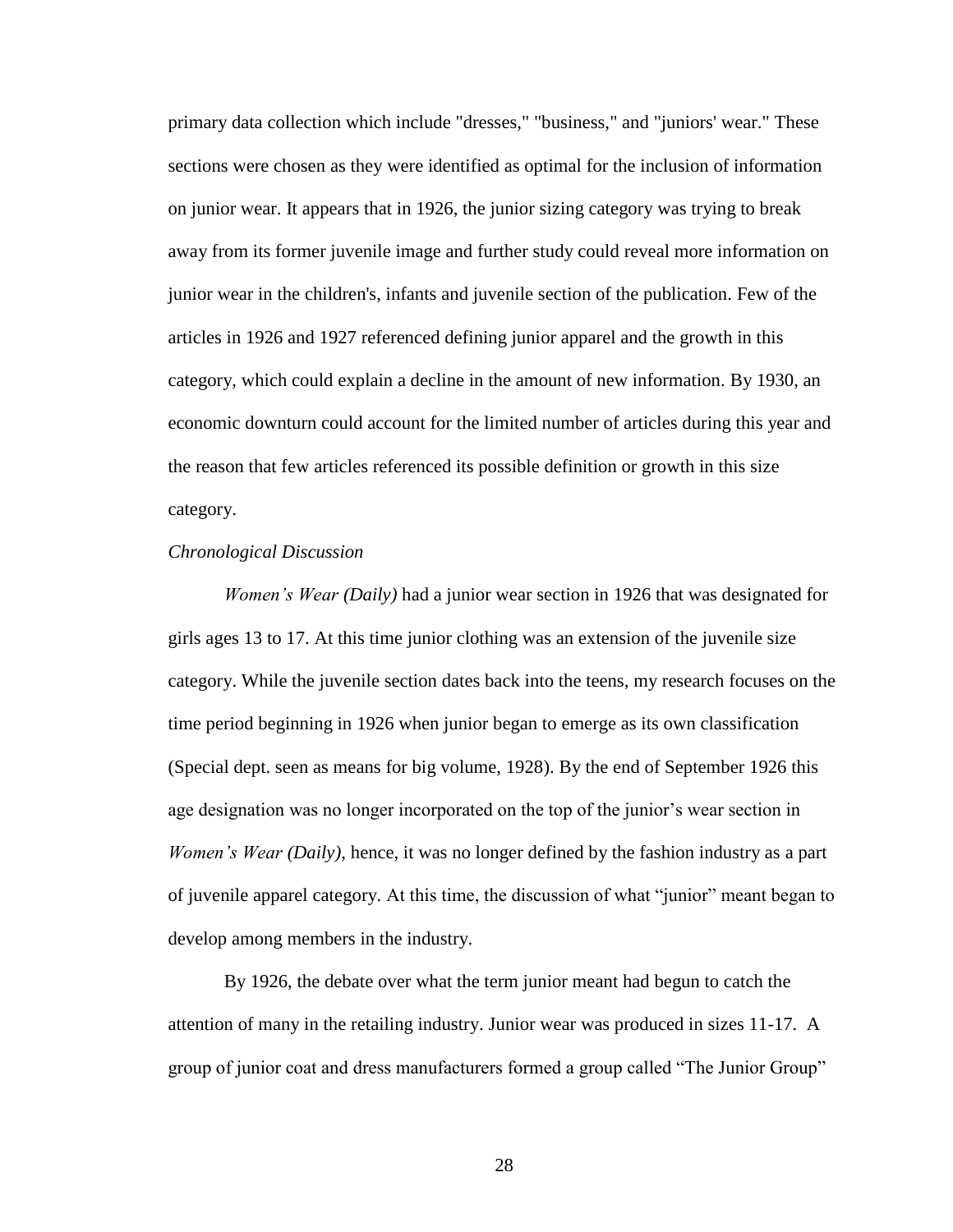(Junior group to push type specialization, 1926, p. 1) to emphasize the importance of the junior and to encourage separate junior wear departments. At this time, the group defined junior as a particular type that was different from misses and children"s (Junior group to push type specialization, 1926). "The Junior Group" concept stated that any female figure could be a junior if they were youthful in figure and life ("Junior group" wishes to establish specific meaning of term "junior", 1926). In 1927, a buyer believed that a "tremendous volume of business could be done in this section if there were more designers who realized that the junior is a type rather than an age" (Retail buyers emphasize need for further understanding of junior type, 1927, p. 5). This statement suggests that this junior buyer desired others to focus on the fact that the junior size category has its own unique characteristics such as styling details, size proportion, and sizes.

Another article in 1927 mentioned that, "those manufacturers who specialized in junior sizes about five years ago are today in the children"s wear business, which serves to indicate the growing tendency to becoming slimmer" (Finds big demand for junior sizes, 1927, p. 35). Brumberg (1997) and Kyvig (2002) both cited changes in female's attitudes regarding their appearance. They noted that females began to diet and focus on their size to obtain the new fashionable slender figure. This article also stated,

" "Many American women who only a few years ago patronized the women' s and misses' departments for their wearing apparel have shown a tendency for reducing, have become slimmer and youthful in thought, and are today wearing junior sizes to a large extent,' according to a prominent manufacturer of junior apparel in this market" (Finds big demand for junior sizes, 1927, p. 35).

This particular manufacturer believed that anyone could be a junior as long as their attitude reflected the junior image of youthfulness. However, a coat manufacturer in July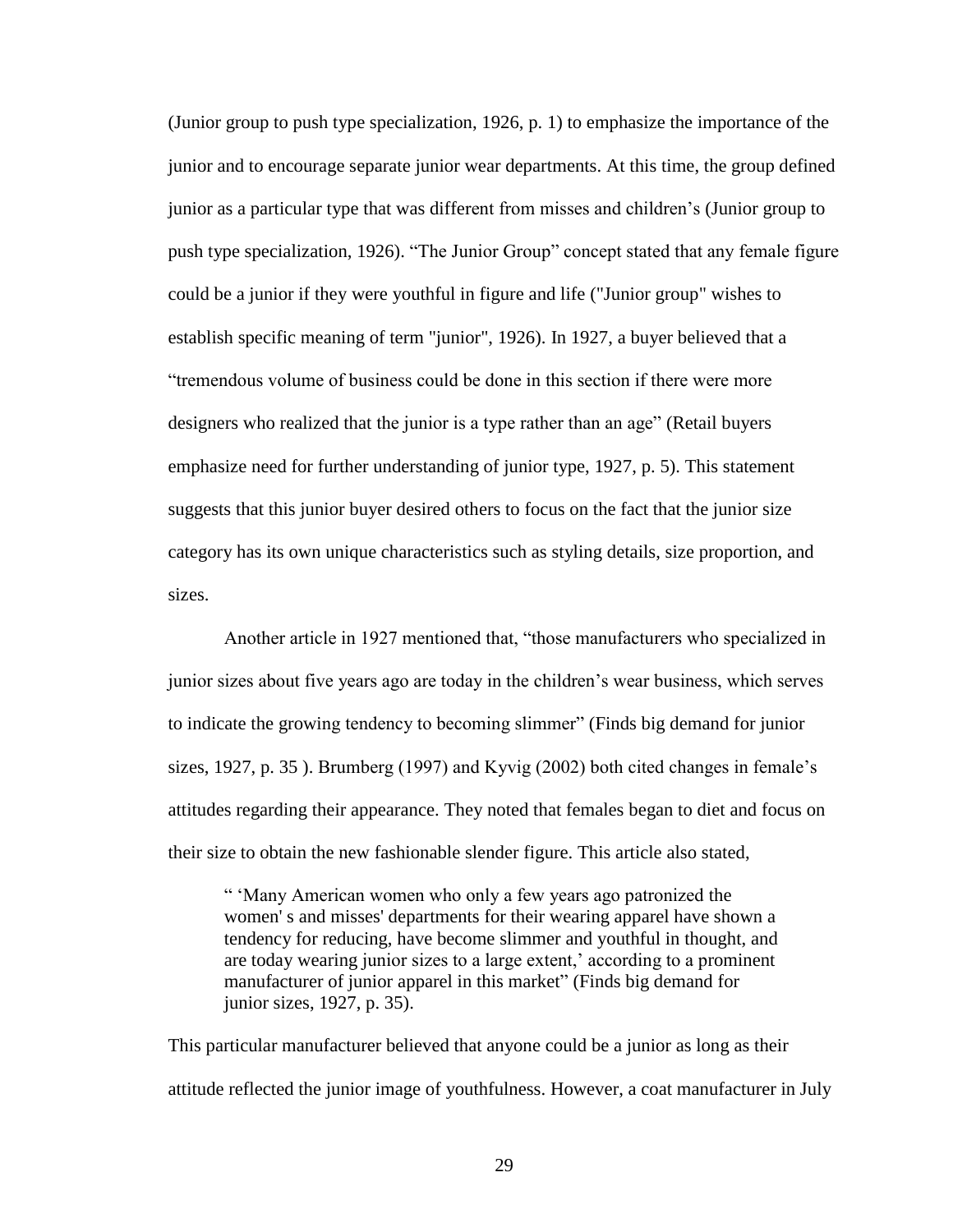1928 felt that the junior size category was a particular age versus a size. "The junior size range from the ages of 13 to 19. One manufacturer reports a consistent demand for size 11 in the junior line, and says many buyers are beginning to ask for this type in their orders" (Savor junior wear as part of G.R.A. show, 1928, p. 31).

Two months later,

"Mrs. Majorie Marriott, head designer for Hugh A. Schroeder & Co., Inc (who is to resign on Oct. 1), "It is not just exactly the junior modes that the ultimate consumer is looking for, but the type of garment that can be worn by the real junior-missy type of women, and that does not have to be classified in the juvenile or children"s sizes" " (Sees call for sophisticated junior dresses, 1928, p. 6).

Marriott reflected the idea that the junior should be its own classification without the image of children's and juvenile wear affecting its success. That in order for this particular classification to gain strides, it needs to be in its own section and to focus on its unique attributes. If this is done then anyone can wear as long as it as long as are the right sizes and have the right attitude. When interviewed, she believed that retailers want the " 'type of dress that can fit the elder type of women, who is built along these sizes'"  $(p.6)$ .

The first article between 1926 through 1930 that discussed measurements was *League Gives Size Data on Junior Wear* from October 18, 1928. The notion of the article was the difference between the junior and miss's garments, "in bust measurements, hip measurements, waist, length of waist in back and width across the shoulders" according to the League chart (p. 11). These measurements were complied by "Style Research Bureau of the Union Women"s Wear League of America" (p. 11).

While discussion on measurements was heating up, so was the discussion of which manufacturers were concentrating on this size category of apparel. Misses' manufacturers were not only making misses' apparel, but junior apparel as well, which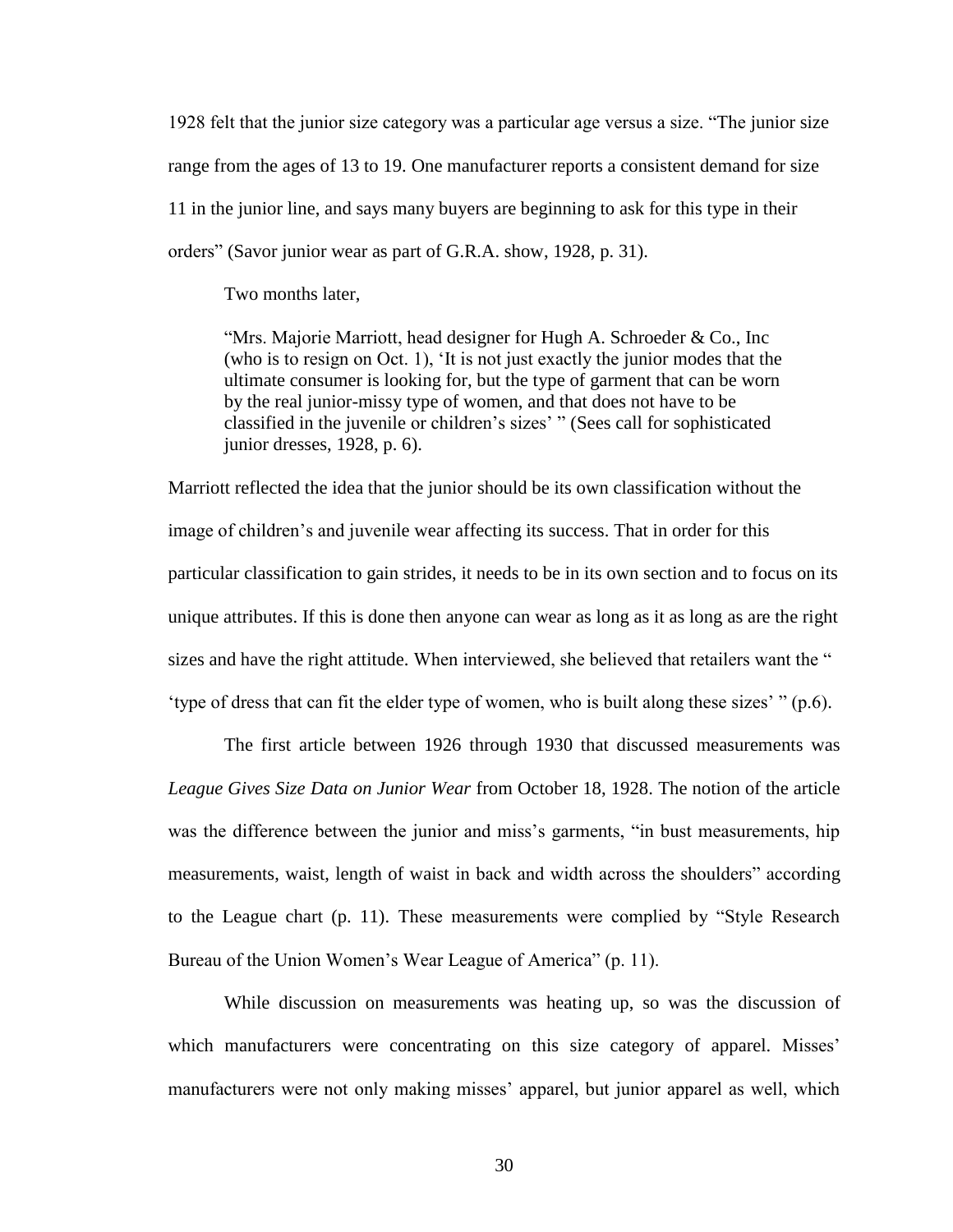confuses the buyer to which merchandise they are purchasing (Junior buyer urges greater

specialization, 1928). Miss Miller, of Hochschild, Kohn & Co., stated that,

" "There is a substantial difference between the two. The sophisticated type of junior girl cannot wear the type of garment made by the misses' manufacturer and expect to get fit and style." " (Junior buyer urges greater specialization, 1928, p.11).

Misses manufacturers making junior wear confuses the buyer to which merchandise they

are really getting. This fact made it difficult to clarify the sizing of the junior size

category.

By October of 1928, the debate regarding the junior size category was in full

force. Mrs. L. Booth, of Mandel Bothers believed that

"The junior wear department today represents a style barometer for the ready-to-wear sections in the store, as it is this type of girl that is first to grasp the new style changes and demand them at retail establishments" (Buyer sees juniors as style factor, 1928, p. 3).

Just like the Flapper of the time, junior wear caters to that fashion forward female. She

also found that

"from experiences with customers at the store that the latest style trends in apparel are generally called for by the type of girl that is in the high school and college age and represents the sophisticated junior type" (Buyer sees juniors as style factor , 1928, p. 3).

She also found that although this section is fashion forward in nature, "…woman who is

short and youthful in figure, despite her age," (Buyer sees juniors as style factor , 1928, p.

3) are taking a liking to this section.

On the same page as this article, another article discussed the importance of fashionable merchandise for these forward thinking females. They also discussed in particular the size 11 garment.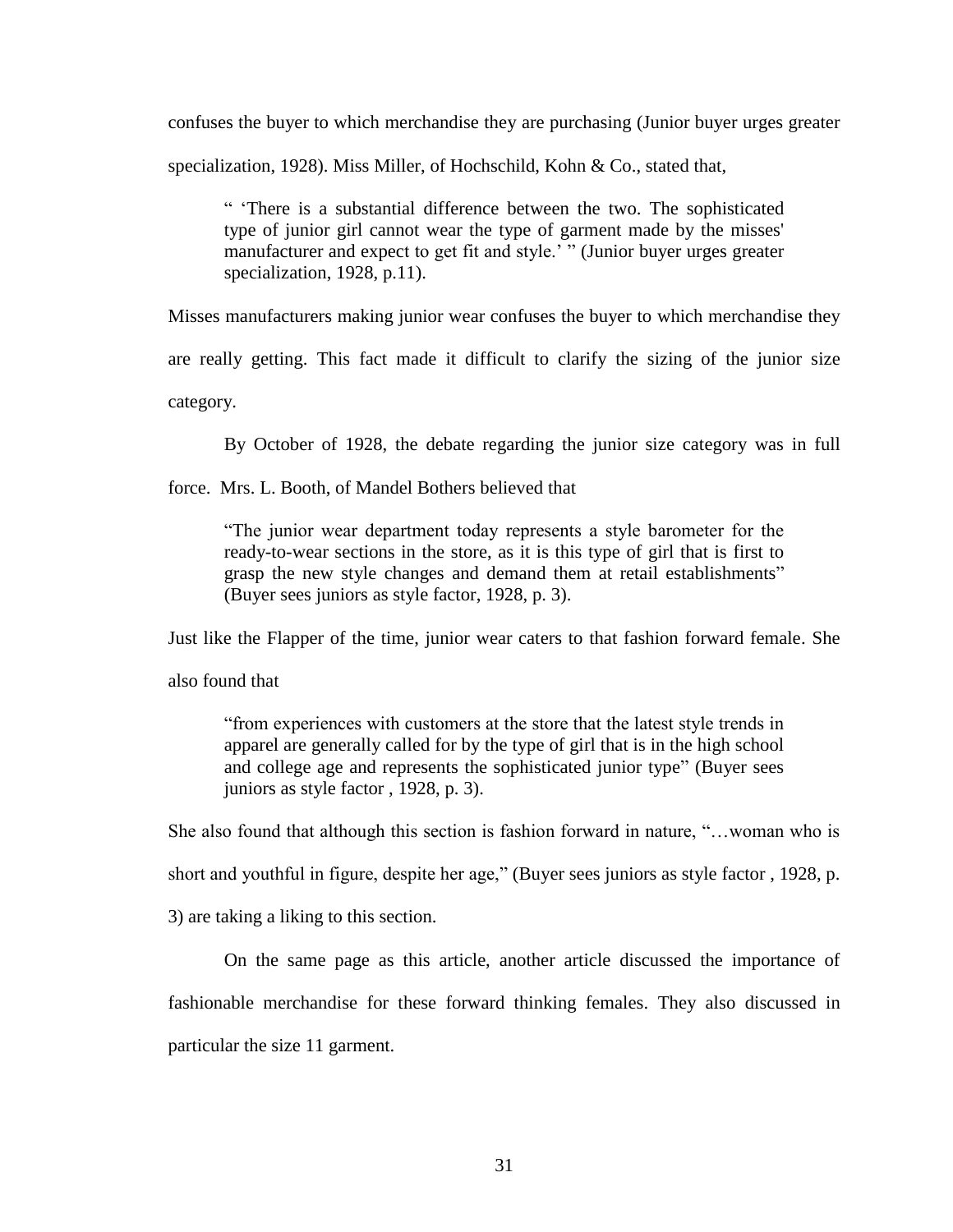" "There has been increased buying activity because of the change in attitude of the 12 to 16 year old girl, who no longer responds to the fashions set by children"s coat makers, but who want a garment designed for her. The 12-to16-year old girl, who is diminutive in build, in associating with the girl who is larger in stature, seeks a type of garment that fits in conformity and style with those worn by the latter' " (Call size 11 important in junior lines , 1928, p.3).

The article entitled, Mfrs. debate meaning of junior wear also from October 22, 1928, discussed the issues that were raised in a junior wear meeting regarding "the meaning of junior wear, as far as sizes, types, and other details are concerned" (Mfrs. debate meaning of junior wear, 1928, p. 3). In that meeting the question "What is meant by the junior?" (p. 16) was posed. One producer mentioned that "junior is a size and doesn't represent any particular age" (Mfrs. debate meaning of junior wear, 1928, p. 16). Another person mentioned that the, "…junior garment is meant for the growing girl and is very much separated from the infants" and children"s age" (Mfrs. debate meaning of junior wear, 1928, p. 16). The result of this meeting was that there was still not a unanimous decision on what exactly the term "junior" meant. Mosessohn, executive chairman of the United Women"s Wear League, discussed forming a committee to ask industry individual about "what the junior meant".

In this meeting, however, there were discussions about where buyers purchase their junior wear.

"Frank Baum, of Baum & Katz, chairman of the meeting, declared that approximately 75 percent of junior wear buyers in this country purchase their merchandise from misses" houses, which is detrimental to the junior wear business. Junior houses, in turn, are endeavoring to sell their products to the misses" buyers, he said, thus creating a conflicting condition in the market" (Mfrs. debate meaning of junior wear, 1928, p. 16).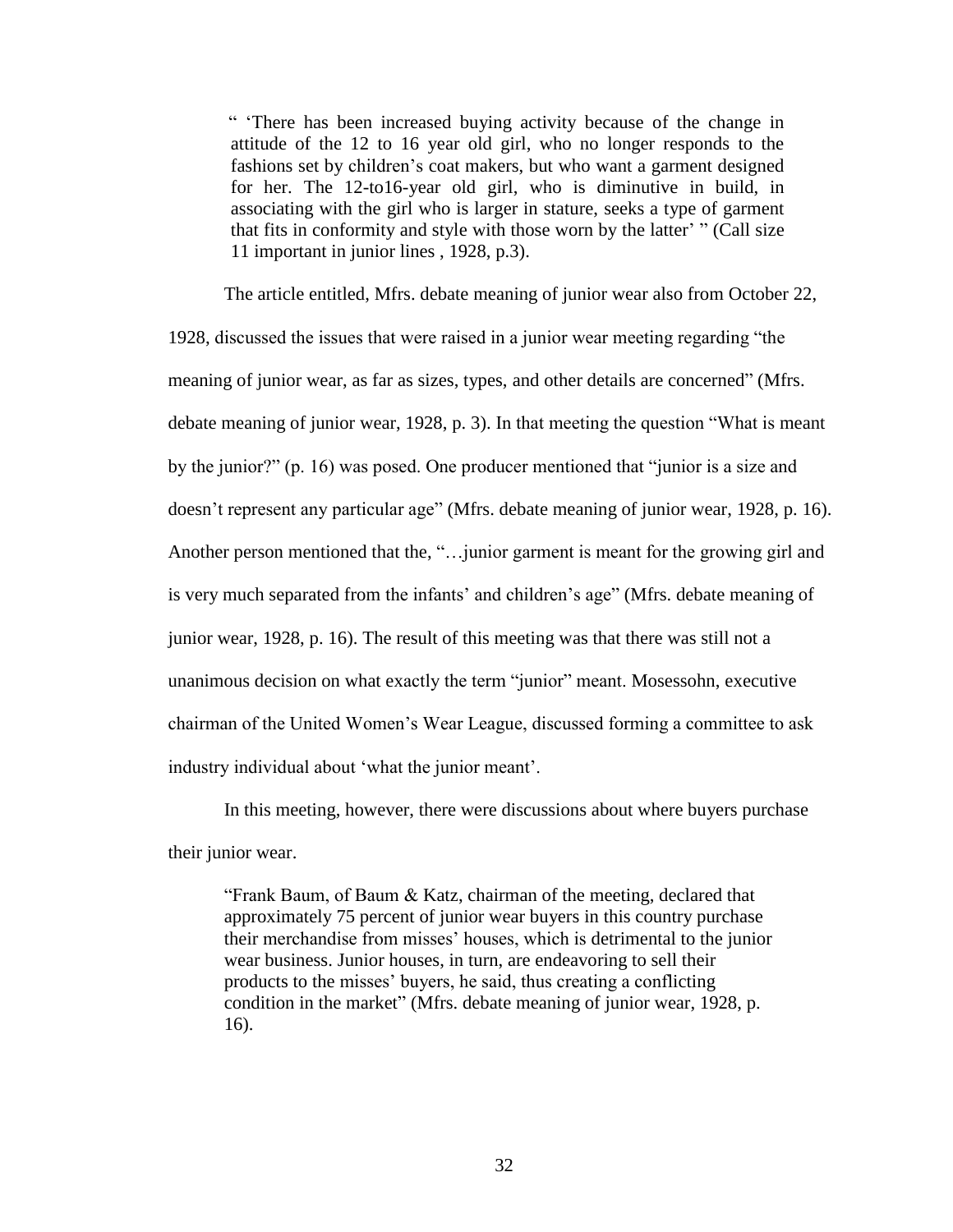Another meaning stated by Means, buyer of the junior wear Department at New

York Offices of S. M. Goldberg Chain Stores, was,

"the small type of women is what the junior section is intended for and caters to. This does not mean, she adds, that the growing girl who wears a junior garment should be neglected in order to cater to this small missy demand" (Says "junior wear" implies many types, 1928, p. 20). She also pointed out that "the word "junior" bears no relationship to any specific age" (Says "junior wear" implies many types, 1928, p. 20).

This article also mentions how important it is to separate junior from the girl"s and

children"s departments because the women do not want to be associated with that type of

apparel.

In another article from October 1928 a buyer points out that featuring children's

and junior wear together is a mistake due to a difference in customer.

"It is her opinion that junior"s apparel belongs in a separate shop by itself, in view of the fact that today the girl of 15 and 17 years of age and the woman of 40 or 50 can wear the merchandise that is classified as juniors' " (Sees big change in children's and junior size, 1928, p. 9).

In a different article on the same page, another buyer believes that the junior wear industry could grow even further if manufactures would " 'specialize and offer style innovations that the misses" houses are today showing" " (See trend to sophisticated junior styles, 1928, p. 9). She also noted that when selling this apparel "type" (p.9) not "age" (p. 9) should be the selling point and a junior show would be help this industry (See trend to sophisticated junior styles, 1928).

Some answers were studied by a committee of the "Junior Wear League" which

was organized in 1928. Merchandise managers and junior wear buyers pointed out that

"The difficulty, it was explained, is that the junior garments are made apparently for the sole use of the girl who is at an awkward age, whereas this type of garment, if it were fashionable enough, would be purchased eagerly by elderly women of small, slight stature. Many customers of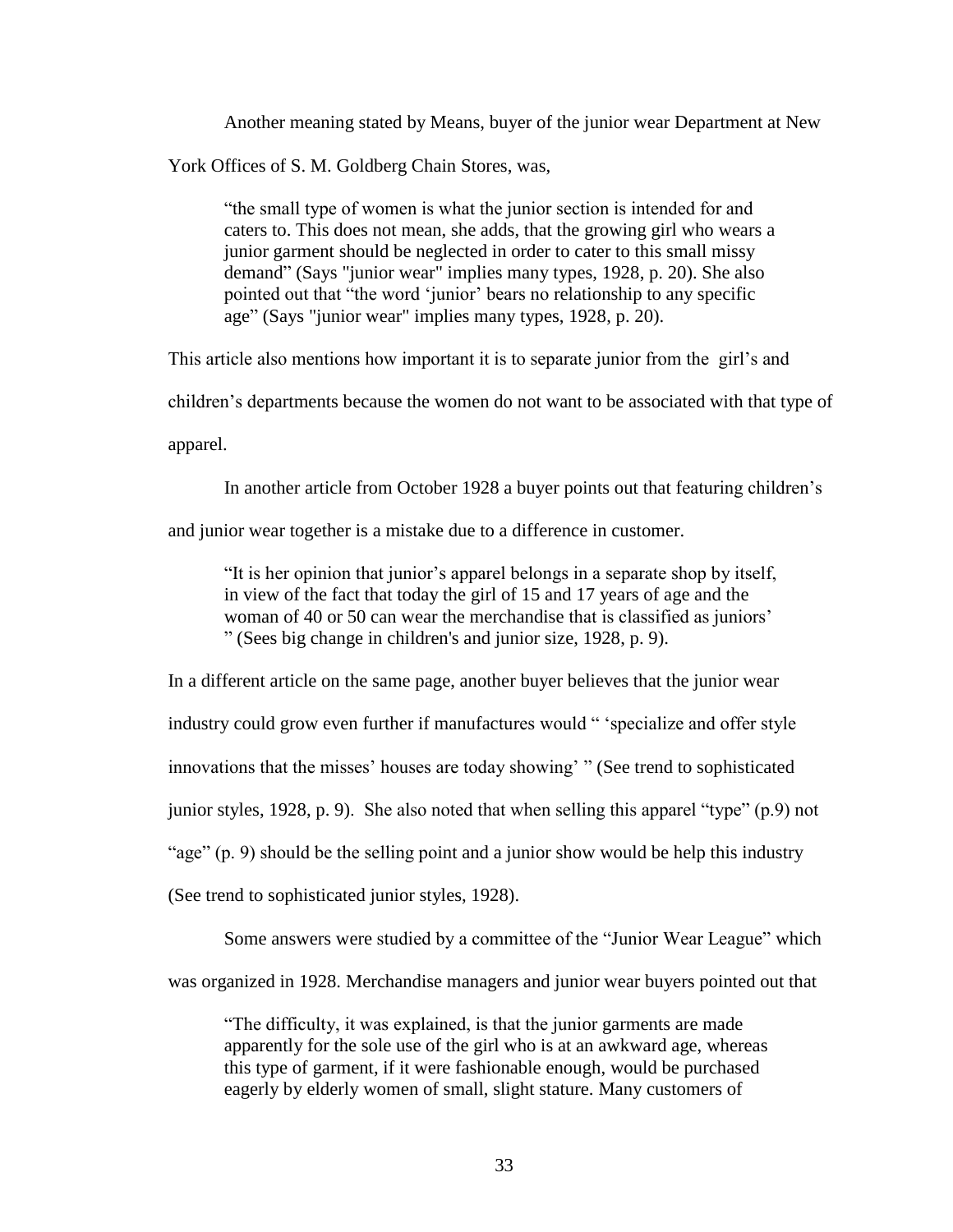junior apparel are advanced in years but small and slight in figure, and if the style of the garments were more like the misses" styles they would sell more readily" (Local shops define term 'junior wear', 1928, p. 9).

In another article from October 25, 1928, a buyer of prominent store in New

York, thought "The term gives the customer the idea that she is buying in a kindred

department, whereas it is intended for the young debutante and college girl" (Calls

"junior wear" name a misnomer, 1928, p. 9).

"In her 15 years of buying juniors" wear, Mrs. B. Hoover, ofthe H. Leh& Co. department store of Allenton, Pa., says she has found the junior section one of the most progressive departments in the store, both from the standpoint of style and as a volume builder. Mrs. Hoover has seen the junior wear division go through many changes in the last few years, and believes the industry is still in its infancy. There is room for improvement, on part of both the manufacturer and retailer, she thinks"(Special Dept. Seen as Means for Big Volume, 1928, p. 5).

Then she discussed how the department was seperated from children"s wear several years

earlier and customers in her town are more educated on the junior size category. She

concludes by stating that the right kind of merchandise is necessary for continued

improvement (Special dept. seen as means for big volume, 1928).

Another buyer believed that

" "Juniors" wear indicates a type, and not an age, asserts the buyer for a leading Fifth avenue store. It can also readily stand for a size, she says, but it is best when not advertised as such. The buyer or salesgirl selling the junior apparel to the consumer should stress that the marking on the garment indicates a size and not the age of the person. If the store can establish this fact in the minds of the customer it will cater to a much greater clientele, this buyer believes. "They young matronly women," she adds, "far from the ages of 13 to 17, is coming to the junior department for her apparel. This fact alone should justify the buyer in not featuring the age in talking junior sizes. The petite woman and the sophisticated debutante do not like to be classified as juniors because, in their mind of some customers, the word 'junior' implies the younger type or girl, and the growing girl today is getting away from this idea." " (Buyer sees junior as a type, not age, 1928, p. 12)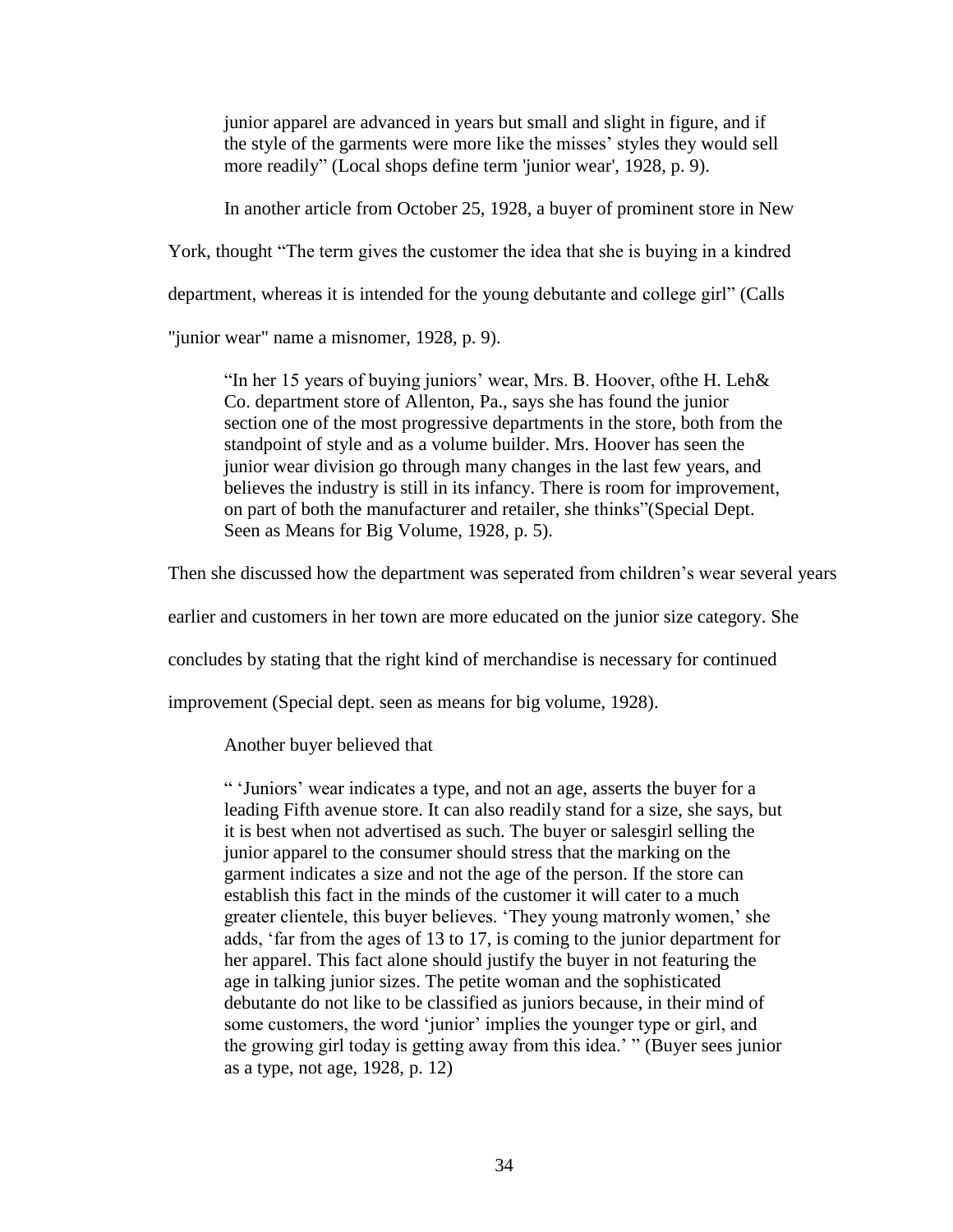#### A Cleveland buyer mentioned that

" The small girl who is too small for misses' sizes and yet who wants to youthful styling and good fit has become the regular customer in a junior department who caters to her needs. Both manufacturers and retailers have made the mistake of jumping from the 14 in children's size garments to the 14 in misses" but we find by having an ample and smart collection of 11"s, 13"s, 15"s, and 17"s we are bridging the gap and taking care of the girls who must have alterations if they buy in misses" departments" " (Sees juniors neglected by stores, mfrs. , 1928, p. 9).

It is pointed out that the "junior is both a type and size" (Sees juniors neglected by stores,

mfrs. , 1928, p. 9) and "youthful styling and good fit" (Sees juniors neglected by stores,

mfrs. , 1928, p. 9) are necessary. This Cleveland buyer points out that manufacturers who

make misses garments and mark them with junior tags are not helping this size

classification. Also mentioned is the need for size standardization in junior size garments,

11 to 17(Sees juniors neglected by stores, mfrs. , 1928). Another article on the same page

discussed the opinion of Mayer of Mayer "Chic". This person believes that the term

"junior" is misused.

" "Junior wear is merely a name to impress the young miss that junior wear styles have been created for her expressly, and makes the girl out of her teens, as well as the slight and short woman, look youthful and yet dignified. The very reason that the junior departments have been successful in the majority of stores is due to the fact that they sell junior wear to anyone who fits into them, thereby catering to all women of any age, provided they are small in size' " ("Junior" term much abused says factor , 1928, p. 9).

One producer thought that a list of questions regarding junior apparel should be

distributed throughout the country in order to decipher what exactly is meant by junior

(Juniors' lines distinct from misses' advised, 1928). On the same page, Wm. Loweth  $\&$ 

Co., resident buyers found that the junior dress department caters to

" "the young miss or deb type, and the young-appearing small women, who wish to remain youthful' and that this department must be 'stocked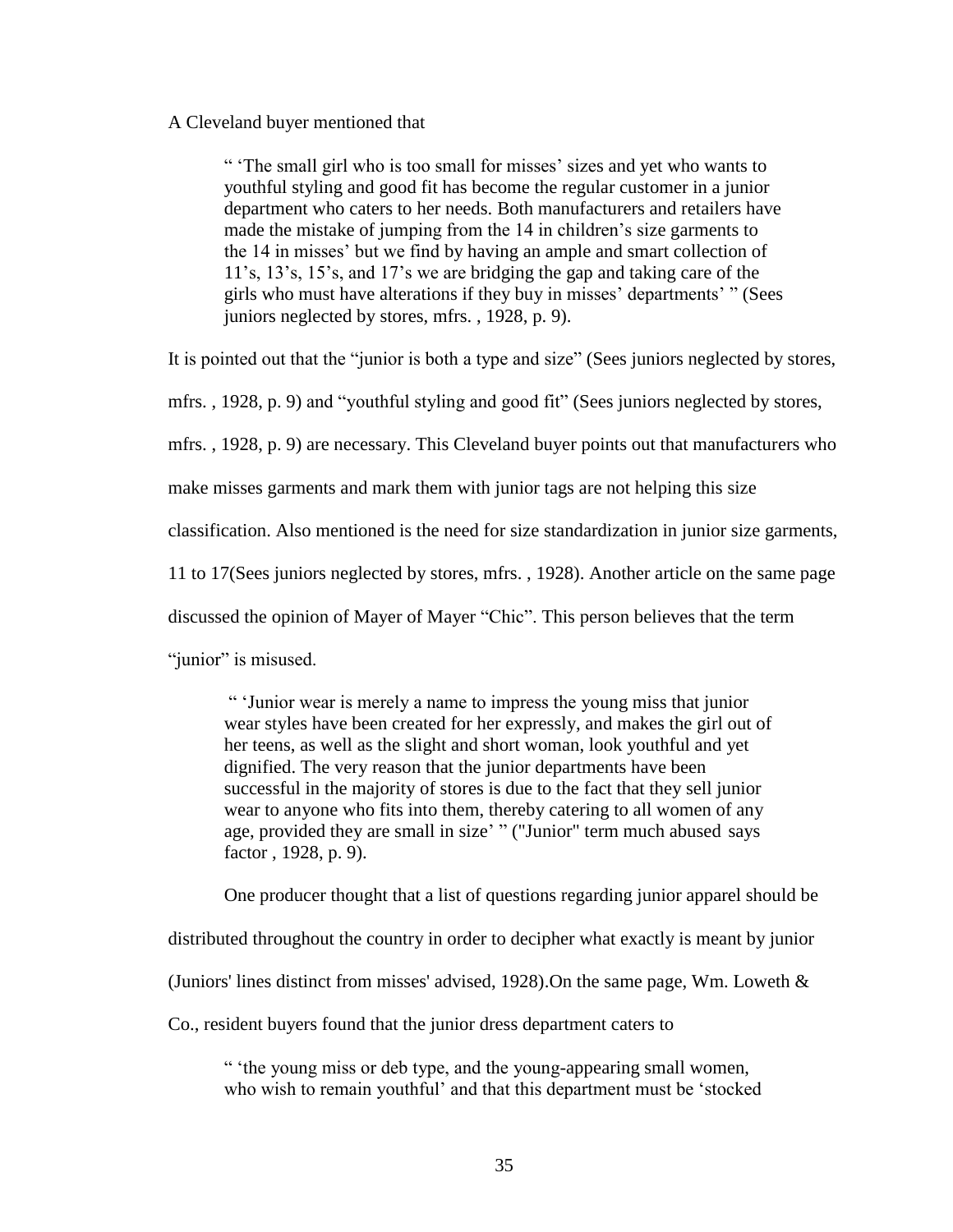with the right kind of merchandise and adjoining the dress section should work out successfully' " (Favor junior dress values over misses', 1928, p. 2).

The buyers in Chicago felt that junior and misses' garments needed variation in

sizing. They believed,

"That the junior garment is a size proposition first and foremost is the preponderant among buyers of juniors" wear in Chicago stores. Size 11, 13, 15, and 17 should be as different in proportions from the misses" sizes as they are from the square-cut children"s size" (Chicago shops see junior as size problem , 1928, p. 8).

They also had an idea of who the 'junior' is meant to cater to and the garment details of

this apparel.

" "Although the junior garment is one properly intended for the young girl who is becoming style-conscious. It is often the best possible choice for slim women of all ages," says the assistant at Mandel Brothers. "The styles are practically the same as those for misses, and while we do, of course, stress youthfulness, consider the truism that youthfulness is the prime requirement in apparel for women of all ages today' " (Chicago shops see junior as size problem, 1928, p. 8).

Therefore, Chicago buyers believed that fit was the distinguishing factor between junior

wear and that of children"s and misses" (Chicago shops see junior as size problem ,

1928).

Whereas in St. Louis, Liberman of Stix, Baer & Fuller, felt that " 'the buyer does not buy to type, as she should, but to size, and the result of this practice is that any junior department run on these principles necessarily conflicts with the misses' department'" (Customer is buying size, says factor, 1928, p. 10). He also thought that clarity of what "junior" means and how it is different from misses" needs to solved in order for this market to be successful (Customer is buying size, says factor, 1928).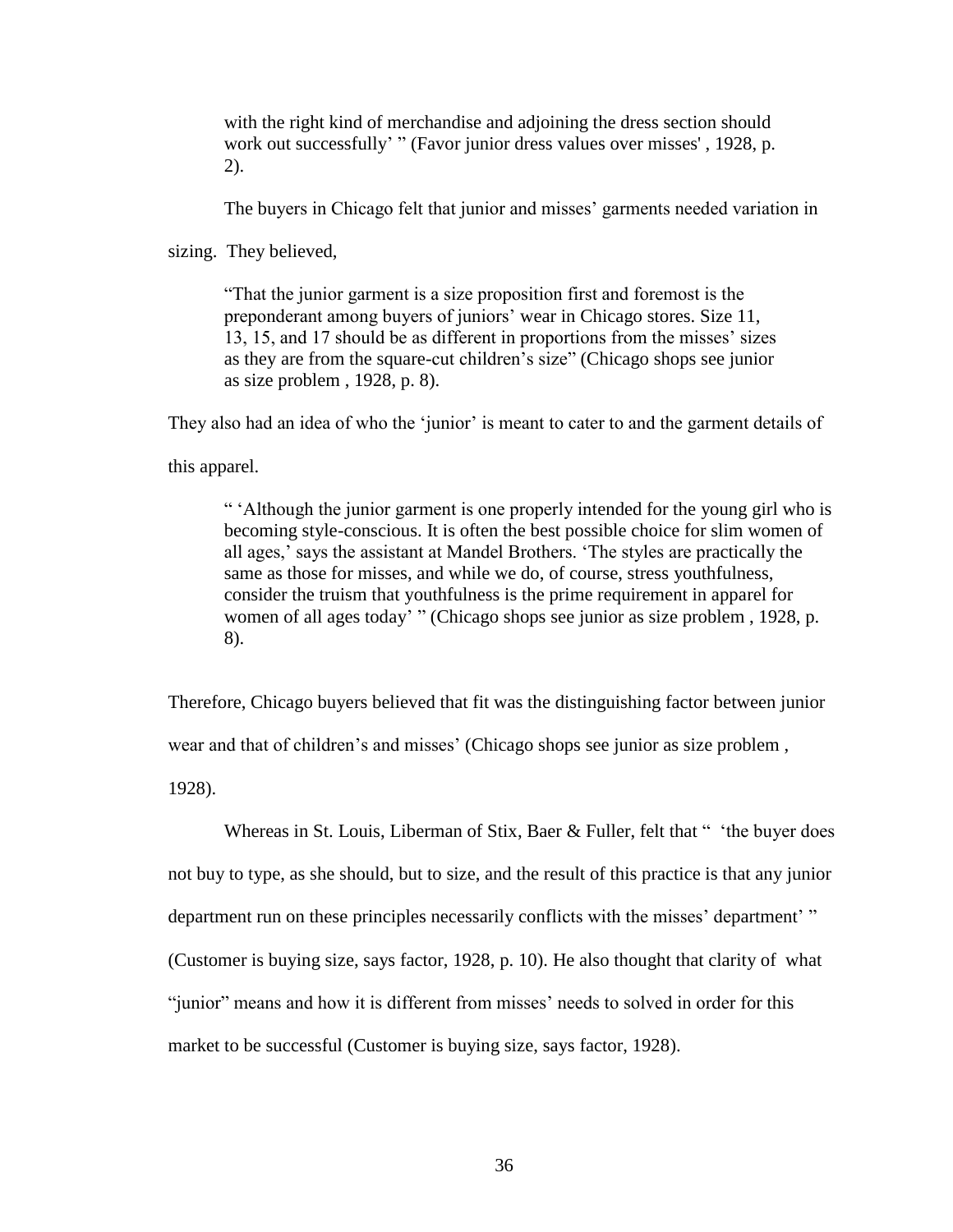In December 1928 the *United Women's Wear League* released two articles listing junior size measurements compared to misses" and the other article compared girls to show the difference in bust, waist, and hips (Complete size figures for junvenile wear trade issued, 1928; Move to adopt standard measurements called forward step by junior trade, 1928). The second article discussed adopting standard size measurements and eliminating the size 11. The vote was to take place in February 1929 by members of the wholesale and retail trade.

Another article from December discussed the views of Kolbert of the company Kolbert. Kolbert stated "The short lengths, snug-fitting hips and the discarding of the corset have made it possible for the junior form to become the standard for the modern miss, he declares" (Sees junior trend due to changing mode, 1928, p. 7). Kolbert then goes on to discuss the change that has been seen in the junior industry.

" "Junior sizes originally were intended for the girl classified in the inbetween stage. It still holds good as far as size is concerned. The girl has also changed, but has adopted the stylish missy garment for her present apparel. This only makes a double demand on the junior sizes made in missy lines and styles' " (Sees junior trend due to changing mode, 1928, p. 7).

In a discussion on the expansion of the junior size category in 1928, buyers and merchandisers felt that "the junior type or growing girl is looked upon as a barometer of style. Whenever something new is brought out in the way of fashion the junior girl is the first to demand it, buyers declare" (1928 trade expansion was far reaching , 1928, p. 8).

More discussion on junior sizing was taking place until the official vote in February 1929. L. Bogen of the company L. Bogen mentioned that "The official size figures for juniors and misses, he adds, emphasizes the fact that the junior miss form is neither a child"s measurement nor a grown-up flapper" (Lauds sizes adopted by standards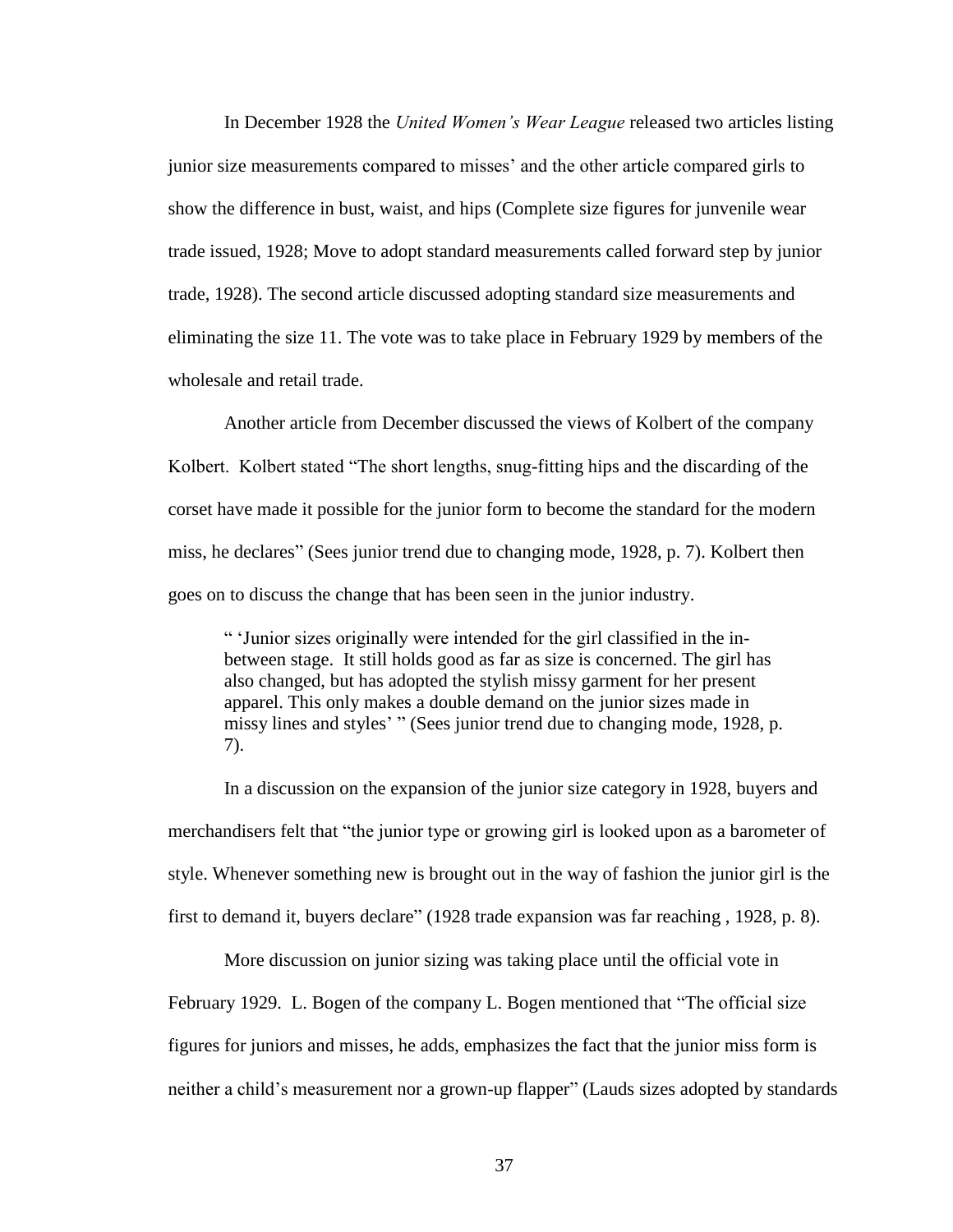bureau, 1929, p. 8). Then he went on to discuss the need for defining the term "junior" or change it so that there will no longer be problems regarding who the "junior" size category caters to and sizing of this merchandise. In the same article the Bureau of Standards in Washington D.C. examined the differences between junior and misses" sized garments (Lauds sizes adopted by standards bureau, January 9, 1929, p. 8).

In the meantime, while waiting for the size standardization vote, businesses were continuing to discuss the term "junior". A manufacturer from Cleveland believed consistency in the term "junior" was needed. He declared,

" 'We've kept the term juniors alive for a great many years, but usually qualifying it by the more explanatory terms in-betweens, petite, small women's and the like. But in the meantime, we developed our college classification –which use to be called high school. When you consider that the college group is really the more youthful in styling and in sizing. It would seem more consistent to switch the name juniors over here and find another name for the group thus robbed. Little women"s would be pretty close, but not, as we conceive it, exactly right. In-betweens is nearer right, perhaps, but has it the qualities of universal trade and consumer acceptance?" " (Discuss meaning of term "junior" , 1929, p. 49)

Another article from January 1929 mentions styling details of garments from a

leading junior manufacturer, " the 12 and 15 year old girl is unwilling to wear juvenile

apparel that carries with it the girlish touch, but insists upon the more sophisticated junior

idea" (Size 11 held stimulant to junior sales , 1929, p. 41). This article also mentions that

the smaller junior sizes, specifically size 11 should be strictly for juniors.

" "This does not necessarily mean that the small miss should not be fitted in the junior section," he adds, "but this thought should suggest to the merchandise manager that the smaller sizes in the junior range must, by reason of their build, be strictly juniors if modeled from one of the tried junior resources' "(Size 11 held stimulant to junior sales, 1929, p. 41).

Chalk of LaSalle Girl & Junior Coat Corp. felt that "The junior size of today and tomorrow is a distinct size and shape and buyers are coming to realize it" (Call junior size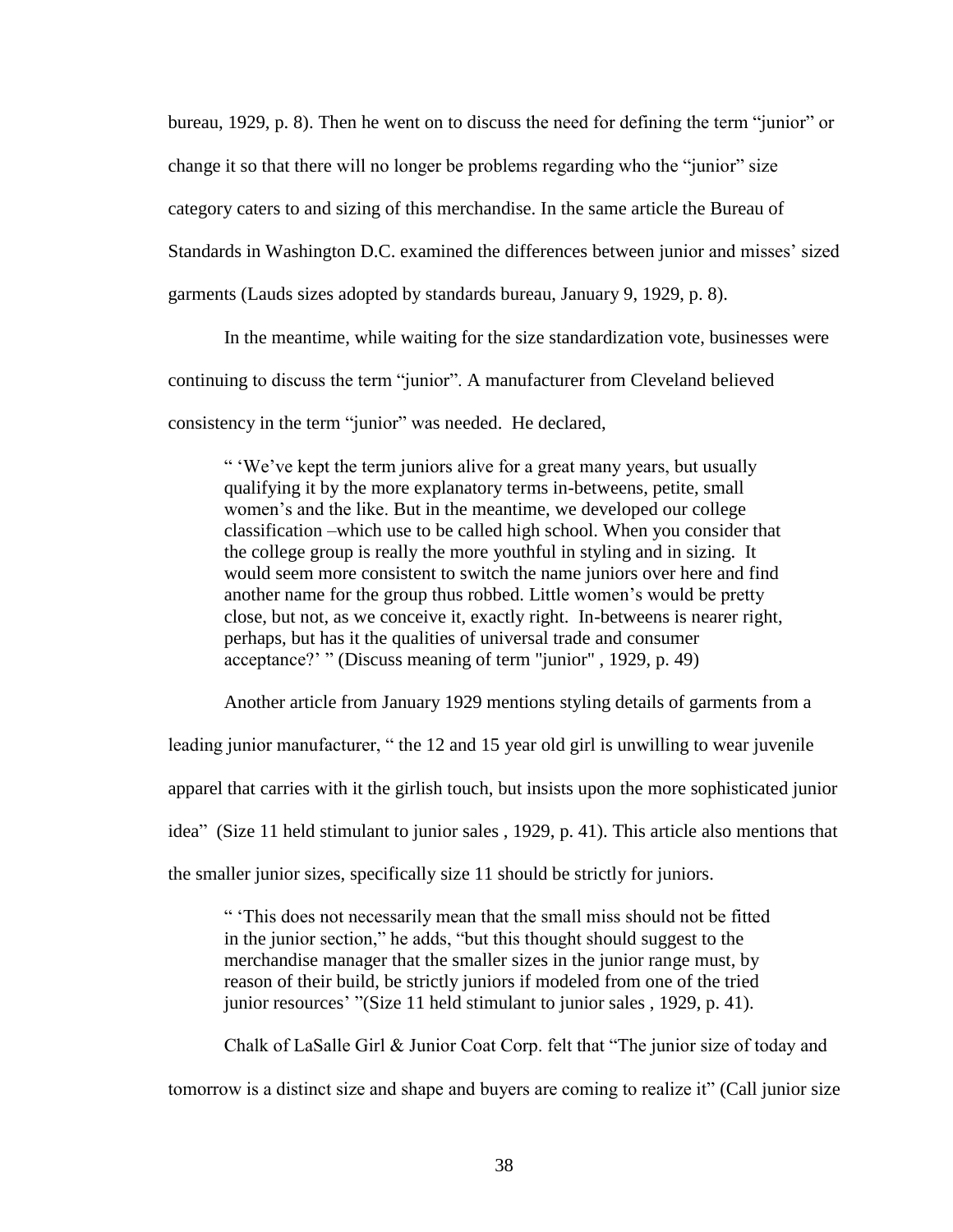distinct trade feature , 1929, p. 18) and that junior sizes have nothing to do with misses'

sizes (Call junior size distinct trade feature , 1929). Whereas,

" "We have learned from experience that the girl of the junior type prefers being associated with a department that carries clothes for elders to entering one that caters to children and juveniles,' says Miss Daniels. 'If the girl is of missy type and wants a garment that will make her look more youthful, she can easily be fitted in juniors', and if she feels that she would like to appear older, she can buy the misses' lines in the same department' " (Sees value in mixing junior, misses' lines , 1929, p. 43).

Cleveland Buyers said, "These departments cater to small women, school girls,

stenographers and others of youthful and small appearance who wear sizes 13, 15, and

17" (Cleveland junior buyers in N.Y. market, 1929, n.p.).

On February 19, 1929, an article dicussed an adverstisment from February 18,

1929. It stated,

"Hahne & Co., of Newark, in an advertisment yesterday stressed the popularity of the junior miss as a size and not an age. The advertisement treats the junior in an unusually humerous manner. The caption reads: "Whoopee…! I"m a Junior Miss." It then goes on to explain this type in the following manner: "Don"t be Victorian, Little One, being your age is outit's being your size that counts. Everybody knows that junior miss departments sell clothes for Sweet Sixteens like you…but here"s the big story: I've discovered I'm a junior miss in size and spirit even though it's so alleged I'm past the age of indiscretion' " ("Size that counts," says Hahne's, Newark, 1929, p. 34).

The Department of Commerce asked the industry to adopt commercial standards,

since the measurements were approved by the *United Women's Wear League*. They

asked that patterns be standardized and if approved will take effect by January 1, 1930.

(Dress patterns submitted for Mfrs. approval, 1929, p. 12)

Although these commercial standards were agreed upon (U.S. Department of

Commerce, 1944), the discussion of who "junior" wear caters to and the variation in

sizing between misses" and juniors was still discussed. Silverman of Jos. Silverman Co.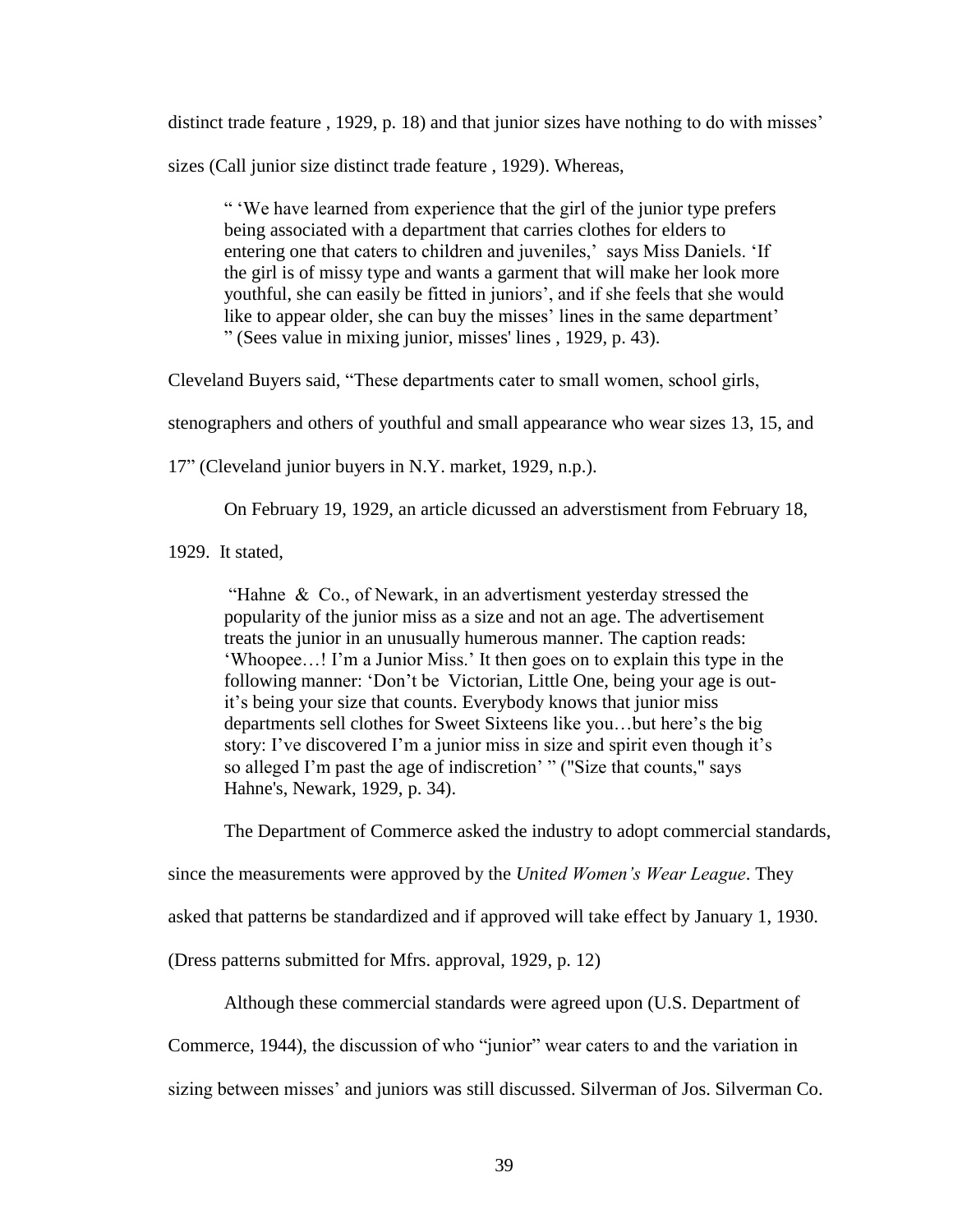opinion is "there is a wide difference in the garments sold to the girl who is attending high school or college and the woman in her 40s not withstanding that they both require the same size" (Says junior dept. caters to 3 types , 1929, p. 5). Then he goes on to say, "The woman is paying more attention to her figure today, and it is chickness and youthful styling that count most" (Says junior dept. caters to 3 types , 1929, p. 5). Lastly,

" "There must be a different style catering to the high school girl, the college girl, and the small sized women in the up-to-date junior section. The manufacturer, as well, should concentrate his line in the order to meet the needs of these three types of customers that he is reaching through the retail channels" " (Says junior dept. caters to 3 types , 1929, p. 12).

A buyer mentioned, " "The junior and the junior miss are not the same. One cannot wear the garment that is worn by the other. Their names and description may be alike, but their fit differs in both cases" " (Buyer rates fit above all in selecting cloths for juniors , 1930, p. 8).

In April 1930, Saks Fifth Avenue adopted new size measurements. These new measurements included the size 11 garment and were standardized in conjunction with the *Style Research Bureau of the United Women's Wear League of America*. The League felt that since new measurements were needed due to new style changes in apparel for females (Saks-5th ave. effects new junior sizes, 1930).

*Interpretation and Conclusion* 

The 1920s was a time of change for females. Key changes in the movement of women at this time included gaining the right to vote and achievement of working in coveted positions in the workforce, which led to changes of female attitudes and ideals (Farrell-Beck &Parsons, 2007; Cott, 1987; Kyvig, 2002). While it should be recognized that the percentage of women who fully used these newfound freedoms were small, the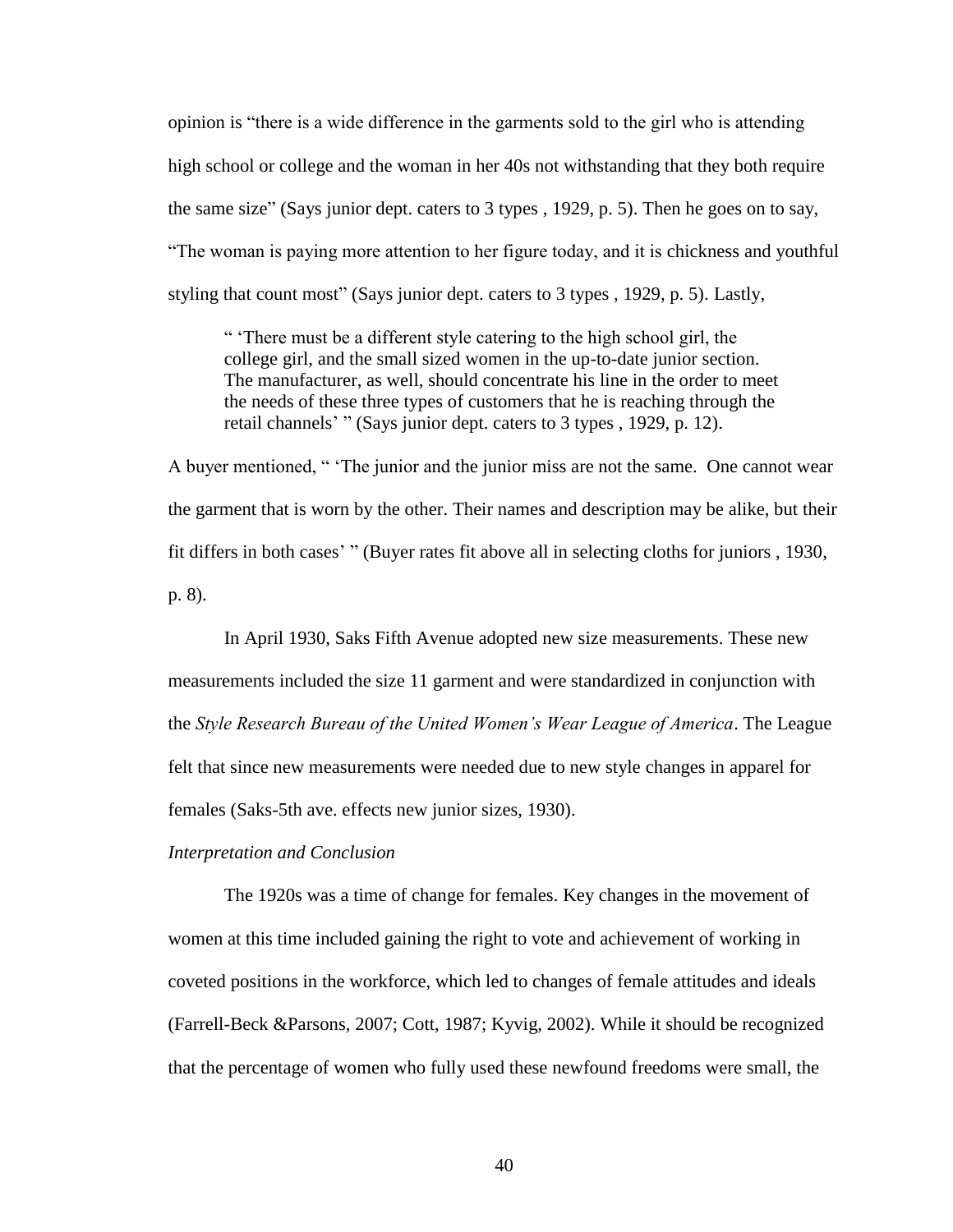importance of these changes was that women could no longer be included within one group or classification (Cott, 1987). Females were also being influenced by mass media and felt compelled to keep up their appearance through dieting, beauty, and fashion (Brumberg, 1997). This "new women" demanded new youthful fashions that were made specifically for her. The accumulation of these conditions made it possible for the changes in the female sizing system and the need for an increase in mass production like never before.

Along with this change in female social liberty, there was a great deal of discussion on the junior size category from 1926 through 1930 in *Women's Wear Daily*, the trade publication of the fashion industry. This size category was originally housed under the juvenile and children"s wear industry; however the new female of the 1920s demanded clothing sizes and styles specifically for her. With this in mind, industry members believed junior wear needed to be classified on its own without association to the childish image. Prior to this change in classification, teenage girls (debutantes) were part of the children's size category and college women were part of the miss's size clothing. However, the body type of these females was no longer that of a child, but was not yet ready for the mature miss"s apparel. While this evolution of the term "junior" was taking shape, industry members were trying to define what it exactly means to be a "junior".

While there was much debate over the term "junior", several general ideas of a "junior" emerged. Some industry members that believed that the junior size category was meant for a growing girl and concentrated on this as the promotional focus. These members believed that this apparel should be separated from its prior childish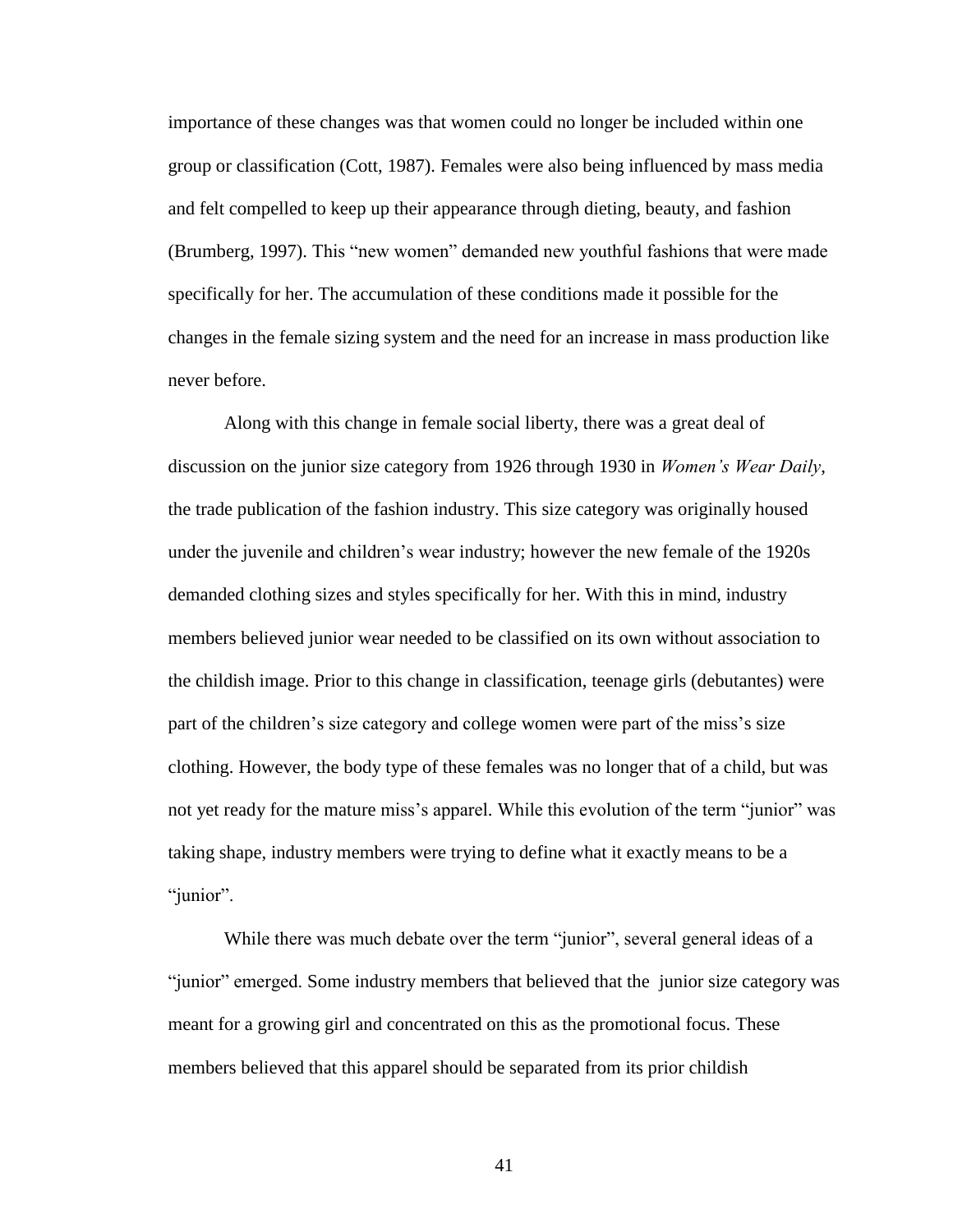classification because growing girls do not want to be classified as such due to their developmental changes. Some industry members believed that the junior size category was specifically for the high school and college girl and it should be promoted as such. This idea held true in that businesses developed college shops in their stores to sell junior apparel. Other members believed that this apparel was for females of all ages who fit into this slight, slender figureand were in accordance with the junior image, young and playful.

By the end of the decade there was still no unanimous decision on what the term "junior" meant and to whom this apparel is meant for or a clearly defined standard sizing system. However, it had become clear that junior apparel was to be marketed toward females of a certain proportion and attitude and not just an age. Because of these findings, "junior" could be referenced by the phrase "junior is a size, not an age" (Mfrs. debate meaning of junior wear, 1928, pp. 3 and 16), which by the Oxford English Dictionary was not found frequently until 1948.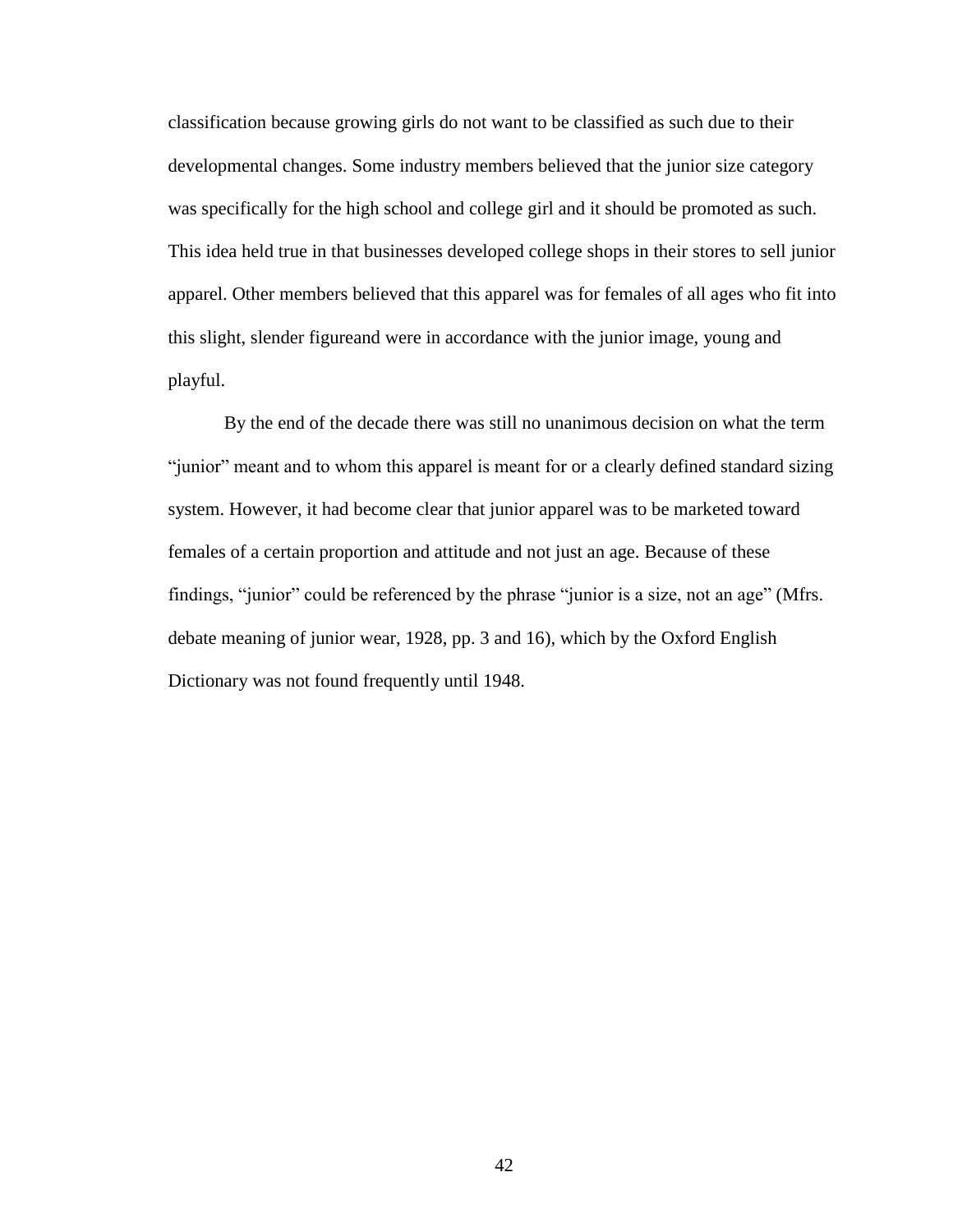## CHAPTER 5 RECOMMENDATIONS

Researchers throughout time have noted the importance of the 1920s female to the fashion industry. Lipovestsky (1994) stated, "After the young woman of the 1920s, it was unequivocally the young girl who now found herself on a pedestal as the prototype of fashion" (p. 92). Perrot (1994) felt that the junior wear industry had a particular impact on the fashion industry and there was a particular place and person this apparel was meant for. He stated:

"Juvenile dress situates itself so forcefully between adult and children"s styles that it encroaches below and above its age bracket, covering not only adolescents, but also adults and young children alike. Like the bourgeois suit donned by aristocrat and proletarian in his Sunday best, "junior" styles now shape and crystallize new representations, notably those of a prestigious adolescence, which is experienced as a promotion for the child to enter and a disgrace for the adult to leave. Linked to the postwar demographic surge and the extensive market it created (Feuillet &Vasseur cited in Perrot, 1994, p. 199), the phenomenon has led children to adopt, in miniature, the appearance of adults who are themselves "juvenilized." In fact, clothing established and reinforced-by making it visible- the social and cultural conflict between an interminable adolescence and the indefinitely postponed maturity, a moral and political conflict between the "young" and the "old" (p. 189).

To further understand the importance and cultivation of the junior sizing category, research needs to be conducted from 1910 through 1925. This will lead to a more thorough understanding of how the junior size category developed as part of the infants, children"s and juvenile industry as well as when it started to separate itself from this image. An examination of the 1930s through the present is also needed to realize how this sizing system has changed throughout the past century and what other impacts it has made on cultural and societal forces. Through my research I found that certain cities, including New York and St. Louis, were known as junior apparel centers. An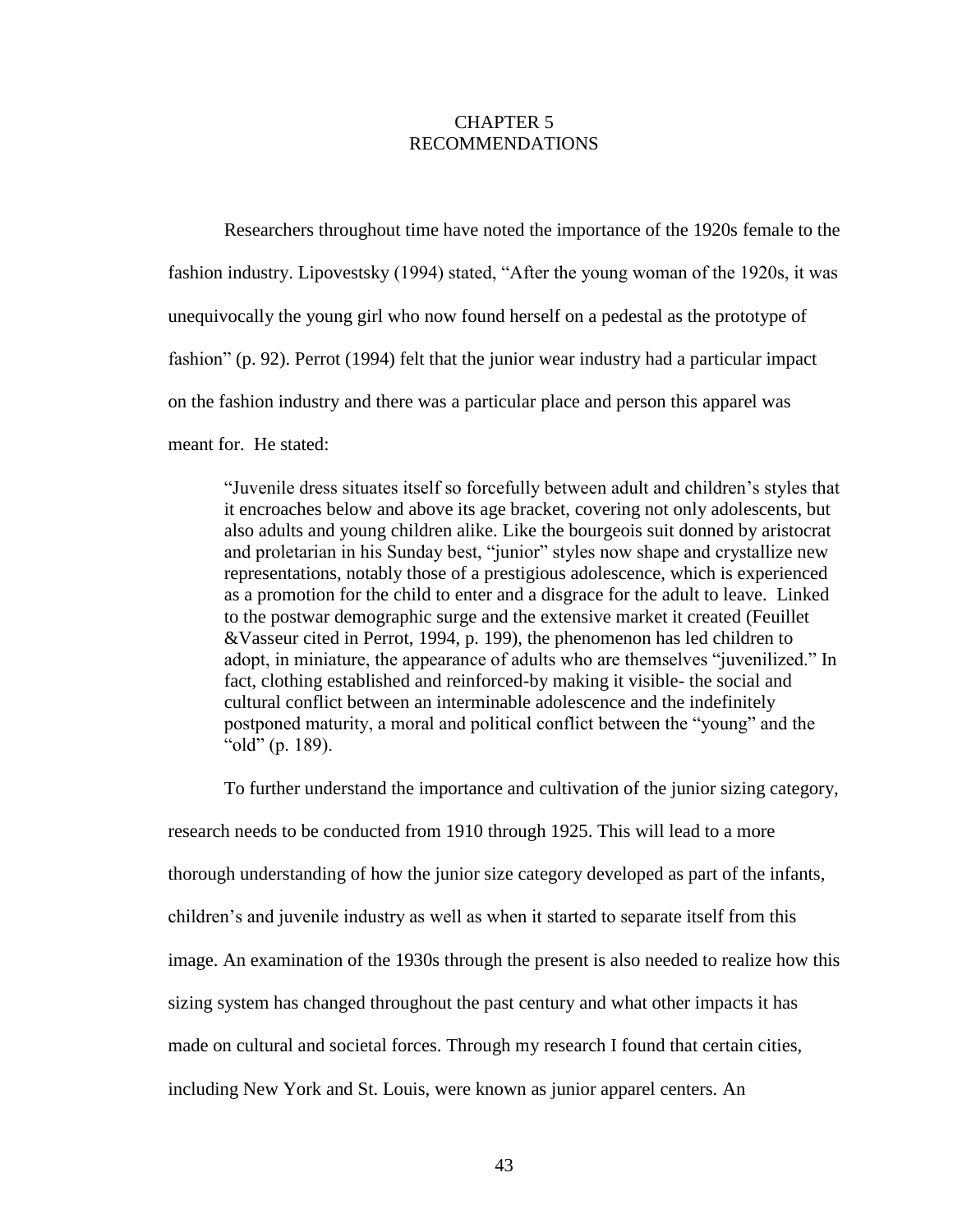examination of these cities and how they relate to the junior wear industry is necessary as well.

Also from this data, an article can be composed based on the actual size measurements obtained and a comparison of them. As a continuum from this research project the junior size category from 1910 through 1925 in *Women's Wear (Daily)* needs to be examined to see how this category grew out the juvenile industry. This research will provide a further understanding of how this industry has changed. The sections that should be specifically examined and interpreted for relevant articles are the sections labeled "children"s", "misses", "dresses", "juniors", and major headlines. Another topic that should be pursued is an analysis of the actual size measurements to see how sizing has changed since the inception of the junior size category. Lastly, a study of the St. Louis Junior Market, along with other junior wear centers, specifically their origins, labels, development, and how it became a junior wear leader as well as its eventual decline.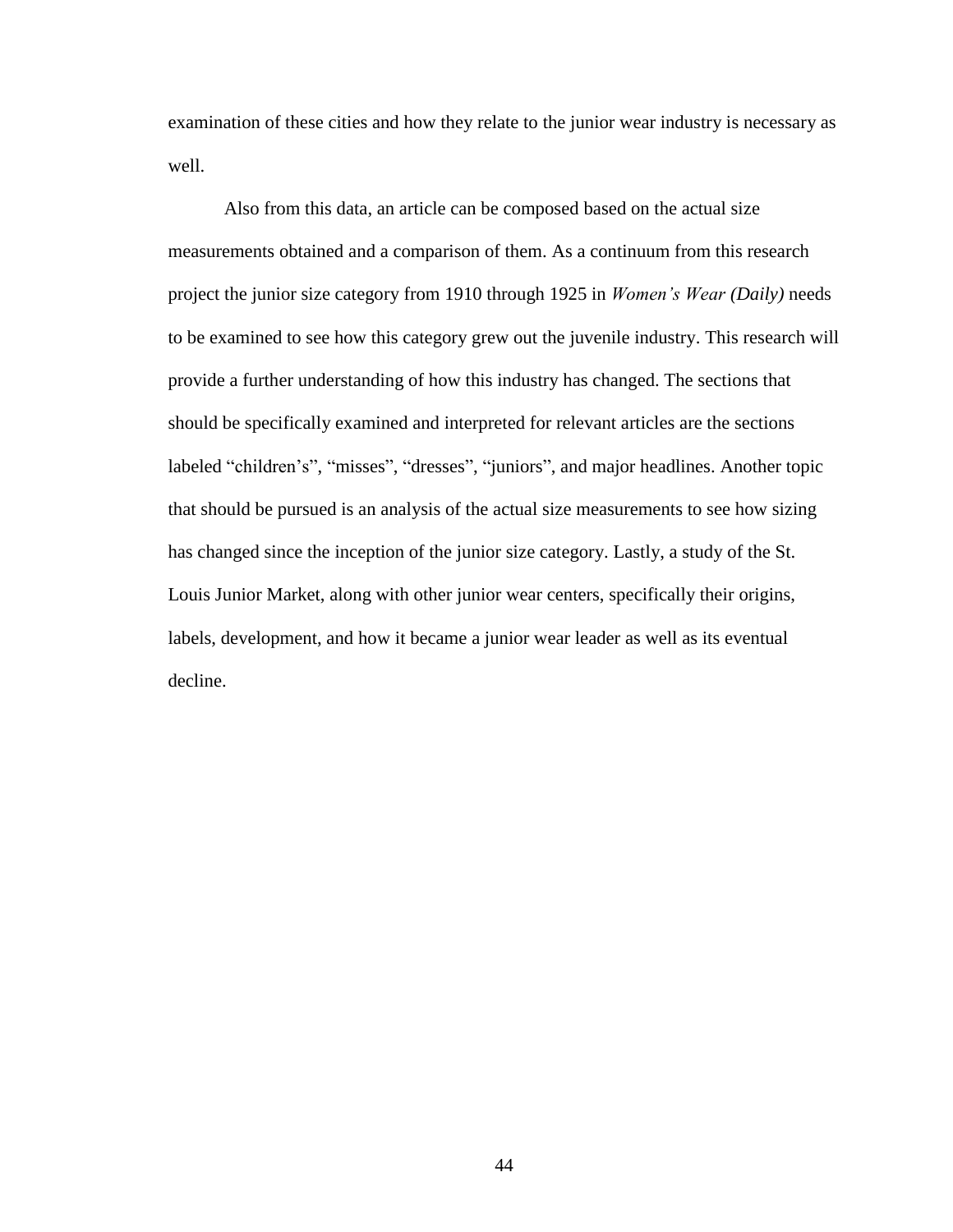#### **REFERENCES**

- Brown, P., & Rice, J. (2001). *Redy-to-Wear Apparel Analysis* (Third ed.). Upper Saddle River, New Jersey: Prentice Hall.
- Brumberg, J. J. (1997). *The body project: An intimate history of American girls.* New York: Vintage Books: A Division of Random House Inc.
- Burman, B. (Ed.). (1999). *The culture of sewing: Gender, consumption and home dressmaking.*New York: Berg.
- Buyer emphasizes special demands of junior figure. (1926, February 18). *Women's Wear Daily*, p. 50.
- Buyer rates fit above all in selecting cloths for juniors. (1930, February 19). *Women's Wear Daily*, p. 8.

Buyer sees junior as a type, not age. (1928, October 29). *Women's Wear Daily*, p. 12.

Buyer sees juniors as style factor. (1928, October 22). *Women's Wear Daily*, p. 3.

Call junior size distinct trade feature. (1929, February 5). *Women's Wear Daily*, p. 18.

Call size 11 important in junior lines. (1928, October 22). *Women's Wear Daily*, p. 3.

Calls "junior wear" name a misnomer. (1928, October 25). *Women's Wear Daily*, p. 9.

- Chicago shops see junior as size problem. (1928, November 2). *Women's Wear Daily*, p. 8.
- Cleveland junior buyers in N.Y. market. (1929, February 7). *Women's Wear Daily*, n.p.
- Cohen, L. (2003). *A consumer's republic: The politics of mass consumption in postwar America.*New York: First Vintage Books.
- Complete size figures for junvenile wear trade issued. (1928, December 3). *Women's Wear Daily*, p. 11.
- Cott, N. F. (1987). *The grounding of modern feminism*. New Haven: Yale University Press.

Customer is buying size, says factor. (1928, Novemeber 9). *Women's Wear Daily*, p. 10.

Discuss meaning of term "junior". (1929, January 15). *Women's Wear Daily*, p. 49.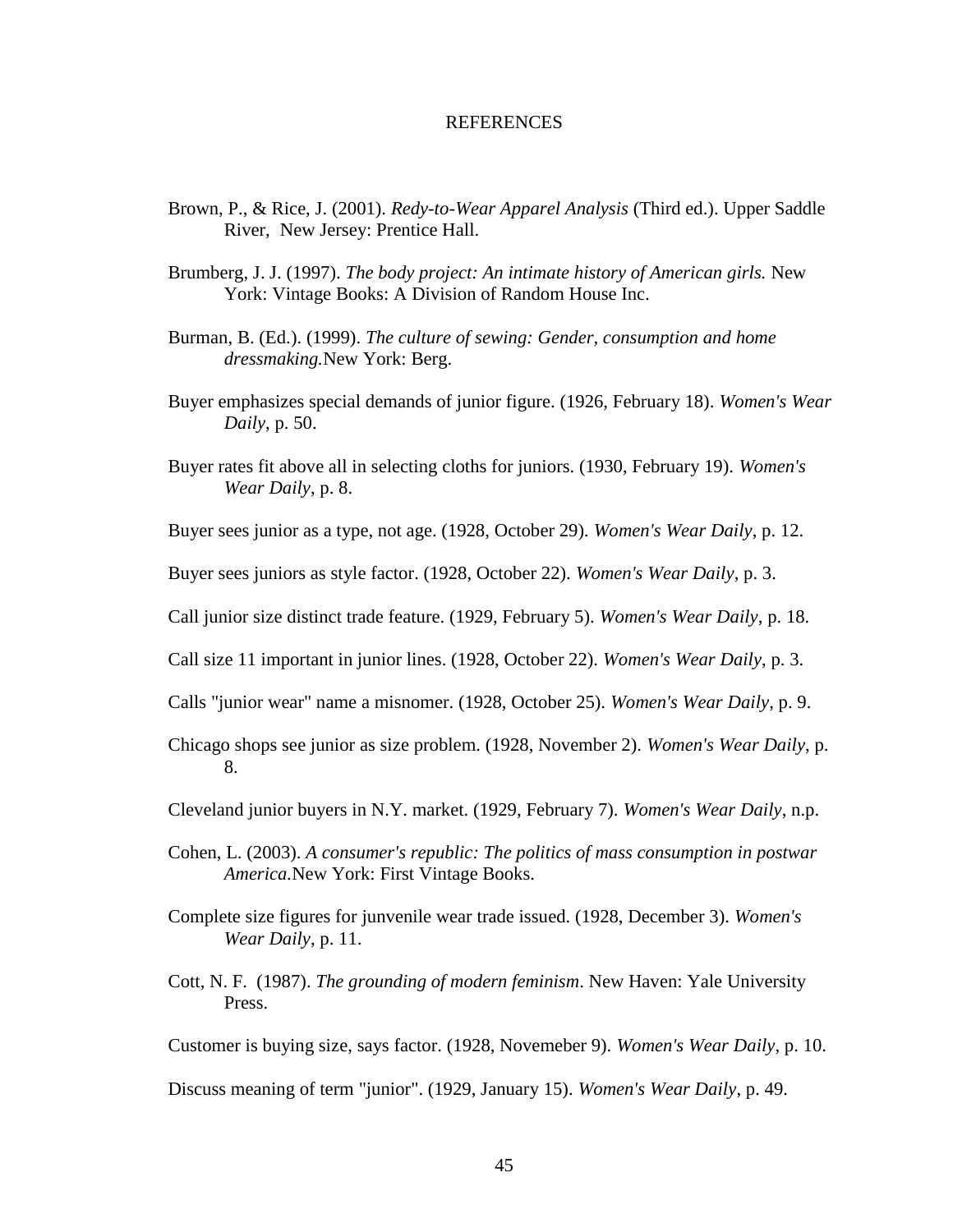- Dress patterns submitted for Mfrs. approval. (1929, February 25). *Women's Wear Daily*, p. 12.
- Farrell-Beck, J., & Gau, C. (2002). *Uplift.* Philadelphia: University of Pennsylvania Press.
- Farrell-Beck, J., & Parsons, J. (2007). *20th century dress in the United States.* New York: Fairchild Publications, Inc. .

Favor junior dress values over misses'. (1928, November 1). *Women's Wear Daily*, p. 2.

- Finds big demand for junior sizes. (1927, September 20 ). *Women's Wear Daily*, p. 35.
- Hamilton, J. (1987). Dress as a cultural sub-system: A unifying metatheory for clothing and textiles*. Clothing and Textiles Research Journal, 6*, pp. 1 - 7.
- Junior buyer urges greater specialization. (1928, October 18). *Women's Wear Daily*, p. 11.

Junior group to push type specialization. (1926, March 15). *Women's Wear Daily*, p. 1.

"Junior group" wishes to establish specific meaning of term "junior". (1926, March 16). *Women's Wear Daily* , p. 55.

Junior size problem held less difficult. (1929, January 29). *Women's Wear Daily*, p. 45.

"Junior" term much abused says factor. (1928, October 30). *Women's Wear Daily*, p. 9.

- Juniors' lines distinct from misses' advised. (1928, November 1). *Women's Wear Daily*, p. 2.
- Kassarjian, H. H. (1977, June ). Content analysis in consumer research.*The Journal of Consumer Research, 4* (1), pp. 8-18. Retrieved March 3, 2008, from JSTOR database.
- Kidwell, C. B., & Christman, M. C. (1974). *Suiting everyone: The democratization of clothing in America.* Washington D.C.: Smithsonian Institution Press.
- Kolbe, R. H., & Burnett, M. S. (1991, September). Content-Analysis: An examination of applications with directives for improving research reliability and objectivity. *The Journal of Consumer Research, 18* (2), pp. 243-250. Retrieved March 3, 2008, from JSTOR database.
- Kyvig, D. E. (2002). *Daily life in the United States, 1920-1940: How Americans lived through the "Roaring Twenties" and the Great Depression.* Chicago: Ivan R. Dee.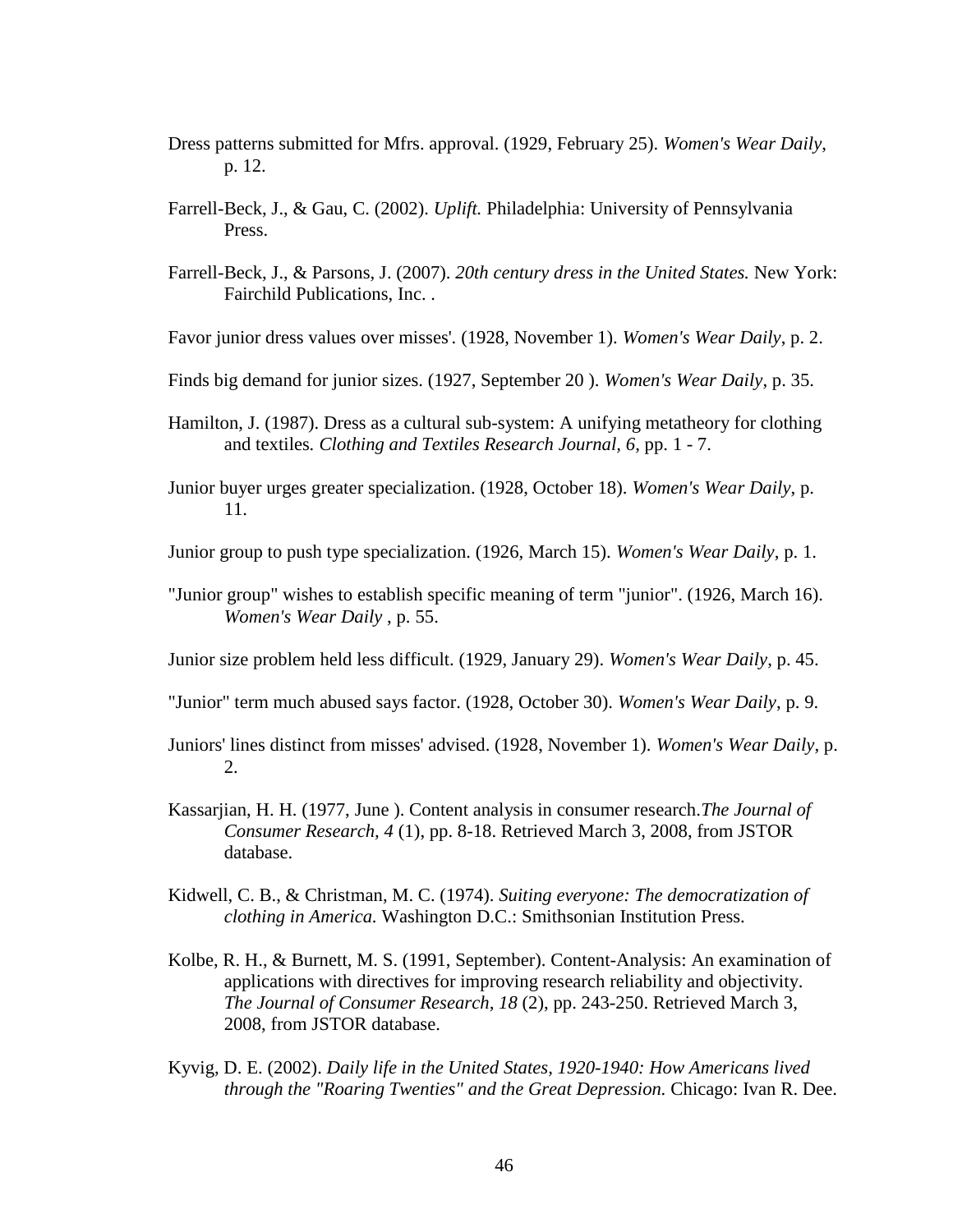Lauds sizes adopted by standards bureau. (1929, January 9). *Women's Wear Daily*, p. 8.

League gives size data on junior wear. (1928, October 18). *Women's Wear Daily*, p. 11.

- Lemons, J. S. (1969). The Sheppard-Towner Act: Progressivism in the 1920s. *The Journal of American History, 55* (4), 776-786.
- Lipovestsky, G. (1994). *The empire of fashion: Dressing modern democracy.* (C. Porter, Trans.) Princeton, New Jersey: Princeton University Press.
- Local shops define term 'junior wear'. (1928, October 25). *Women's Wear Daily*, p. 9.
- Mfrs. debate meaning of junior wear. (1928, October 22). *Women's Wera Daily*, p. 3 and 16.
- Move to adopt standard measurements called forward step by junior trade. (1928, Decemeber 26). *Women's Wear Daily*, p. 1928.
- Neuendorf, K. A. (2002). *The content analysis guidebook.* Thousand Oaks, California: Sage Publications.
- New junior-miss section in Chicago supplies latest vogues to young girl. (1926, February 4). *Women's Wear Daily*, p. 51.

1928 trade expansion was far reaching. (1928, December 31). *Women's Wear Daily*, p. 8.

Oxford University Press. (2008, March). *Oxford English Dictionary:Débutant*. Retrieved February 25, 2008, from http://proxy.mul.missouri.edu:2586/cgi/entry/50058435/50058435se1?single=1q ery\_ype=word&queryword=Debutante&first=1&max\_to\_show=10&hilite=50 58435se1

Oxford University Press. (2008, March). *Oxford English Dictionary:Junior*. Retrieved February 25, 2008, from http://dictionary.oed.com/cgi/entry/50124730?single=1&query\_type=word&quey word=junior&first=1&max\_to\_show=10

Oxford University Press. (2008, March). *Oxford English Dictionary:Miss, n2*. Retrieved February 25, 2008, from

http://proxy.mul.missouri.edu:2586/cgi/entry/00311901?query\_type=word&quer wordmiss&first=1&max\_to\_show=10&sort\_type=alpha&result\_place=2&search id=NaitCbnSPJ-7005&hilite=00311901

Paoletti, J. B. (1982). Content analysis: Its application to the study of the history of costume. *Clothing and Textile Research Journal,1*, pp. 14-17.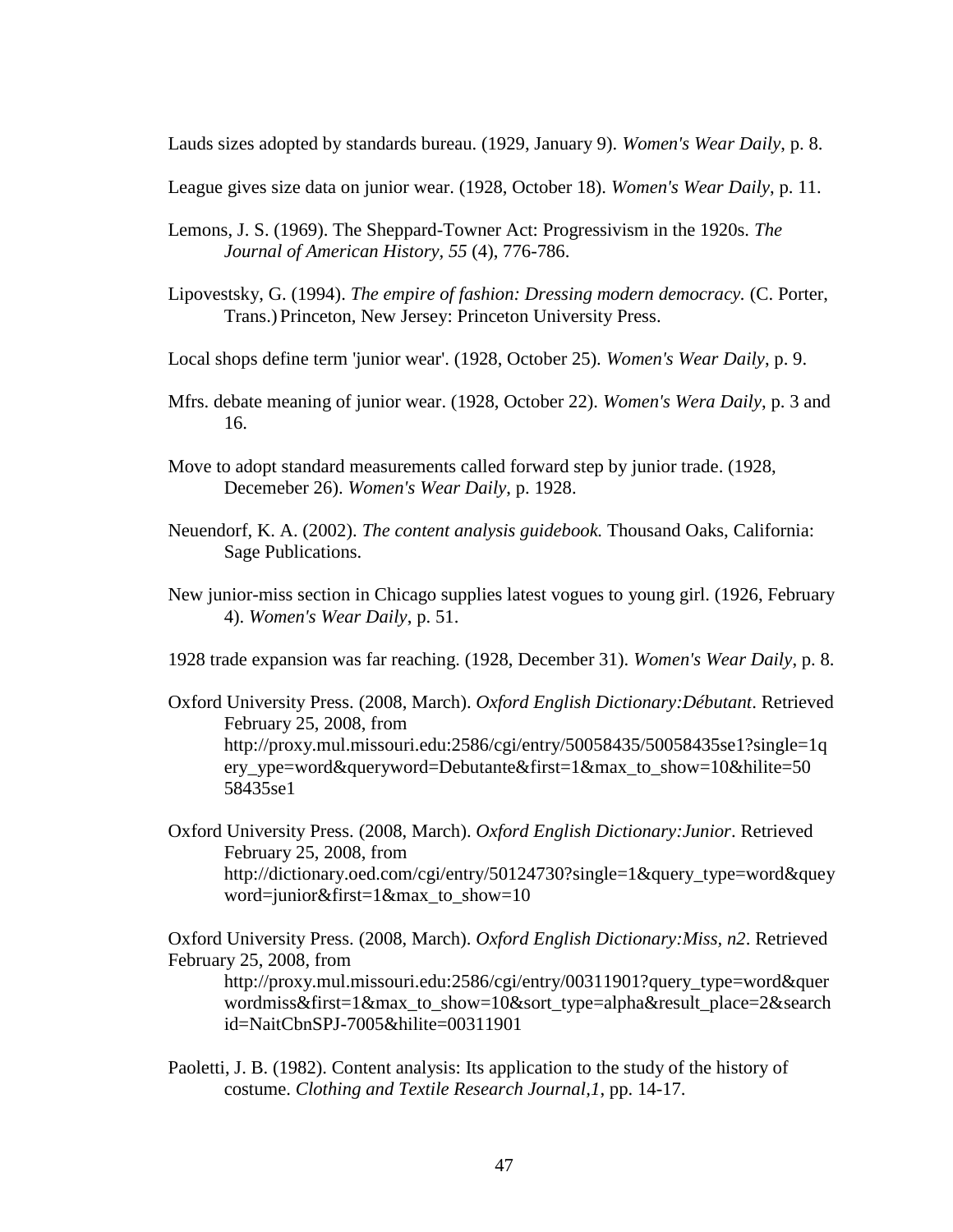- Payne, B., Winakor, G., & Farrell-Beck, J. (1992). *The history of costume: From ancient Mesopotamia through the twentieth century.*(Second, Ed.) New York: Addison WesleyEducational Publishers Inc.
- Perrot, P. (1994). *Fashioning the bourgeoisie: A history of clothing in the nineteenth century.* (R. Bienvenu, Trans.) Princeton, New Jersey: Princeton University Press.
- Retail buyers emphasize need for further understanding of junior type. (1927, July 28). *Women's Wear Daily*, p. 5.
- Rose, C. (1989). *Children's clothes.* London, Great Britain: B. T. Batsford Limited.
- Saks-5th ave. effects new junior sizes. (1930, April 1). *Women's Wear Daily*, p. 31.
- Savor junior wear as part of G.R.A. show. (1928, July 17). *Women's Wear Daily*, p. 31.
- Says "junior wear" implies many types. (1928, October 23 ). *Women's Wear Daily* , p. 20.
- Says junior dept. caters to 3 types. (1929, March 7). *Women's Wear Daily*, p. 5.
- See trend to sophisticated junior styles. (1928, October 25). *Women's Wear Daily*, p. 9.
- Sees big change in children's and junior size. (1928, October 25). *Women's Wear Daily*, p. 9.
- Sees call for sophisticated junior dresses. (1928, September 20). *Women's Wear Daily*, p. 6 .
- Sees junior trend due to changing mode. (1928, Decemeber 12). *Women's Wear Daily*, p. 7.
- Sees juniors neglected by stores, mfrs. (1928, October 30). *Women's Wear Daily*, p. 9.
- Sees value in mixing junior, misses' lines. (1929, February 5). *Women's Wear Daily*, p. 43.
- Separate junior wear section-now seems fixed store policy. (1929, February 7). *Women's Wear Daily* , n.p.
- Size 11 held stimulant to junior sales. (1929, January 22). *Women's Wear Daily*, p. 41.
- "Size that counts," says Hahne's, Newark. (1929, February 19). *Women's Wear Daily*, p. 34.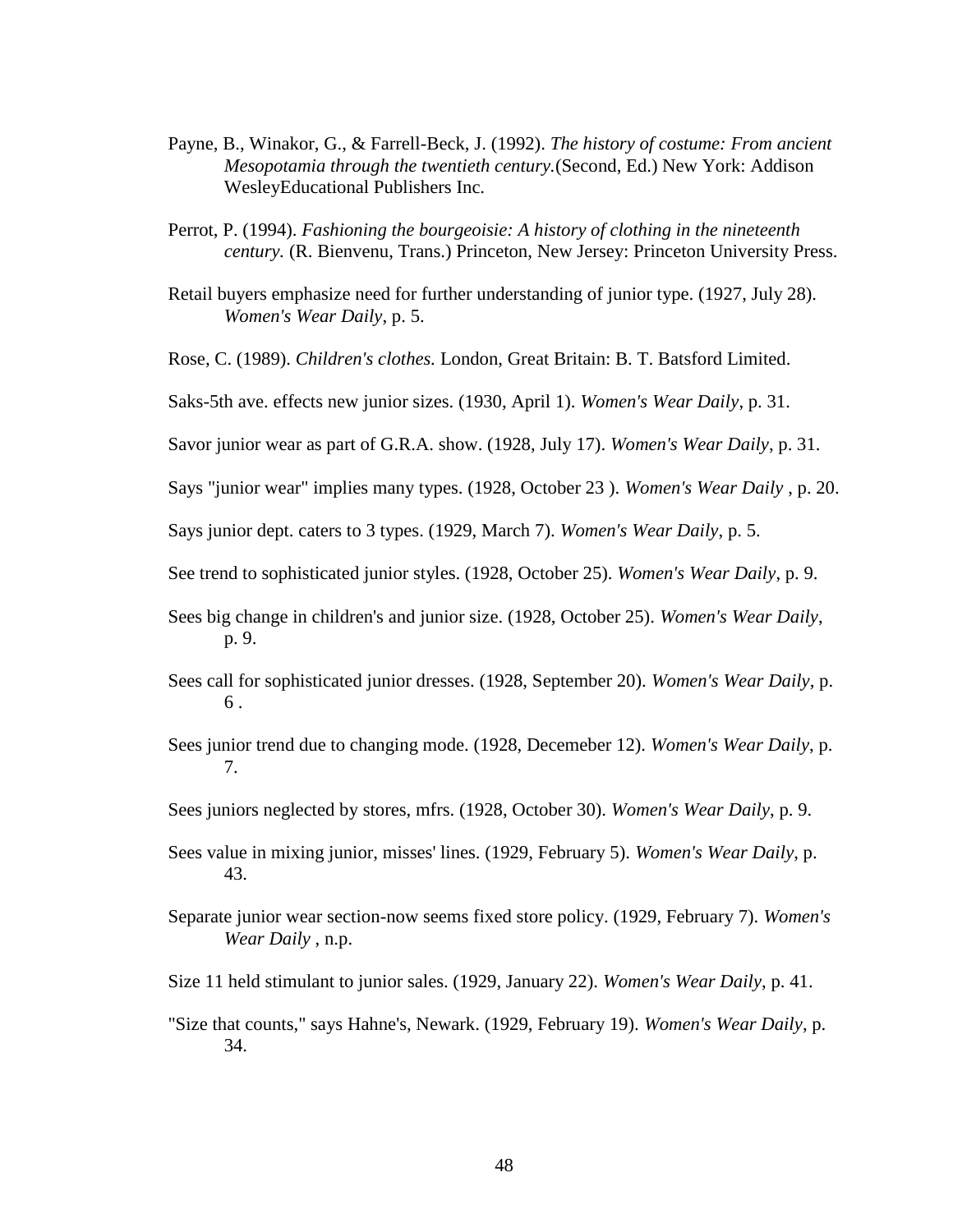- Special dept. seen as means for big volume. (1928, October 26). *Women's Wear Daily*, p. 5.
- Style Progress in Design Established in Children's And Juniors' Fashion Revue. (1926, February 4). *Women's Wear*, p. 1.
- U.S. Department of Commerce. (1944). Dress patterns  $(4<sup>th</sup> ed)$ : Commercial standard CS13-44. Washington DC: United States Government Printing Office.
- U.S. Department of Commerce. (1933). Fifteenth Census of the United States: 1930 Population. *II*. Washington DC: United States Government Printing Office.
- Yellis, K. A. (1969). Prosperity's child: Some thoughts on the Flapper. *American Quarterly, 21*(1), 55-64.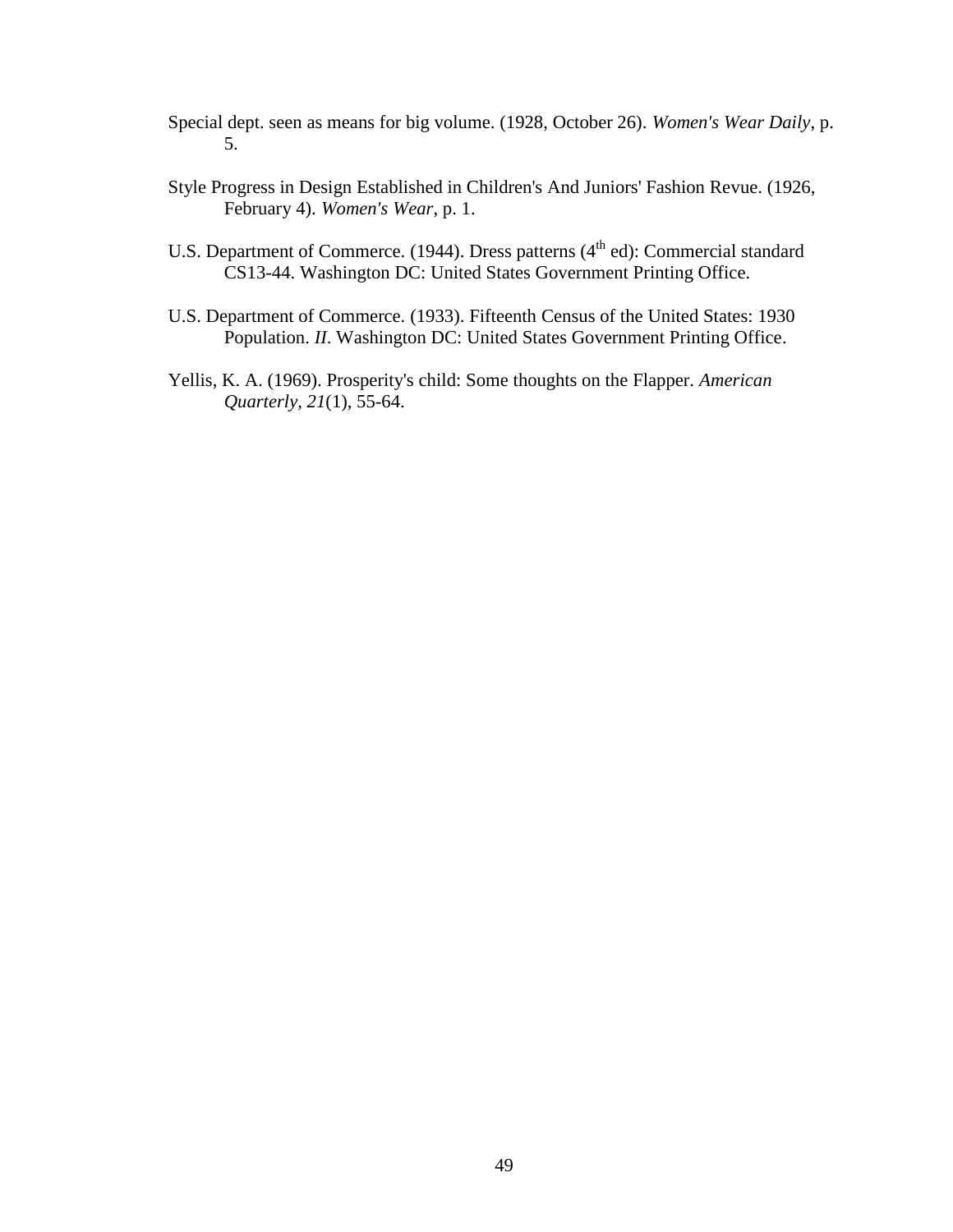#### APPENDIX





"Miss" was described as "a girl of from about 10 to 17 years of age" (Oxford University Press, 2008), which is the original definition of this term. "Miss" was found in articles from 1926 and then again in 1928 and early 1929 (Table A1). However, after March of 1929, this term was not used in describing the junior size category. October 1928 is the month in which the most articles were found discussing "miss". This was during one of the five months in which most articles regarding the junior size category were located. During that five month span, 22 of the total 29 "miss" articles or 75 percent of the articles that discussed "miss" as a definition of "junior" were identified.

Table A2

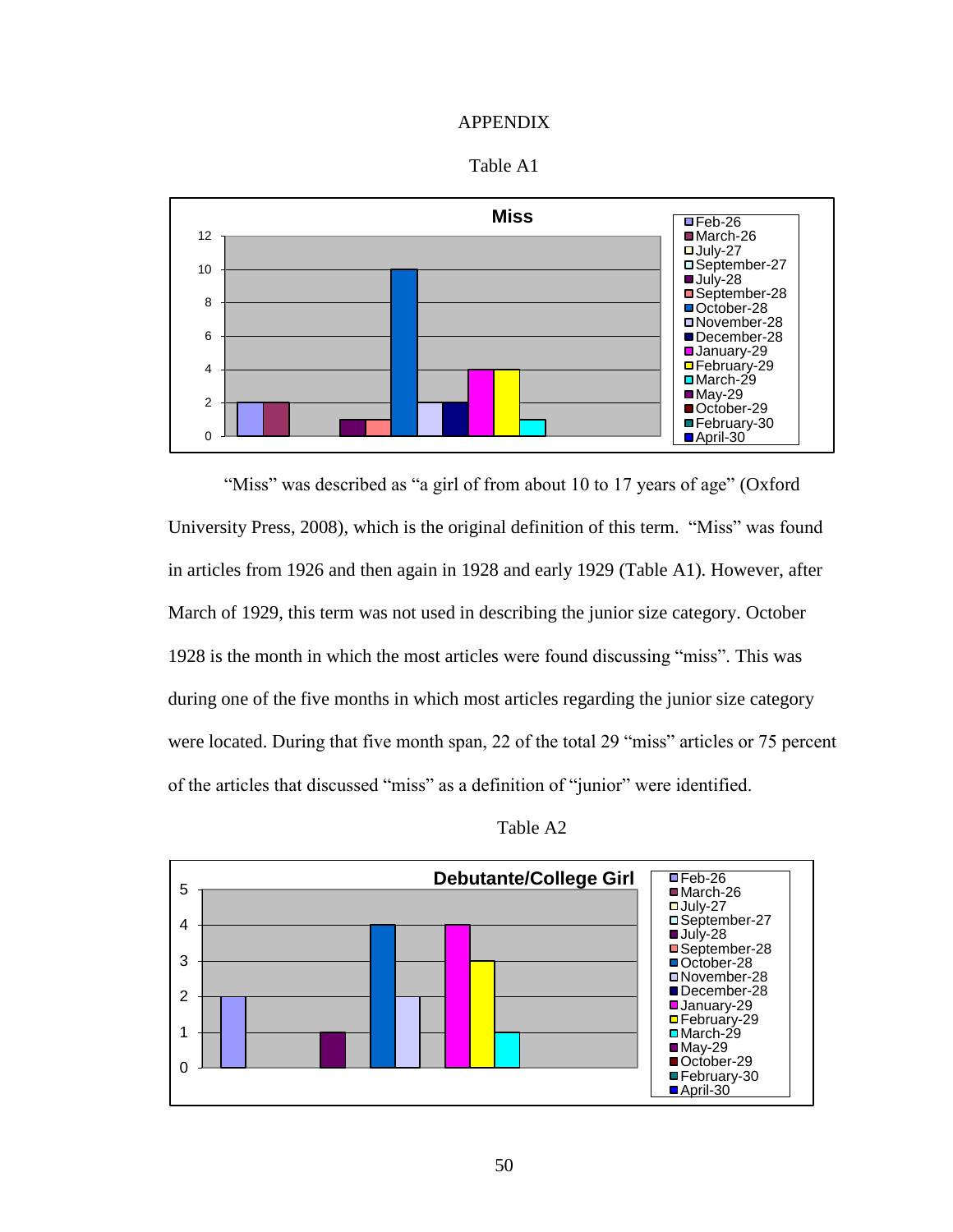"Debutante/College Girl" was described as "a female appearing for the first time before the public or in society" (Oxford University Press , 2008 ) or a girl attending college. "Debutante/College Girl" was found in articles from 1926 and then again in 1928 and early 1929 (Table A2). However, after March 1929, this term was not used in describing the junior size category. Out of the 17 total articles featuring "debutante/college girl", 13 were found from October 1928 and February 1929.



Table A3

"Women" was described as females ages 18 and up. This variable was found every year except in 1930 (Table A3). October 1928 contained the most instances of "women" discussed. During the five month span of October 1928 through February 1929 13 of the 18 articles originated. If the variable "women" was discussed, it was in relation to either "miss", "debutante/college girl" or both. There was only one instance when it was discussed solely on its own.

Since the variable "women" is discussed with the variable "miss" or "debutante/college girl" or both, it can be concluded that in these discussions of whom "junior" is catered to that "junior is a size, not an age" (Mfrs. debate meaning of junior wear, 1928, p. 3 and 16). However, there are only nine specific articles that discuss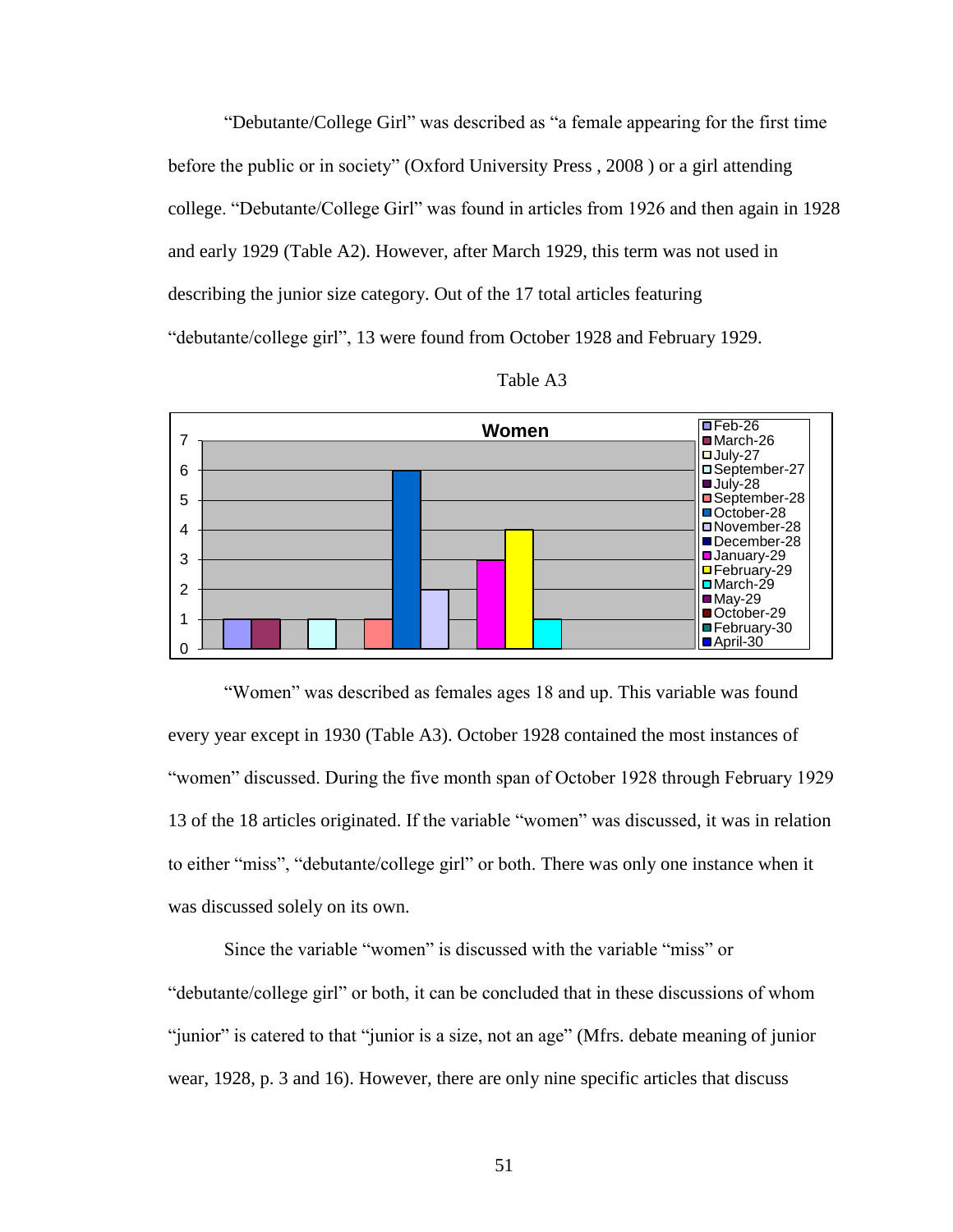"junior is a size, not an age" (Mfrs. debate meaning of junior wear, 1928, p. 3 and 16) (Table A4). In each of instances "miss", "debutante/college girl" or both were referenced as well.



Table A4

The "junior is a size, not an age" (Mfrs. debate meaning of junior wear, 1928, p. 3 and 16) variable was checked if this phrase was noted in some way (Table A4). For example, "Junior is a size, one producer said, and doesn't represent any particular age, in answering the query. "What is meant by junior?" " (Mfrs. debate meaning of junior wear, 1928, p. 3 and 16) or ""...The very reason that the junior departments have been successful in the majority of stores is due to the fact that they sell junior wear to anyone who fits into them, thereby catering to all women of any age, provided they are small in size' " ("Junior" term much abused says factor, 1928, p. 9). This variable was only noted in 2 months, October 1928 and February 1929 which is when the majority of articles were collected. This does not mean that "junior is a size, not an age" could not be implied earlier, but the phrase was not noted.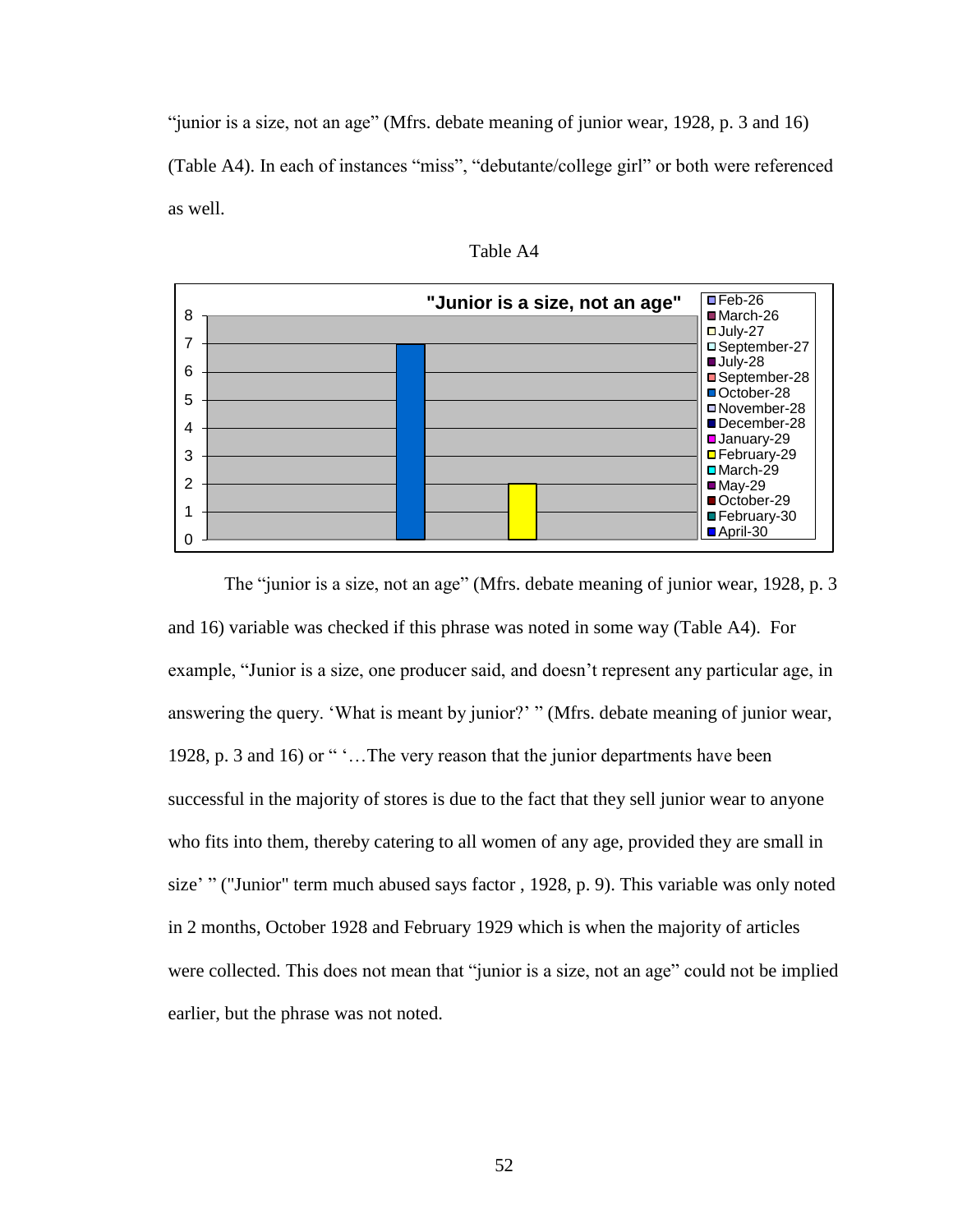Table A5



The most interesting finding in terms of who the junior apparel is designed for is the relationship between the variables "miss", "debutante/college girl", "women", and " "junior is a size, not an age" " (Mfrs. debate meaning of junior wear, 1928, p. 3 and 16) (Table A5). There were 13 instances in which "miss", debutante/college girl" and "women" were referenced in the same article. Although only two of these times, "junior is a size, not an age" (Mfrs. debate meaning of junior wear, 1928, p. 3 and 16) was discussed. However, since these three variables were discussed in relation to who the junior size category is made for, it can be implied that in all 13instances "junior is a size, not an age" (Mfrs. debate meaning of junior wear, 1928, p. 3 and 16).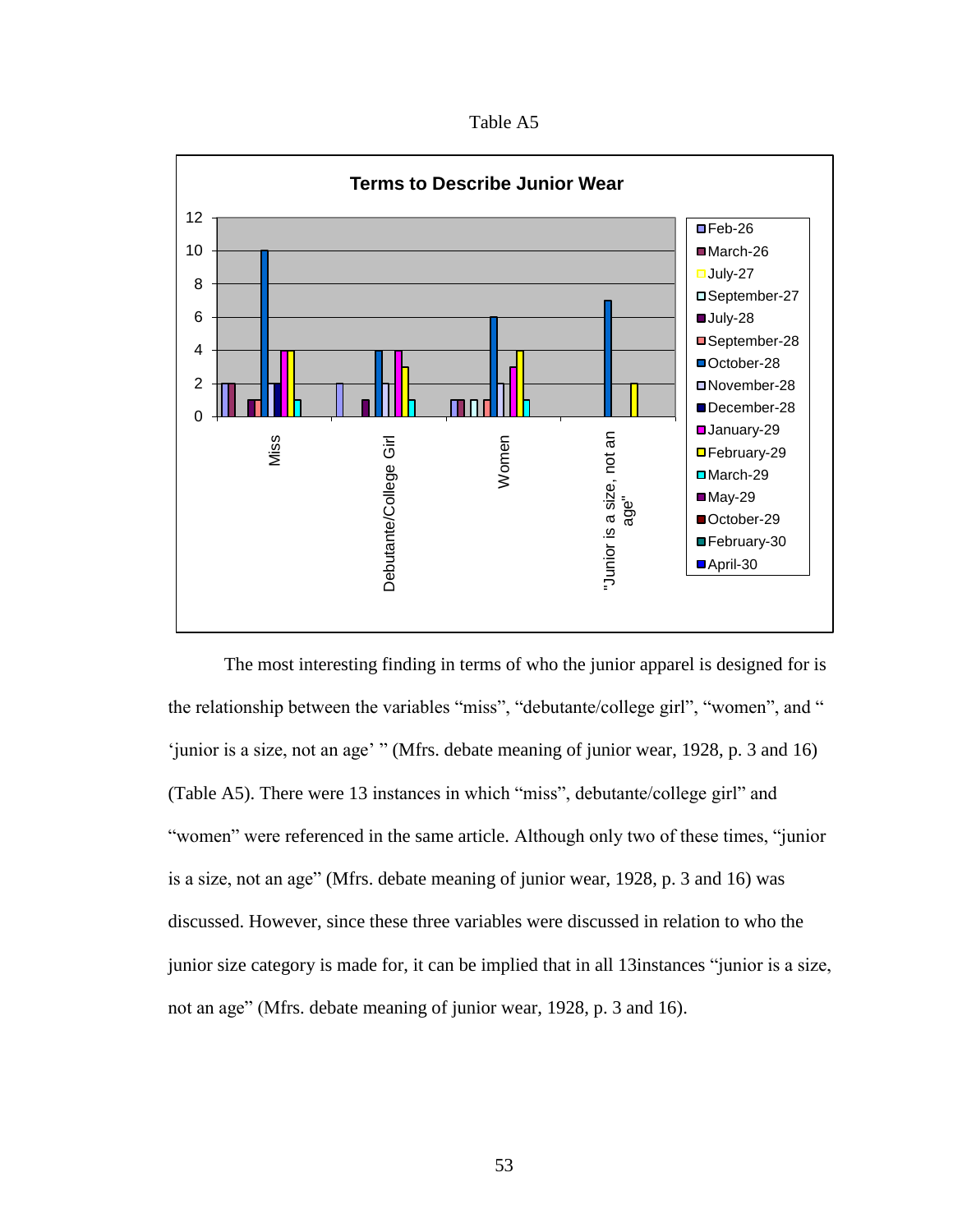



The next variable is "attitude." Junior apparel is an "attitude" was defined for females who were youthful in thought. Ten articles discussed "attitude" (Table A6). This term was discussed sporadically until March 1929, then not at all. However, this variable was discussed with more frequency between October 1928 and February 1929. There were a total of six articles during this month span.

Table A7



Nine of the articles that mentioned "attitude" also mentioned "women", which means that women who were youthful in thought were one of the requirements for someone wearing junior apparel (Table A7).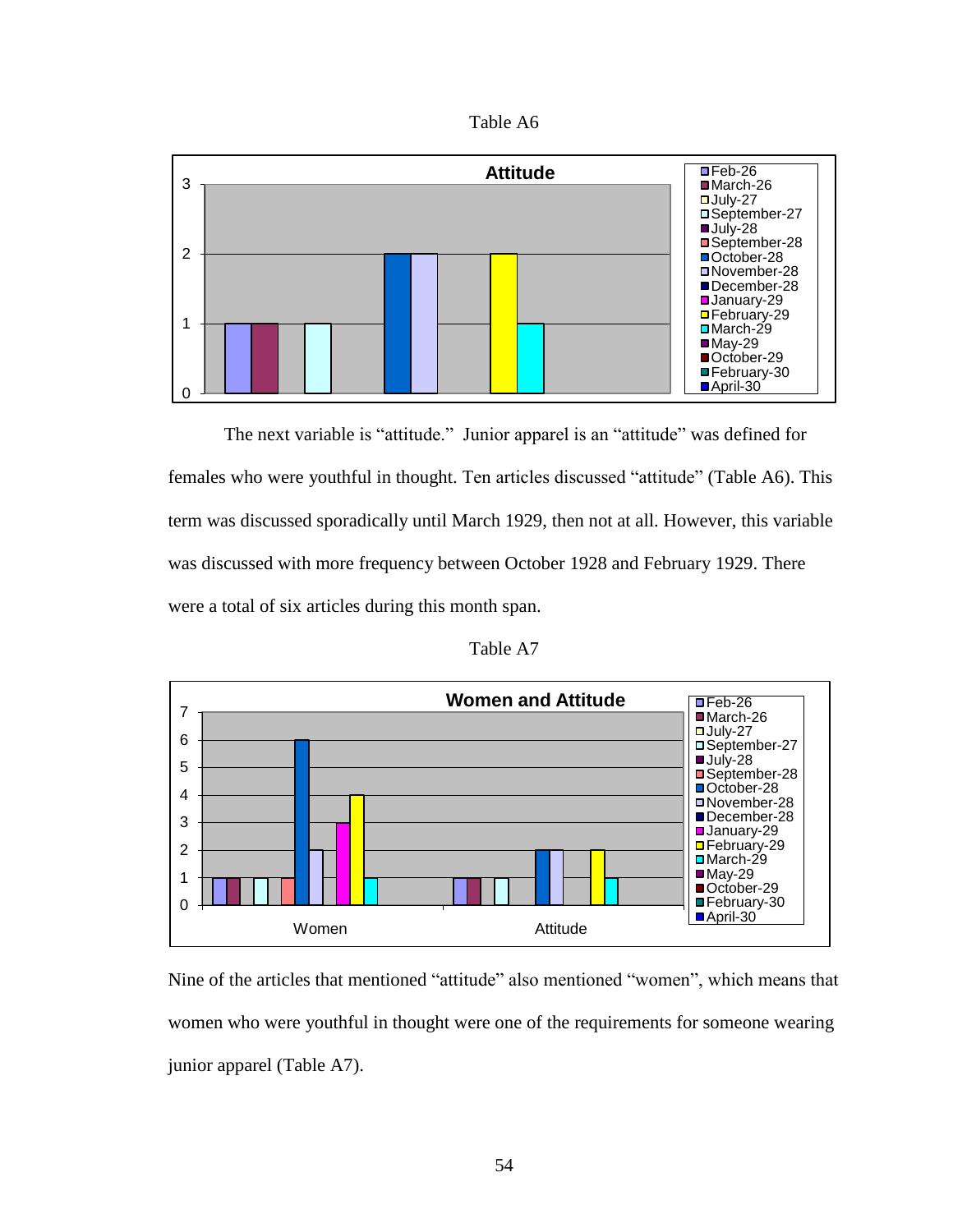



The next variable "style" was defined as "the cut and other identifying characteristics of a garment" (Brown & Rice, 2001, p. 425). There were a total of 21 articles about "style" (Table A8). "Style" was discussed in two months in 1926, one month in July 1927 and then again from September 1928 through March 1929. The last month discussing "style" was October 1929. In October 1928 and January 1929, there were 6 and 4 articles respectfully in which, most of the articles linking "style," a defining characteristic of junior wear, were found. However, just like the other variables, 14 out of 21 most articles were located between October 1928 and February 1929.



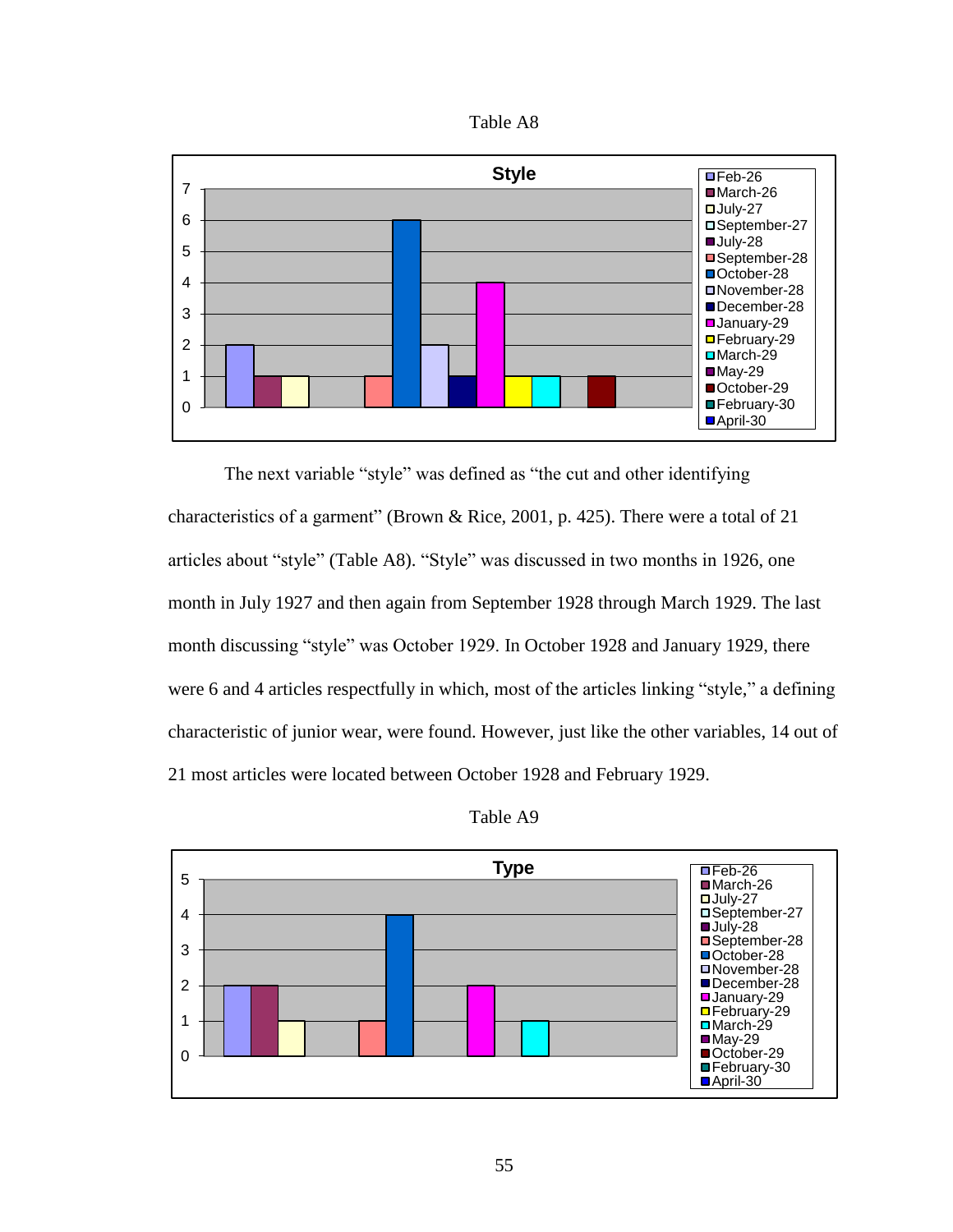"Type" was defined as junior apparel as its own classification, separate from children"s, misses, and women"s. There were 13 articles that recognized "type"(Table A9). "Type" was discussed in the two months I found articles in 1926, July 1927, and then in two months in 1928 and 1929. During the time in which most articles were identified, October 1928 through February 1929, "type" was only discussed in six articles. "Type" was not a highly discussed variable in terms of defining the junior size category.



Table A10

When type was referenced in an article, it was typically mentioned with "style" (Table A10). Out of the 13 "type" articles, ten included "style". Typically in these instances industry members were referred to the junior size category as a particular "type" in relationship to "style".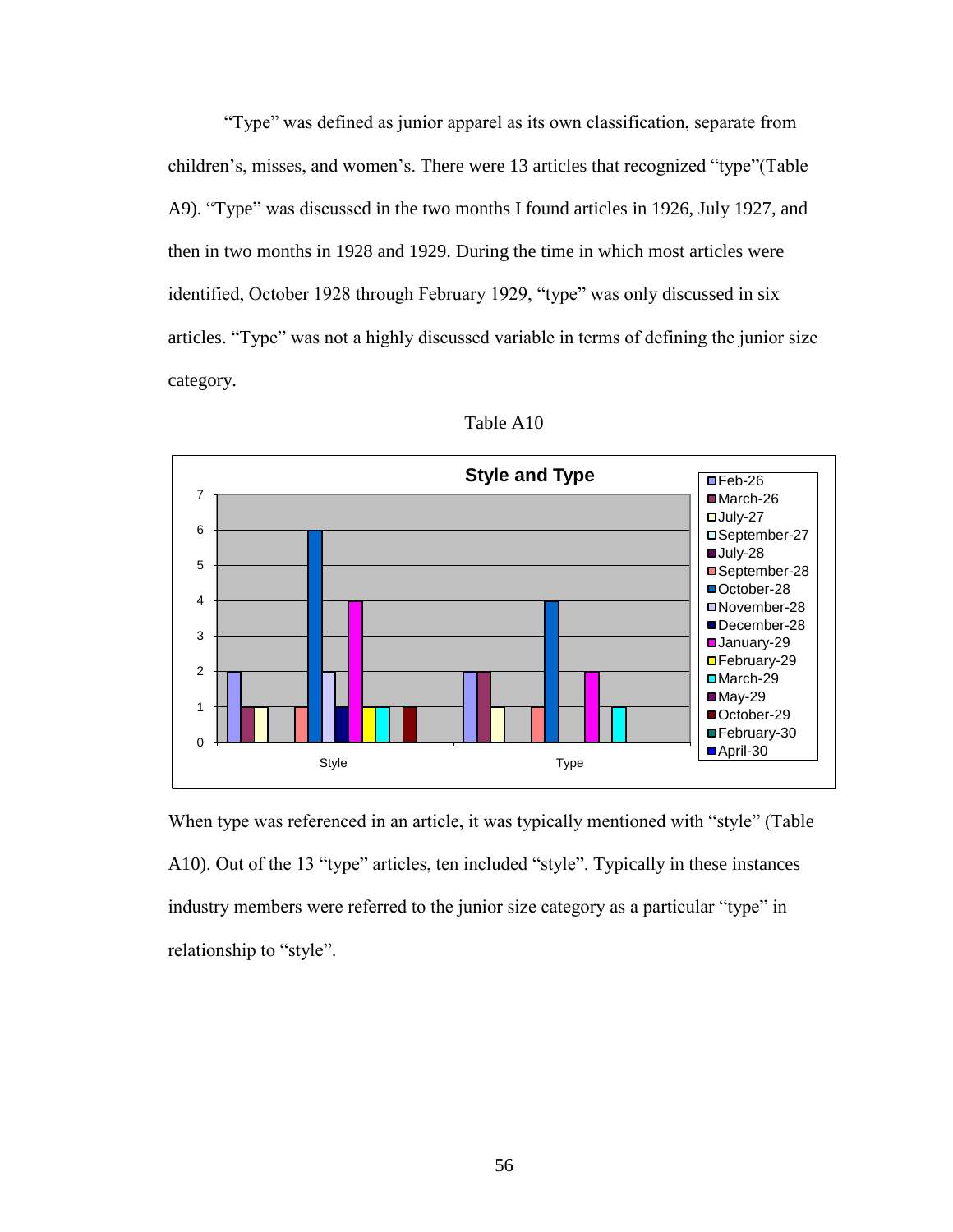



The "fit" variable was defined as "how well the garment conforms to the threedimensional human body" (Brown & Rice, 2001, p. 415). There were a total seven articles that referenced "fit" (Table A11). "Fit" was discussed in October and November of 1928, again in May and October of 1929 and, lastly in February 1930. In these months it was common to find fit only discussed in one article, with the exception of October 1928. However, 1928 has the most articles that discussed the junior size category, so it is reasonable that three "fit" instances were found during this month. The variable "fit" was somewhat of an outlier in that it appears that it was not referenced with in any sort of pattern with other variables.



Table A12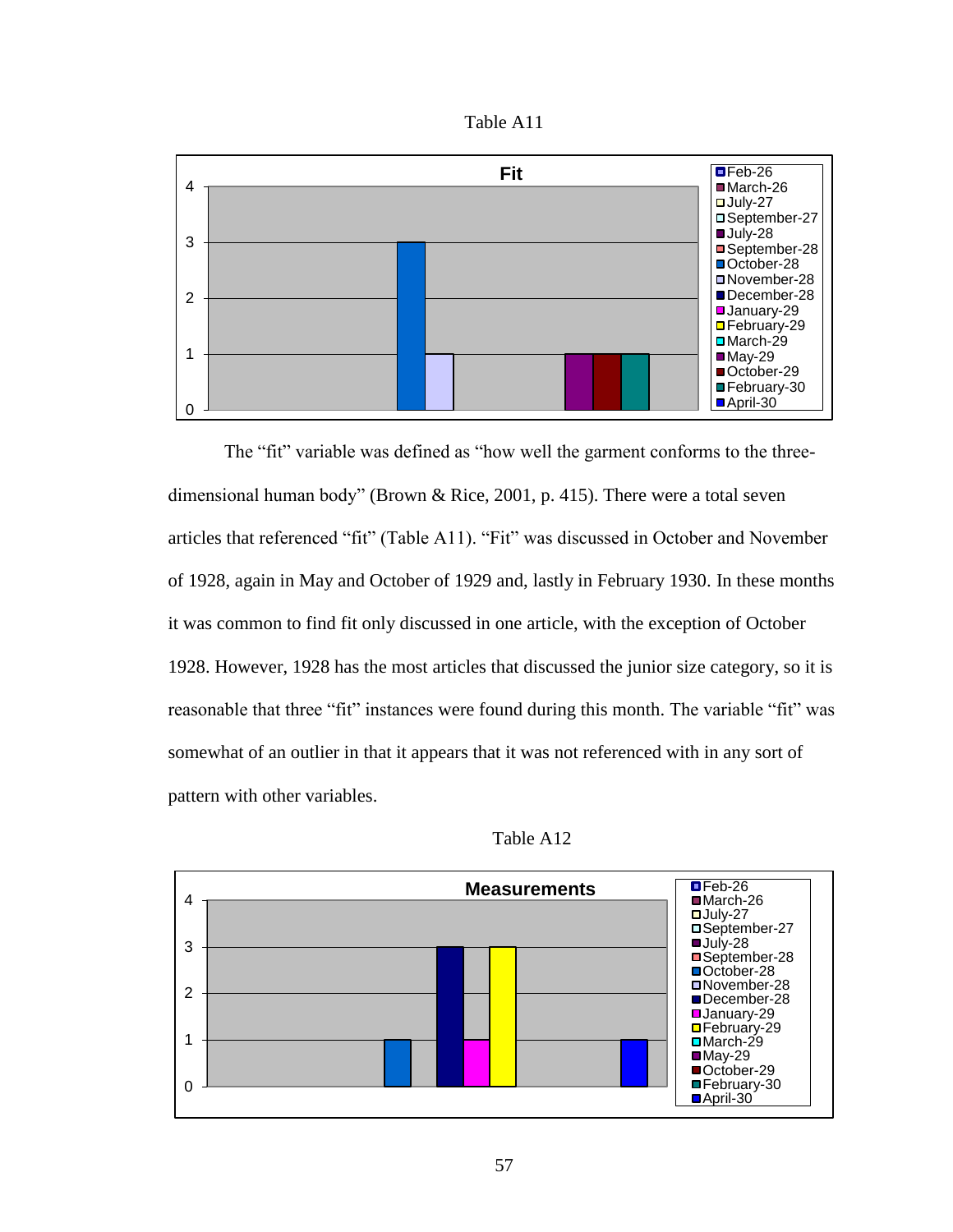There were a total of nine articles that listed measurements (Table A12). "Measurements" was checked if the article listed actual size measurements. Eight out of nine of these articles were located between October 1928 and February 1929. The other was found in April 1930. Five of these articles had the measurements listed in a table format while some compared them to other sizing categories.





Twenty-two total articles discussed "size" (Table A13). "Size" was classified if the sizing system was discussed. The "size" discussion greatly increased between October 1928 and February 1929, to incorporate 16 articles. After February 1929 the incorporation of size diminished back to a single reference in three individual months. Then only two other months with one instance each discussed "size". However, the variable "size proportion" was highly discussed in relationship to "size".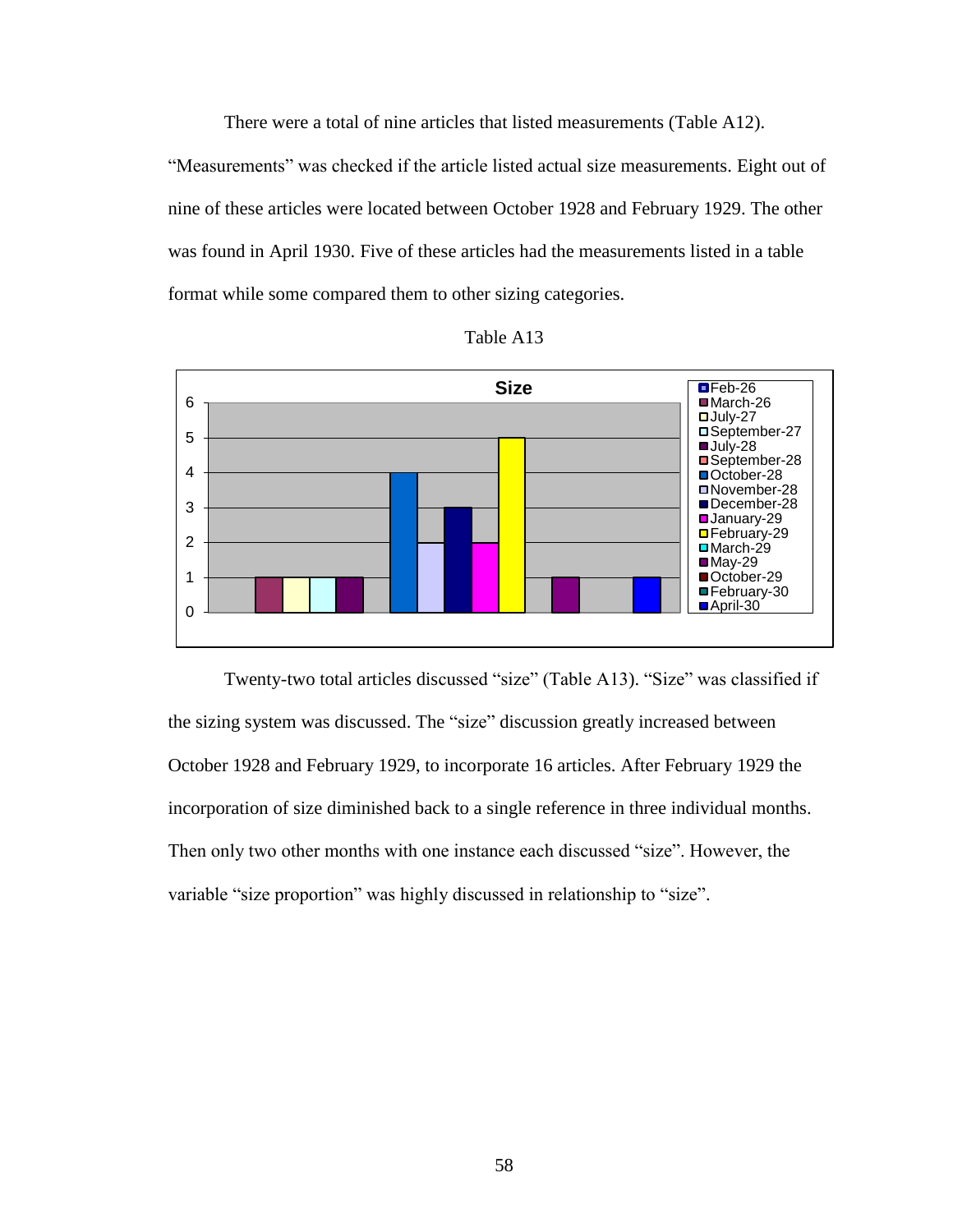

The last variable, "size proportion" yielded a total of 20 results (Table A14). Size proportion was identified if an article discussed bust, waist, and hip measurements. The discussion on "size proportion" really began to escalate in October 1928. Sixteen articles emerged from October 1928 through February 1929 at the same time when "size" was a topic of discussion. However, "size proportion" continued to be a topic of interested through 1930.

Table A15

■February-30



There were five instances in which "measurements", "size", and "size proportions" were found in the same article (Table A15). These articles incorporated